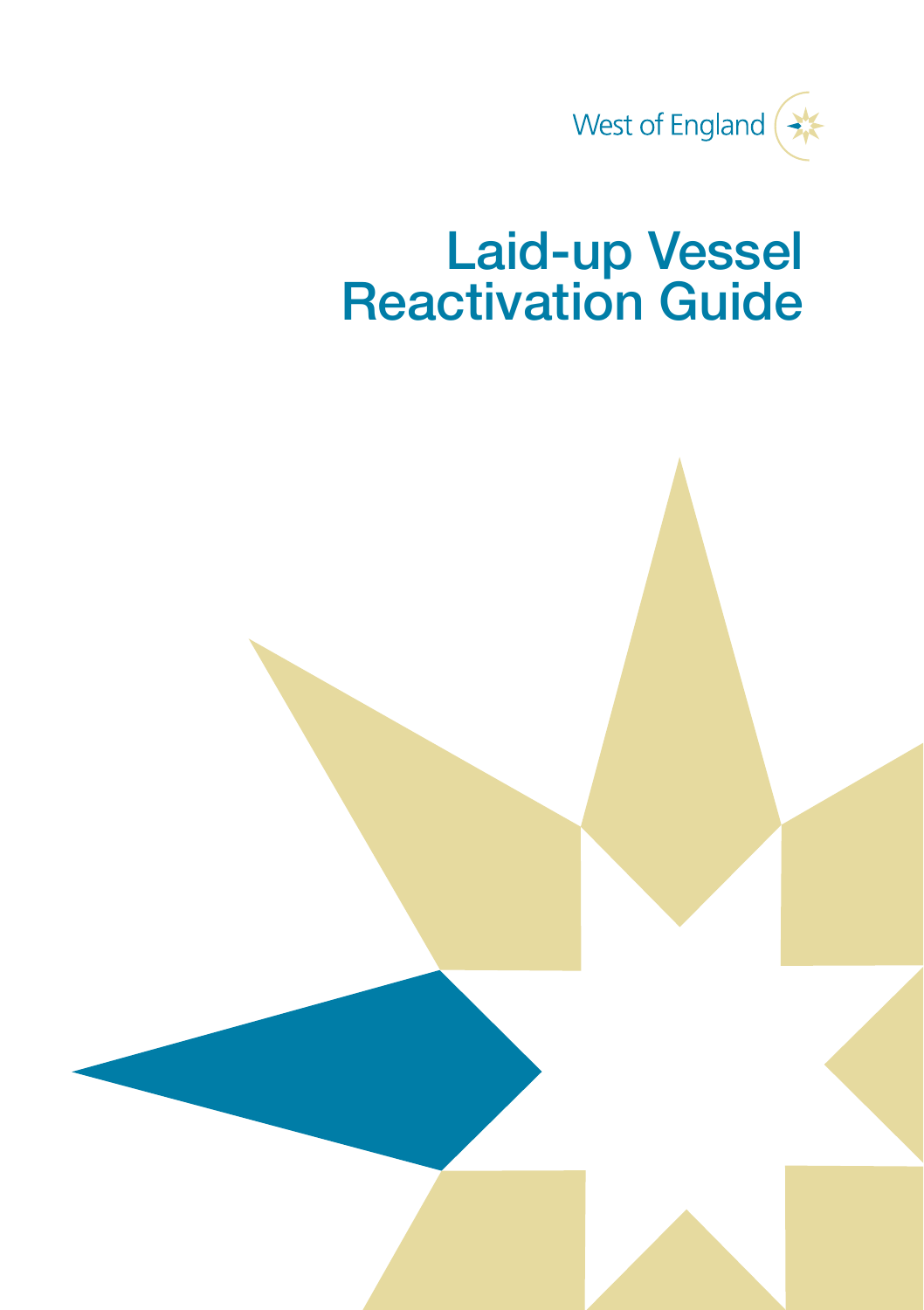

# **Contents**

| <b>Introduction</b>                                                       |    |
|---------------------------------------------------------------------------|----|
| Insurance, Classification and<br><b>Statutory Requirements</b>            | 02 |
| <b>Preparing for Reactivation</b>                                         | 05 |
| Reactivation                                                              | 12 |
| <b>Final Commissioning</b>                                                | 33 |
| Appendix 1 - Laid-Up Returns -<br><b>Class 1 Protection and Indemnity</b> | 34 |
| Appendix 2 – P&I Reactivation Checklist                                   | 39 |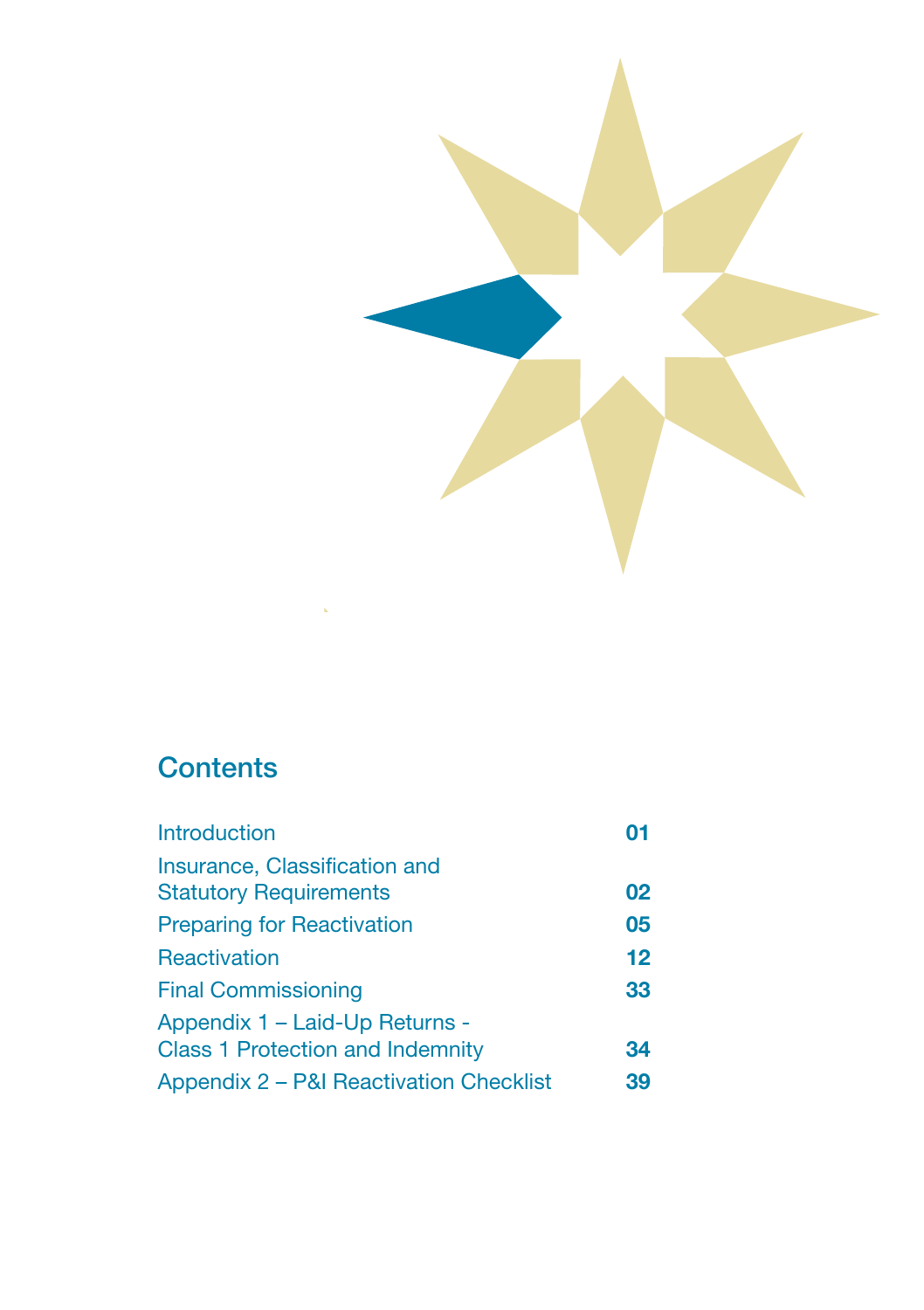# 1. Introduction



Photo courtesy of: Bush Marine Survey Ltd.

This guide offers general advice on successfully reactivating and returning a laid-up vessel safely back into service. It anticipates that the vessel will be reactivating from a period of lay-up that may be from 6 - 8 months to several years.

Given the wide range of circumstances under which a vessel can be laid-up, these notes are of a very general nature in order to be as widely applicable as possible.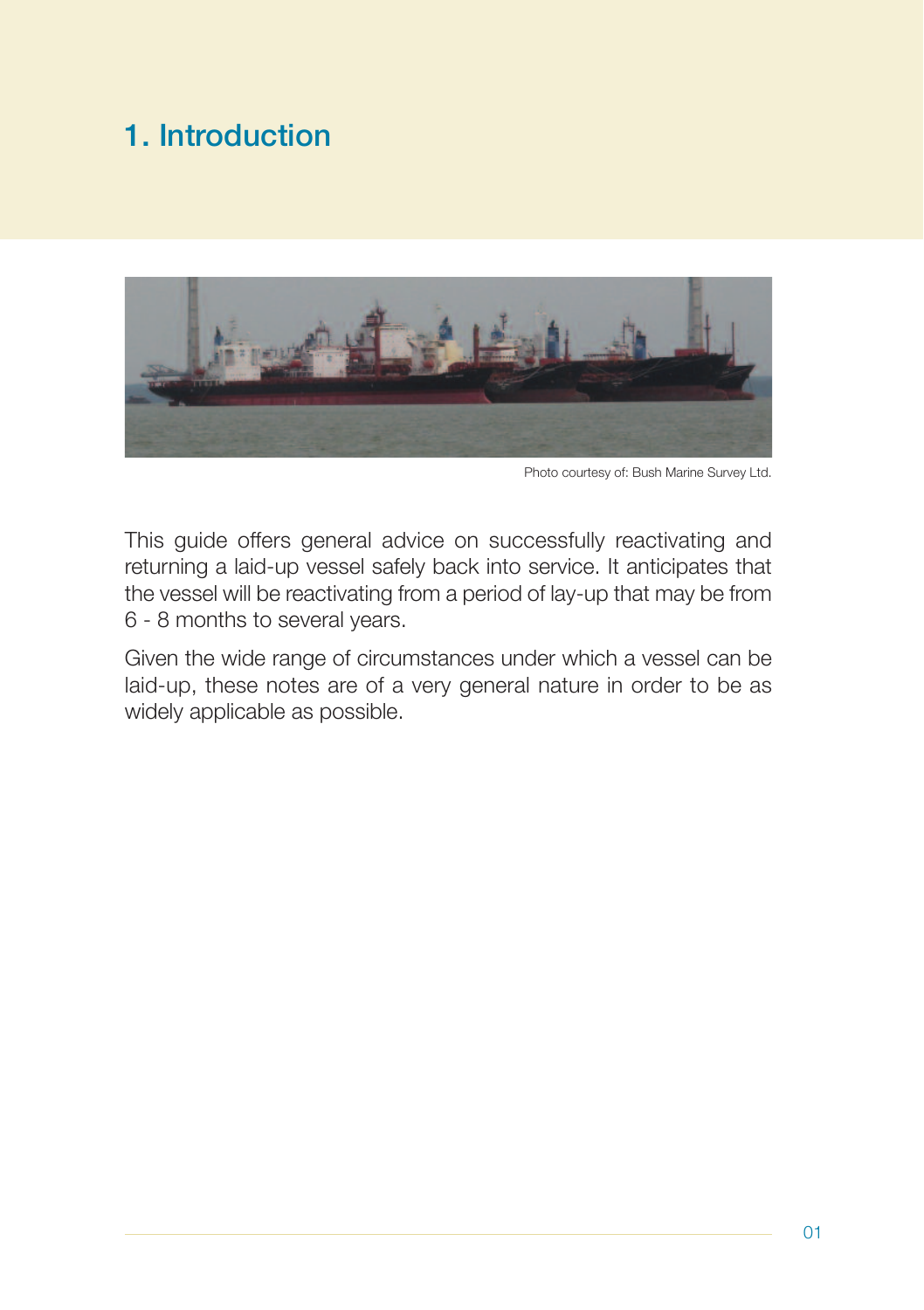### 2. Insurance, Classification and Statutory **Requirements**

If a vessel is anchored or moored whilst waiting for orders, with manning in compliance with or exceeding minimum safe manning requirements and regular running of machinery and systems, this does not constitute a lay-up and would not change the vessel's Classification or insurance status.

Whenever a vessel is placed into long term lay-up without cargo and with reduced crew, it then becomes inappropriate to maintain full Classification, P&I, and Hull and Machinery insurance. Each of these organisations can be approached in order to receive modified terms as appropriate to the circumstances, period and location of lay-up.

During subsequent reactivation, Classification will be actively involved in order to return the vessel to service in accordance with their rules. For insurers, there are a number of risks involved with the reactivation that make it prudent for them to place their own surveyor on board when a vessel has been laid-up for a prolonged period.

### **2.1 Protection and Indemnity Insurance**

Normal expectation would be that whenever a vessel is reactivated, there might be some item of equipment that has stopped working or a fault has developed that may not be easily identified by the joining crew. Such a defect may be causative to a claim when the vessel has resumed trading. The requirement for a P&I reactivation survey is to therefore mitigate against the enhanced potential for claims during and immediately after reactivation.

Should an insured vessel resume trading after four or more consecutive calendar months in lay-up, owners are obliged to immediately inform the Club so that consideration can be given as to whether a condition survey will be required.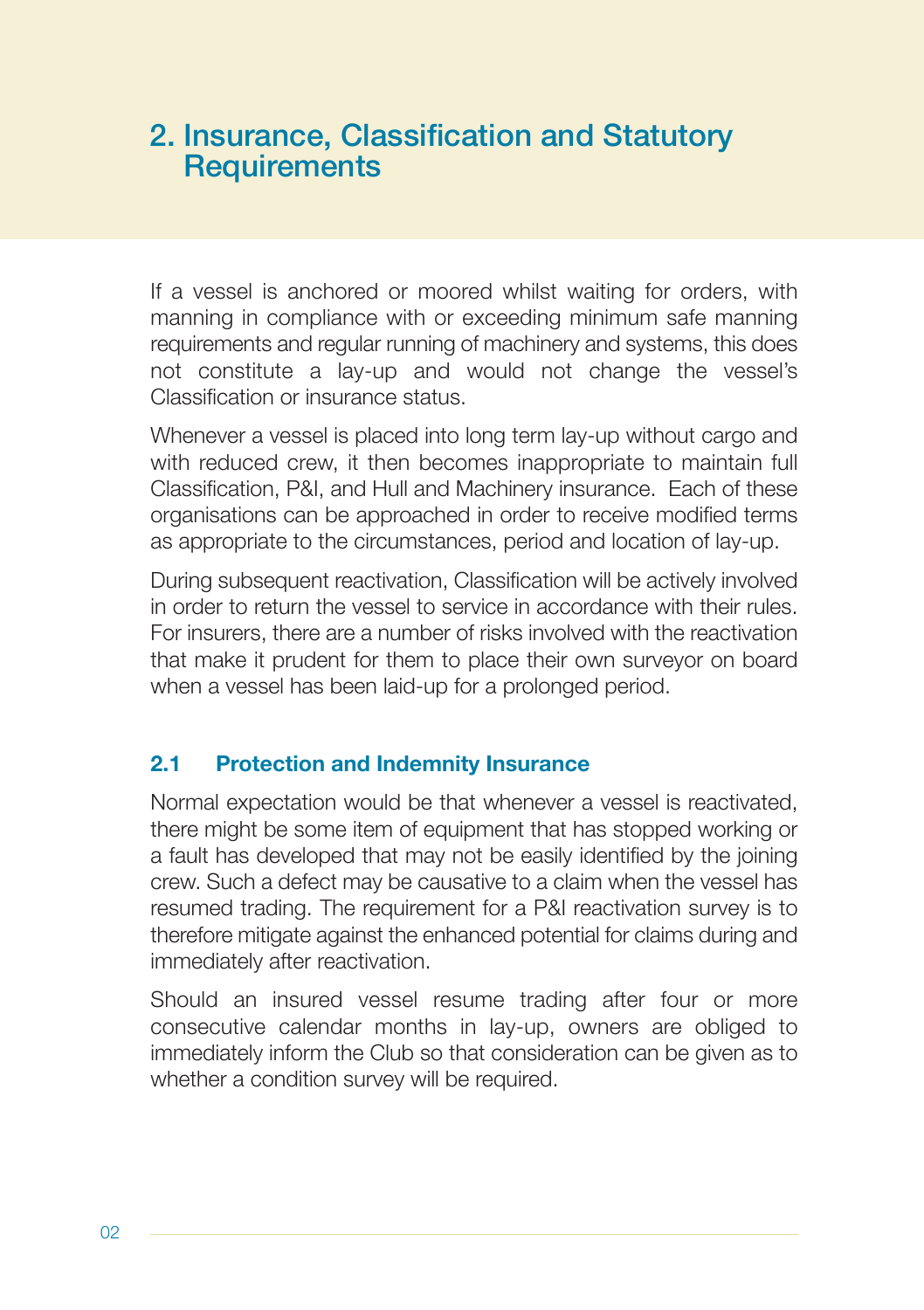A vessel shall not normally be treated as laid-up if it had either crew members (other than crew necessary for its maintenance and safety) or cargo on board.

Appendix 1 contains the Laid-up Returns claim form that should be sent to Underwriters within six months of the policy year end.

Appendix 2 contains a copy of the Club's reactivation checklist which is based upon those already developed by the International Group of P&I Clubs.

### **2.2 Hull and Machinery Insurance**

Appropriate advice on the individual requirements of each Hull and Machinery insurer can be obtained from the appropriate broker or insurer. It is, however, pertinent to consider that a reactivation survey will be required following any length of cold lay-up. As guidance we refer to the reactivation warranty (JH 2009/002) issued by the Joint Hull Committee at Lloyds:

"As a condition precedent to the liability of the Underwriters, the vessel shall not leave her lay-up berth under her own power or under tow following a lay-up period of more than 180 consecutive days or any period in cold lay-up, unless both the vessel's classification society and a surveyor approved by the Underwriters have examined the vessel and all repairs and other works required by the classification society and such surveyor have been carried out prior to the vessel leaving her lay-up berth."

It can be cost effective and reasonable that the same surveyor is used for both Hull and Machinery and P&I reactivation surveys as the items being inspected are very similar. The Club will, subject to our assessment of the competence of the proposed surveyor in P&I matters, consider any proposal from Members that a joint survey be made.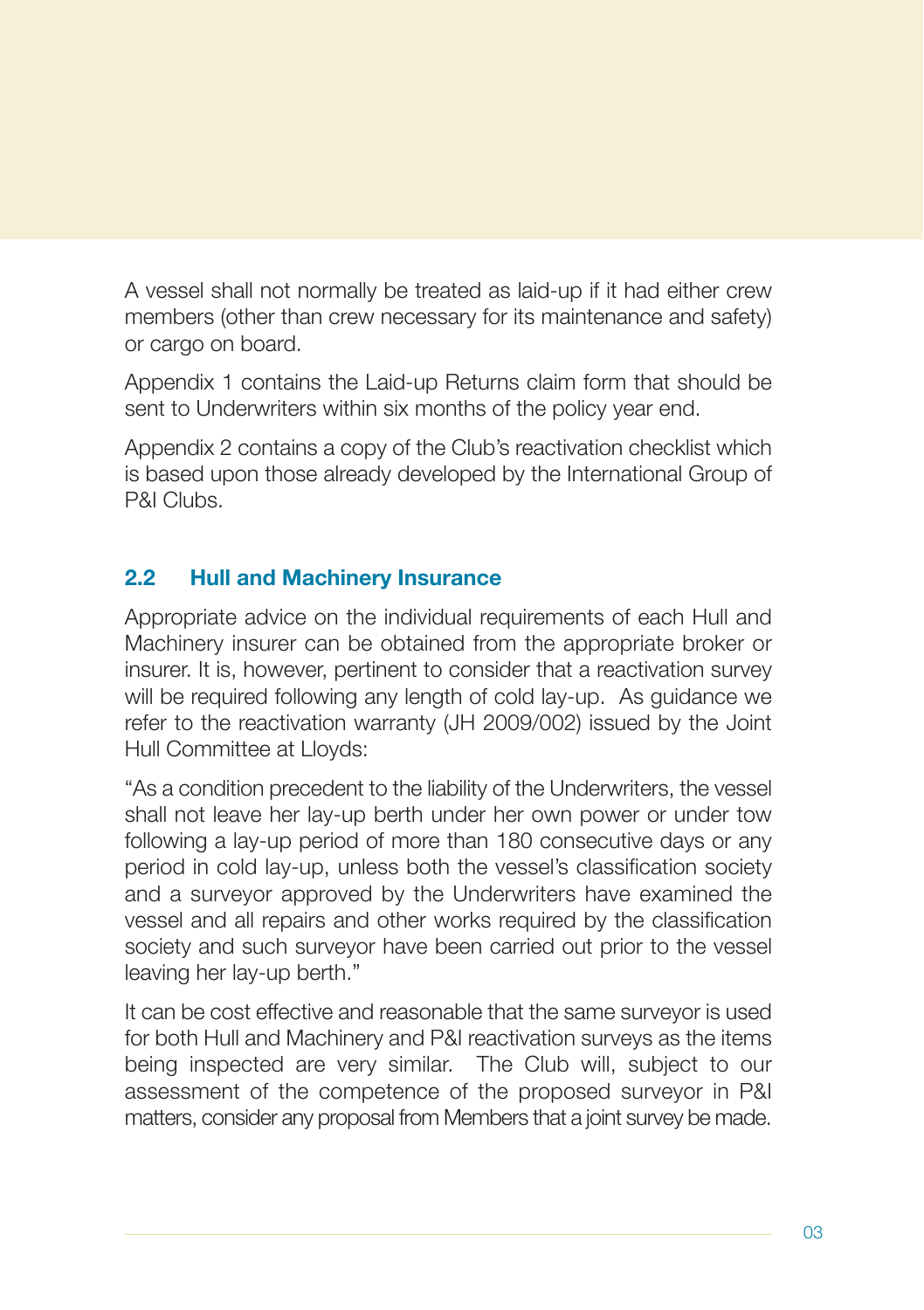### 2. Insurance, Classification and Statutory Requirements (continued)

### **2.3 Class and Statutory Requirements**

Ships laid-up are normally maintained in Class. Should a vessel remain laid-up beyond the due date for special survey the notation 'Laid-up Surveys Overdue' can be assigned and a minimum number of surveys agreed with the Society concerned. Complete suspension of Class will normally invoke a termination of insurance cover.

During the lay-up and process of reactivation, defects affecting the hull structure or machinery may become apparent. Such items should be reported to Class and repaired under their supervision.

During lay-up the minimum number of crew required on board should be maintained in accordance with Flag State as well as any local port authority requirements. At the commencement of lay-up a submission can be made to the Flag State to have the minimum safe manning requirement for the vessel re-evaluated considering that the vessel is laid-up. In such circumstances the Safe Manning Document will require re-issuing prior to the vessel resuming trading.

Prior to a ship resuming trading, all overdue Class and Statutory surveys will have to be completed.

The latest editions of statutory and Flag State Conventions and Codes, as well as applicable Resolutions and Circulars should be provided to the vessel.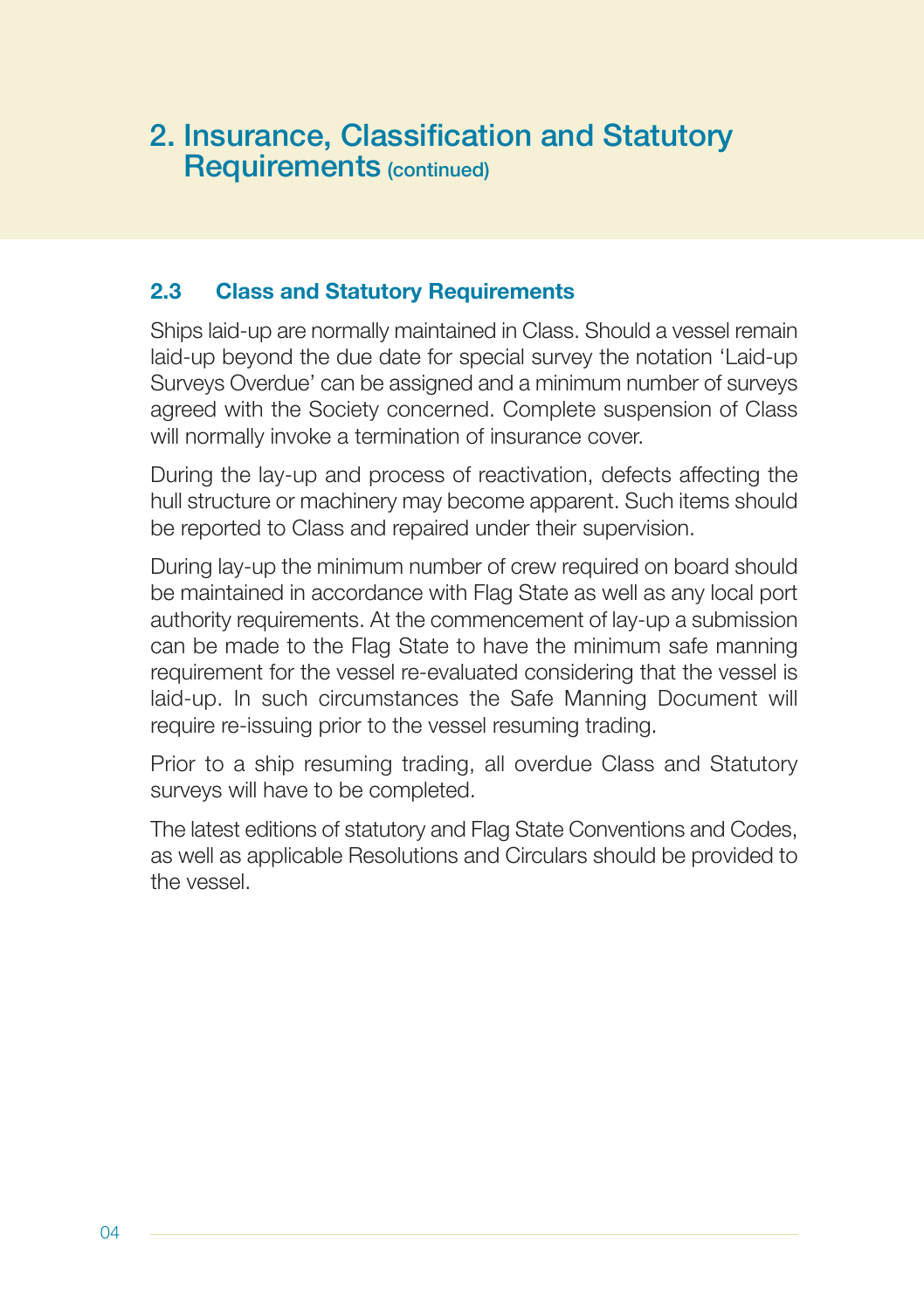# 3. Preparing for Reactivation

### **3.1 General**

During lay-up the vessel will have had power provided either from a mother vessel in the raft, from the shore, or by its own means thus enabling periodic running or turning over of machinery and electrical systems. A caretaker crew will have been living on board, or on a nearby rafted unit conducting periodic checks of the anchoring arrangement, moorings, means of access, fire safety, flooding and security.

Reactivation can be a relatively straightforward process if the lay-up logs have been diligently written, and a state of readiness has been

maintained by the caretaker crew, periodically starting up and running machinery as well as regularly powering up electrical systems and electronic equipment.

Due to the likelihood that different personnel will be involved during the lay-up and reactivation it is important that all works during preparations for lay-up and during the lay-up period have been well documented in order that a straight forward, well-managed and safe reactivation can be achieved.

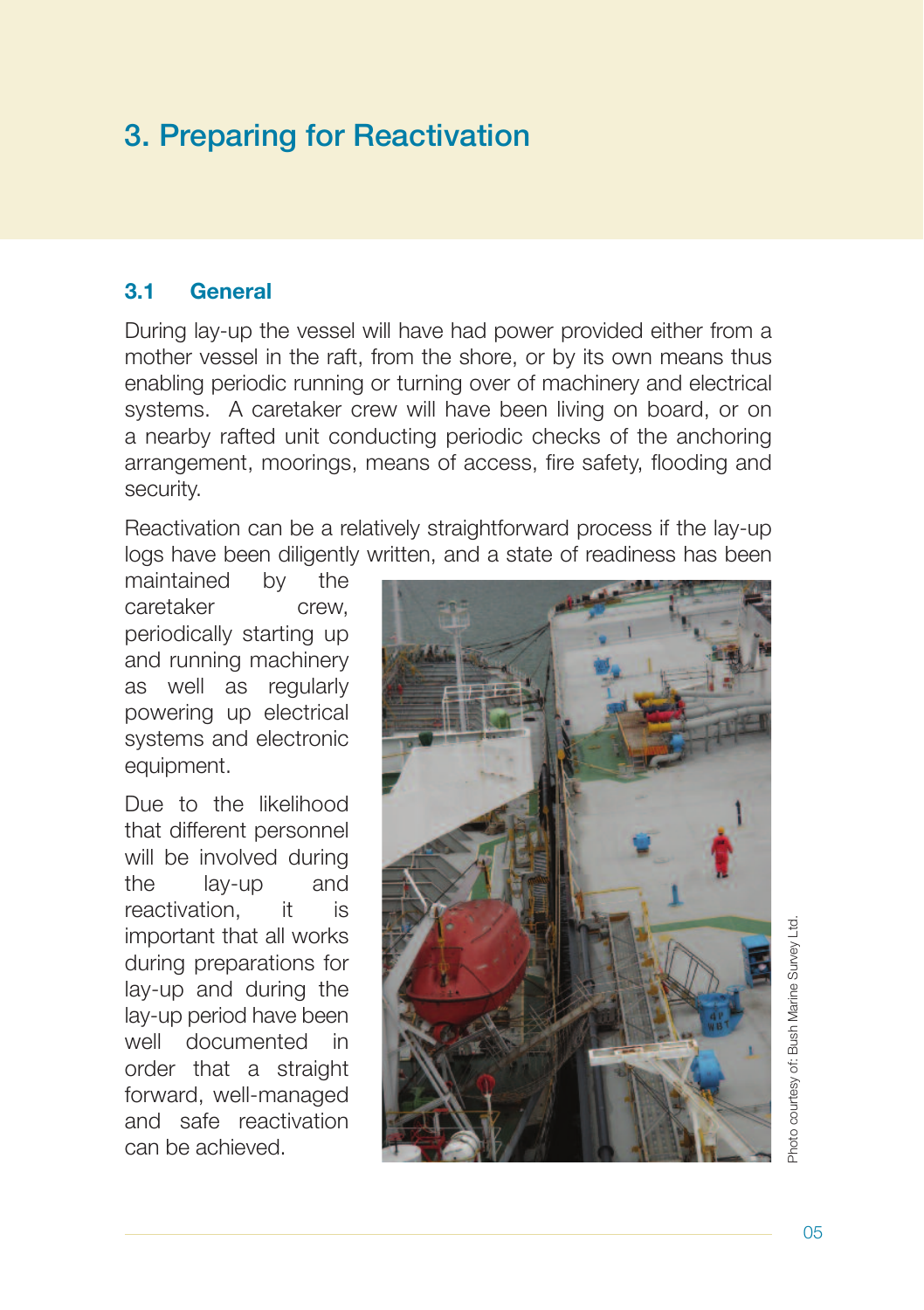# 3. Preparing for Reactivation (continued)

### **3.2 Lay-up Logs**

An important factor in achieving a problem free reactivation is the layup log.

The log will contain the location details of any blanking plates fitted into the vessel's piping systems and the scope of lay-up work carried out to the vessel's machinery.

Along with the log will also be associated documents such as drydock work lists and lay-up personnel hand over reports which should be reviewed.

If any planned maintenance work has been carried out during the layup period, the log will contain the details of such work together with recommendations for further work and spare gear required.

It is not unusual that during lay-up certain key spares or components will have been removed from the vessel in order to assist in the running of other vessels within the fleet. It is vitally important that a careful record is kept of any items removed, and that these are replaced in advance of the vessel resuming trading. It should be borne in mind that due to the nature of some of the parts and the lay-up location of the vessel, the lead time for delivery of replacements may be considerable.

Running hours for machinery should have been maintained throughout the lay-up period in order that appropriate spares for the maintenance of machinery items at reactivation can be planned by the joining crew and any attending technicians.

### **3.3 Planning**

Having the same superintendent(s) together with the personnel who attended the laying-up of the vessel also attend for its reactivation is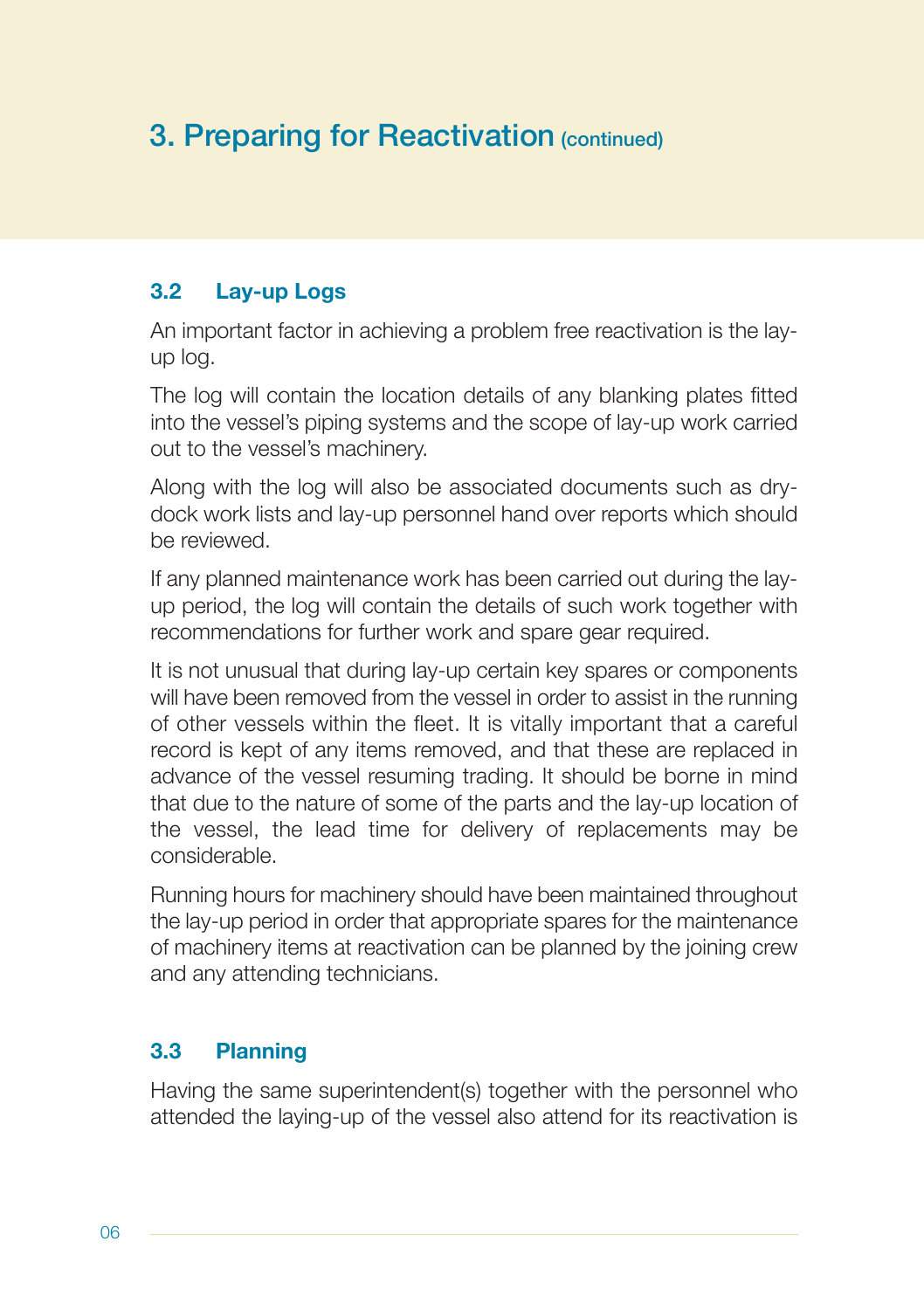the optimal arrangement. If this is not achievable, it is recommended that a requirement for suitably experienced officers be advanced to the crewing managers at the earliest opportunity.

Key personnel during the reactivation and subsequent return to trading are considered to be the Electrician, Electronics Engineer, Second Engineer and the Chief Officer.

Those who were with the vessel prior to lay-up should have submitted a list of spares required for further trading. The spares order request from that period should now be reviewed and considered alongside the list of equipment used during lay-up or removed ashore. This is particularly relevant in the case where laid-up ships may have supplied spares for ships still trading.

Small portable items of equipment essential for ensuring that work is performed safely during reactivation can sometimes go missing during a lay-up and be neglected during planning – such items may include a calibrated gas detector, multi-meters or approved safety torches and batteries. Prior to use it should be ensured that all gas detectors are in date for testing, servicing and calibration in line with the manufacturer's recommendations.

In some ports, the Harbour Master will require tankers to be issued with a gas free certificate prior to lay-up and for the vessel's gas free status to be maintained during the lay-up. A new gas free certificate may be required as the reactivation team join.

All accommodation hotel services should be confirmed in order prior to the arrival of the joining crew, and arrangements made for sufficient potable water and provisions to be provided to the vessel in advance.

During the trading voyages immediately prior to lay-up it may be that spares and maintenance levels have been run down for reasons of economy. The Chief Engineer's and Master's handover notes may offer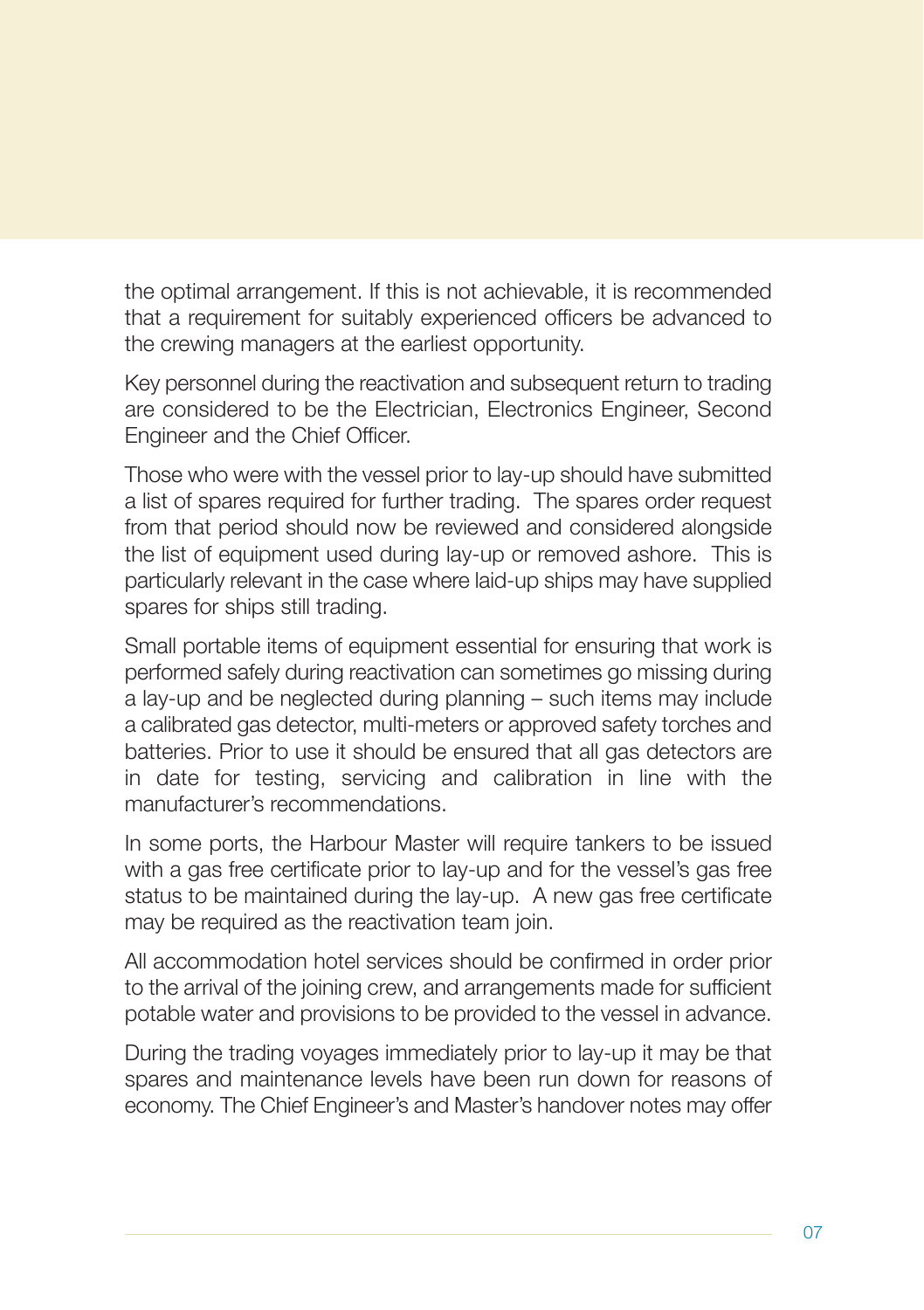# 3. Preparing for Reactivation (continued)

information helpful to the successful reactivation of the vessel that is not contained in the log.

The Classification Society should be consulted in order to confirm the works required to place the vessel back into trade without any overdue Class Recommendations or Conditions of Class. There may also have been regulatory changes that will entail the fitment of new machinery, equipment, additional steelwork or changes to the accommodation or safety equipment. It is advisable to arrange for the Class surveyor to attend the vessel at an early stage of the reactivation process so that there is plenty of time to address any issues that may be found.

### **3.4 Fuel and Lubricating Oil Systems**

Deterioration of any of the machinery lubricating oils or hydraulic oils could lead to difficulty should they only come to light during the reactivation process. It is therefore prudent to conduct routine checks of all lubricating and hydraulic oils on-board and have confidence that all is in order before undertaking the reactivation.

Samples of lubricating oil should be obtained from each of the main and auxiliary engines and oil storage tanks. The samples should be sent to a suitable laboratory for full analysis, including for microbiological deterioration.

Oil samples should also be drawn from the various hydraulic systems and sent to a suitable laboratory for analysis.

Lubricating oil samples should be drawn from the stern tube system low point drain and submitted to a suitable laboratory for full analysis including microbiological deterioration tests.

The fuel oil and lubricating oil purifiers should be started during the early stages of reactivation serving to pre-heat machinery as well as cleaning the oil.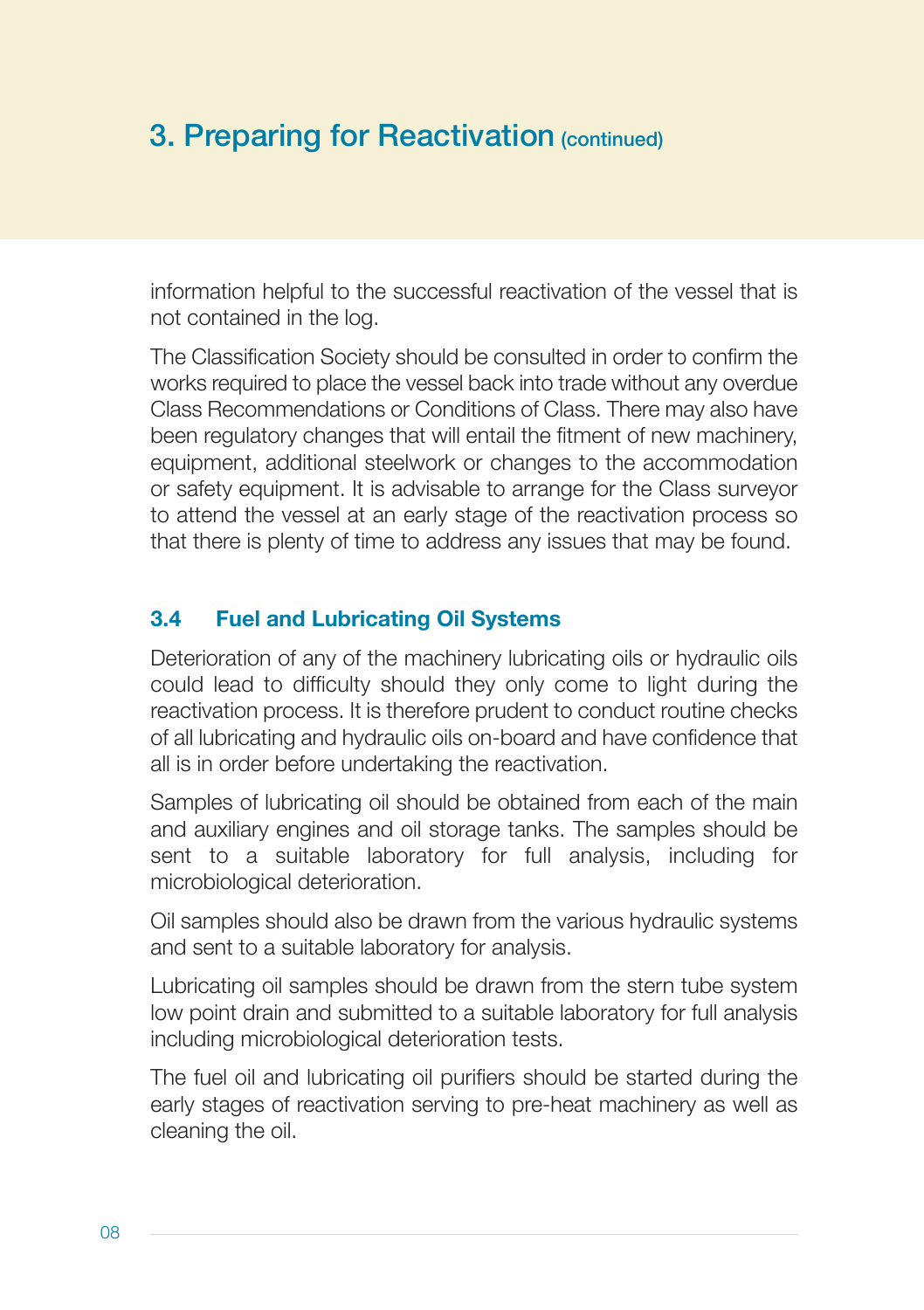It is likely that additional disposable filters will be required during the reactivation process, therefore the vessel should be provided with an additional set.

### **3.5 Spare Gear and Equipment Lead Times**

Depending on the age and origin of the equipment on board; it may take several months to obtain suitable spares. It is therefore prudent to conduct an inspection of the spare equipment remaining on board at the earliest opportunity prior to the implementation of the reactivation programme, so that the spare parts required can be ordered and received in ample time.

The lead time for the supply of new machinery, equipment, steel work and navigational or safety equipment that may be required due to regulatory changes should also be considered.

Cold ship lay-up locations are generally remote so there may be an issue with physically getting parts, equipment and technicians to the vessel. Potential difficulties and delays due to local customs formalities should also be considered.

### **3.6 Contracting Organisations**

Some lay-up locations have access to ship repair resources.

Third party organisations that are scheduled to take part in reactivation work may have terms and conditions that could affect Members' cover. Members may therefore wish to refer any contract wording to the Managers prior to allowing work to commence.

As a minimum requirement, any employee of a shore based company working on board the vessel during reactivation should be given familiarisation training as required by the vessel's Safety Management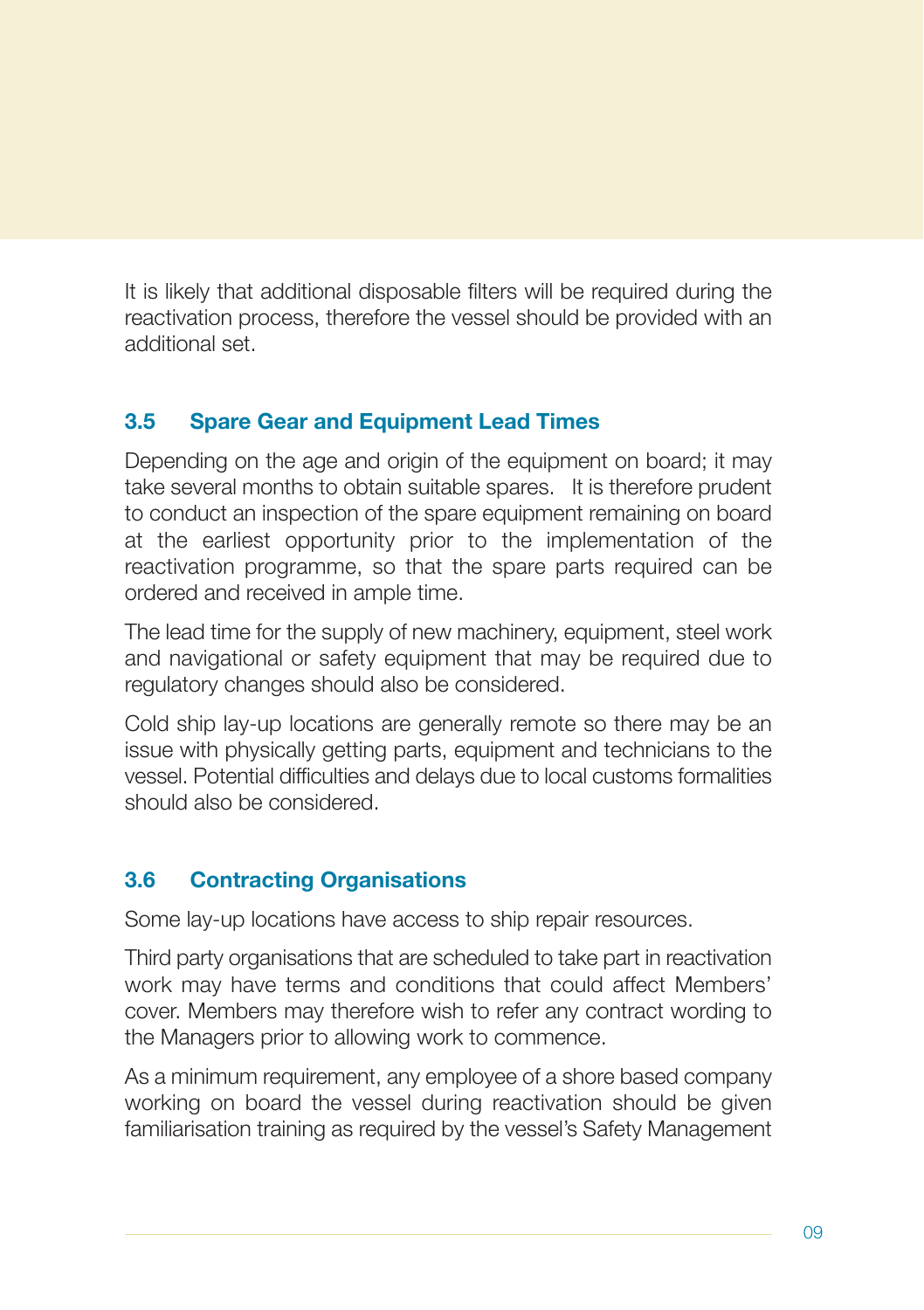# 3. Preparing for Reactivation (continued)

System (SMS). Risk assessments of all work packages to be carried out by contractors should be made by the vessel's personnel, and all applicable procedures and permits as required by the vessel's SMS, for example; procedures for lockout / tag out, enclosed space entry, working aloft, working overboard and hot-work procedures should be strictly followed.

Whenever there is any doubt about the physical or professional ability of a person designated to carry out work, regardless of the fact they may have been assigned to the task by a contractor, they should be questioned and, if necessary, the task should be suspended until an acceptable replacement is available.

We recommend that members review their SMS instructions regarding subcontracted work prior to any reactivation. Such instructions should include clear guidance regarding the responsibility that officers on board have to manage and control contractors safely.

### **3.7 Safety Management System (SMS)**

All updates that have been made to the company's SMS during the time the vessel has been laid-up should be provided to the vessel at



Photo courtesy of: Bush Marine Survey Ltd. Photo courtesy of: Bush Marine Survey Ltd.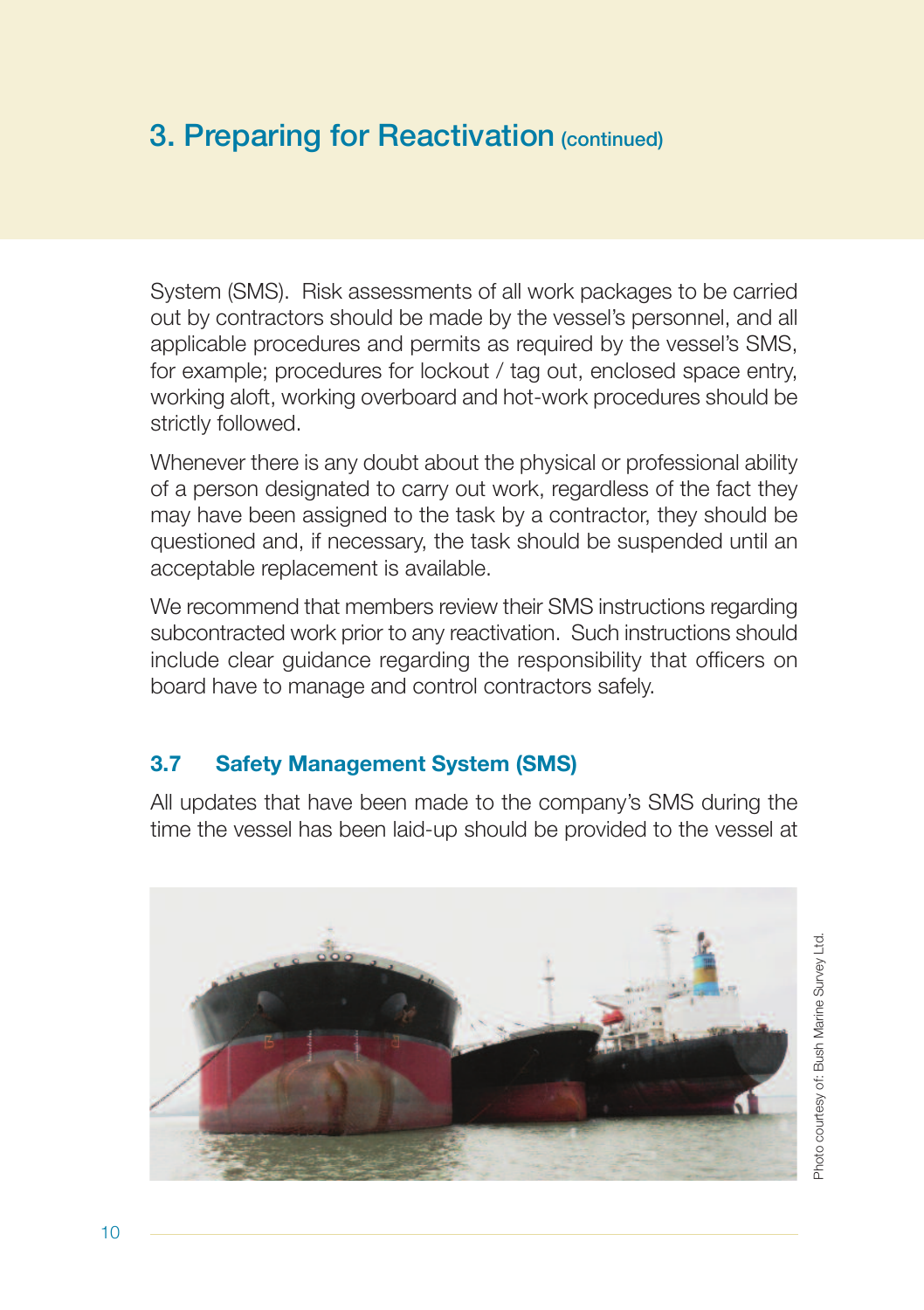the time of reactivation, this should include new circulars including those issued by the International Maritime Organisation (IMO), bulletins or similar publications which are managed within the ambit of the SMS.

A copy of the company's Document of Compliance with the latest endorsement by the Recognised Organisation should be provided to the vessel.

An internal ISM audit should be carried out just prior to the vessel resuming trading.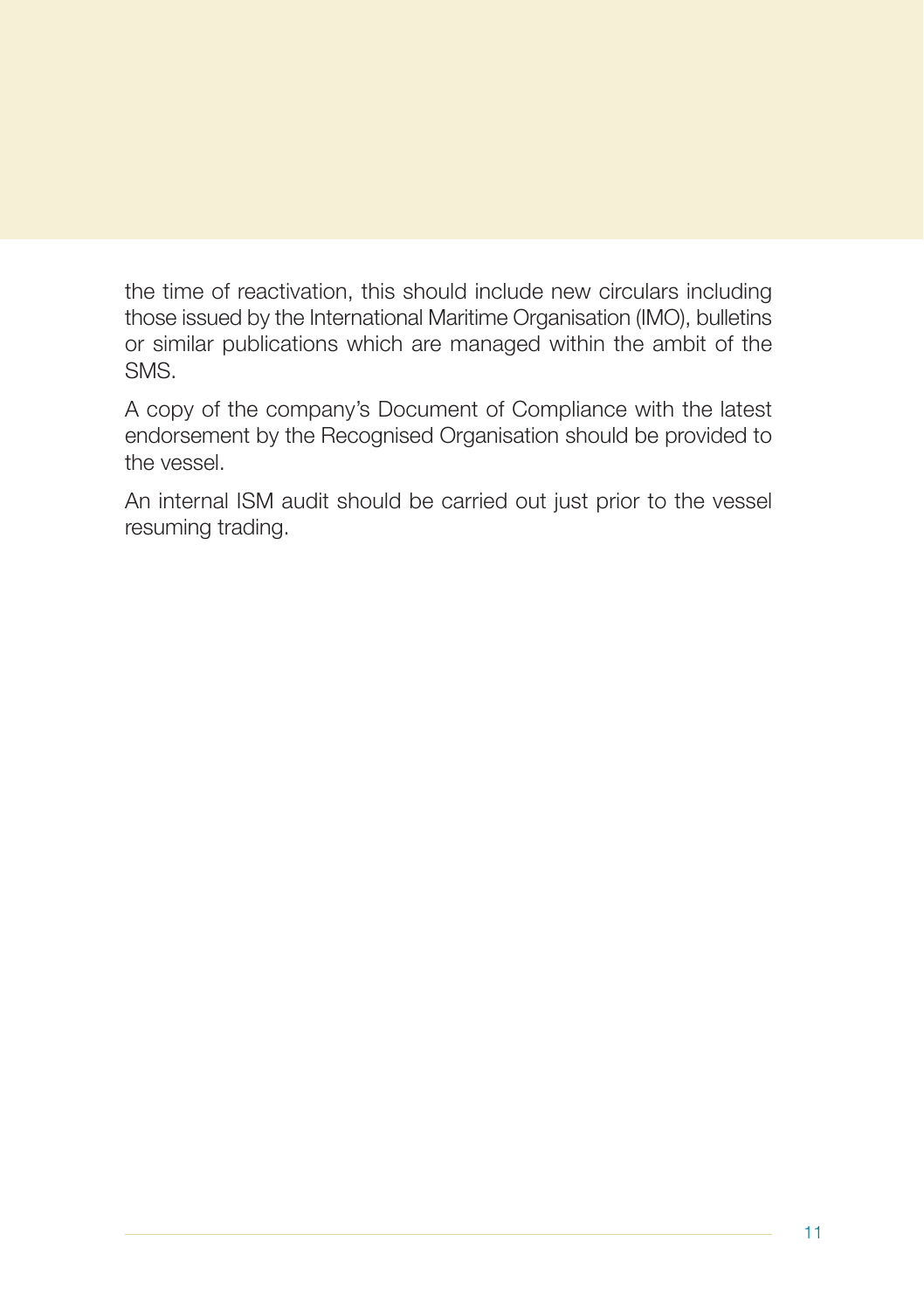# 4. Reactivation

### **4.1 Safety of Life**

Upon joining the vessel and prior to commencing work, all joining crew should be given familiarisation training in accordance with SMS requirements. A meeting should subsequently be held to brief all personnel on the status of the reactivation and the work plan, SMS safety procedures, checklists, and the risk assessment methodology. It is recommended that it is chaired by the reactivation superintendent and that the attendees include as many of those on board as possible, including shore contractors.

Methods of escaping from the ship by lifeboats or by gangway to adjacent vessels or shore should be confirmed and checked for safe access.

Any maintenance and upgrading of lifeboats, rescue boats, davits, falls and associated fixtures and fittings should be completed, surveyed and tested in line with statutory requirements prior to use. Special attention should be paid to perishable items made of rubber, such as hoses, pump impellers and pump diaphragms. Once all crewmembers are onboard a lifeboat drill should be conducted. Davit launched lifeboats should be lowered to the embarkation deck, and if possible manoeuvred in the water with their assigned operating crew. Ideally lifeboats and rescue boats should be lowered to the water and recovered with no crew onboard prior to be launched with their operating crew. Freefall lifeboats, where practicable, should be launched with their assigned operating crew and manoeuvred in the water. If the vessel is rafted this drill should be undertaken at the earliest available opportunity.

Warning notices should be placed on accesses advising of the dangers of entering enclosed spaces. Ballast, fuel, cargo and potable water tanks, cargo spaces, chains lockers, duct keels and cofferdams, etc. should only be entered in accordance with the enclosed space entry procedures contained in the vessel's SMS. It is recommended that an enclosed space entry and rescue drill be conducted at the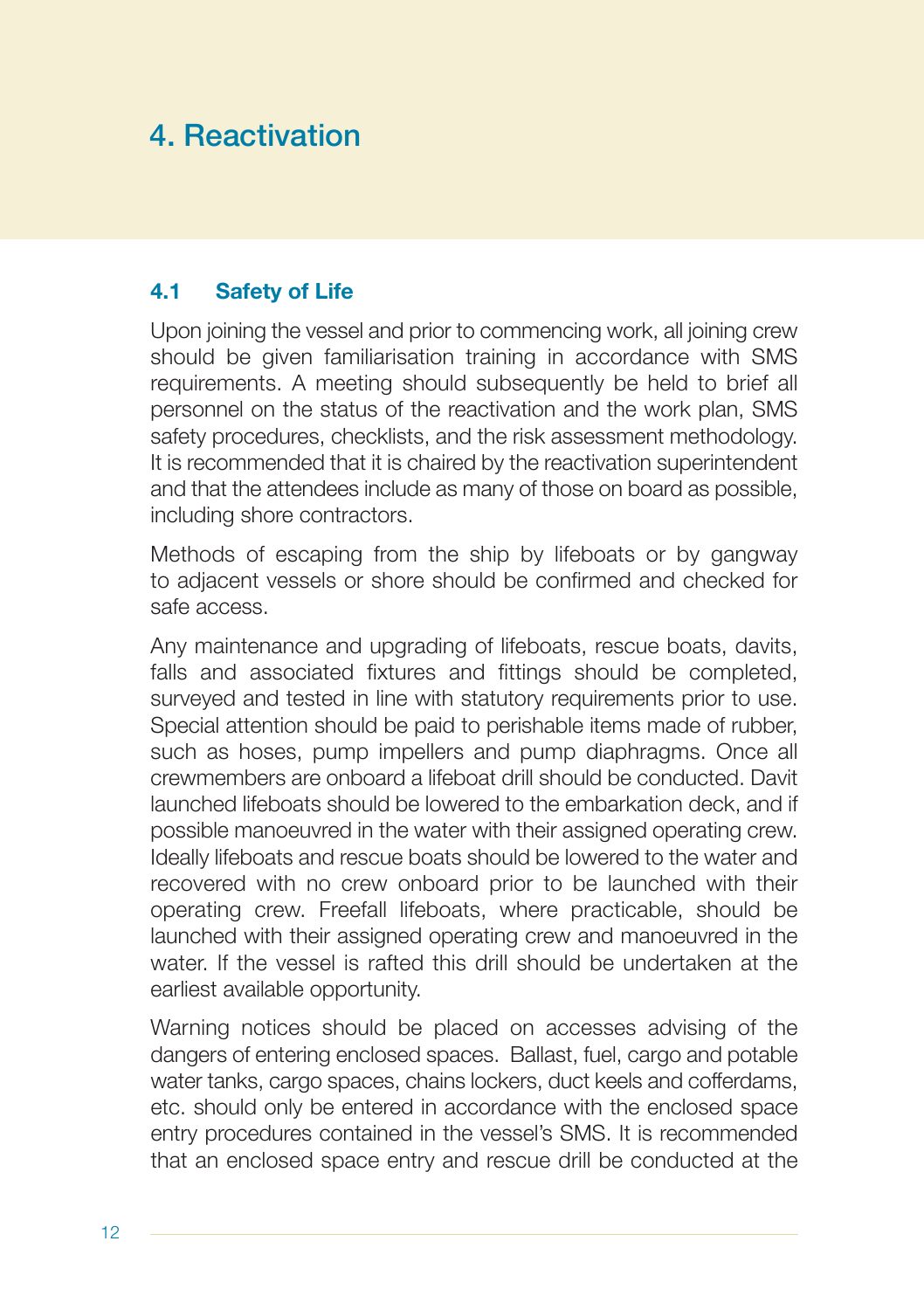beginning of reactivation, so that all rescue equipment can be checked and tested, and personnel can familiarise themselves with their rescue duties.

All Life-Saving Appliances (LSA) should be checked and tested and made ready for use. It is expected that most items usually stowed on deck will have been stored for the duration of the lay-up. If this has not been the case the LSA - in particular cordage, retro-reflective tape and markings - should be closely inspected for degradation by the elements. All equipment that may time-expire, such as GMDSS handheld radio lithium batteries, lifejacket lights, line throwing apparatus component parts, pyrotechnics, hydrostatic releases and lifeboat provisions, should be checked and replaced where necessary. It may be necessary for some LSA such as liferafts to be sent ashore for servicing, in which case suitable substitute equipment should be provided if the vessel is not alongside a berth.

Any new regulatory requirements concerning the provision or capabilities of LSA should be complied with.

### **4.2 Safety in the Event of Fire**

If the vessel has been laid-up alongside, the phone numbers of the local fire department should be available and displayed in the ship's office, on the bridge and in the engine control room.

As ventilation is returned to the vessel's spaces, fire dampers should be confirmed freely operable and greased.

CO2 bottles and releases should, if necessary, be serviced and if required bottle levels should be checked. Delivery lines should be confirmed clear by blowing through with compressed air.

Remote closing devices for fuel and lubricating oil tanks should all be tested together with the engine room skylight remote closure. All remote fan and pump shut downs should be tested and confirmed in good working order.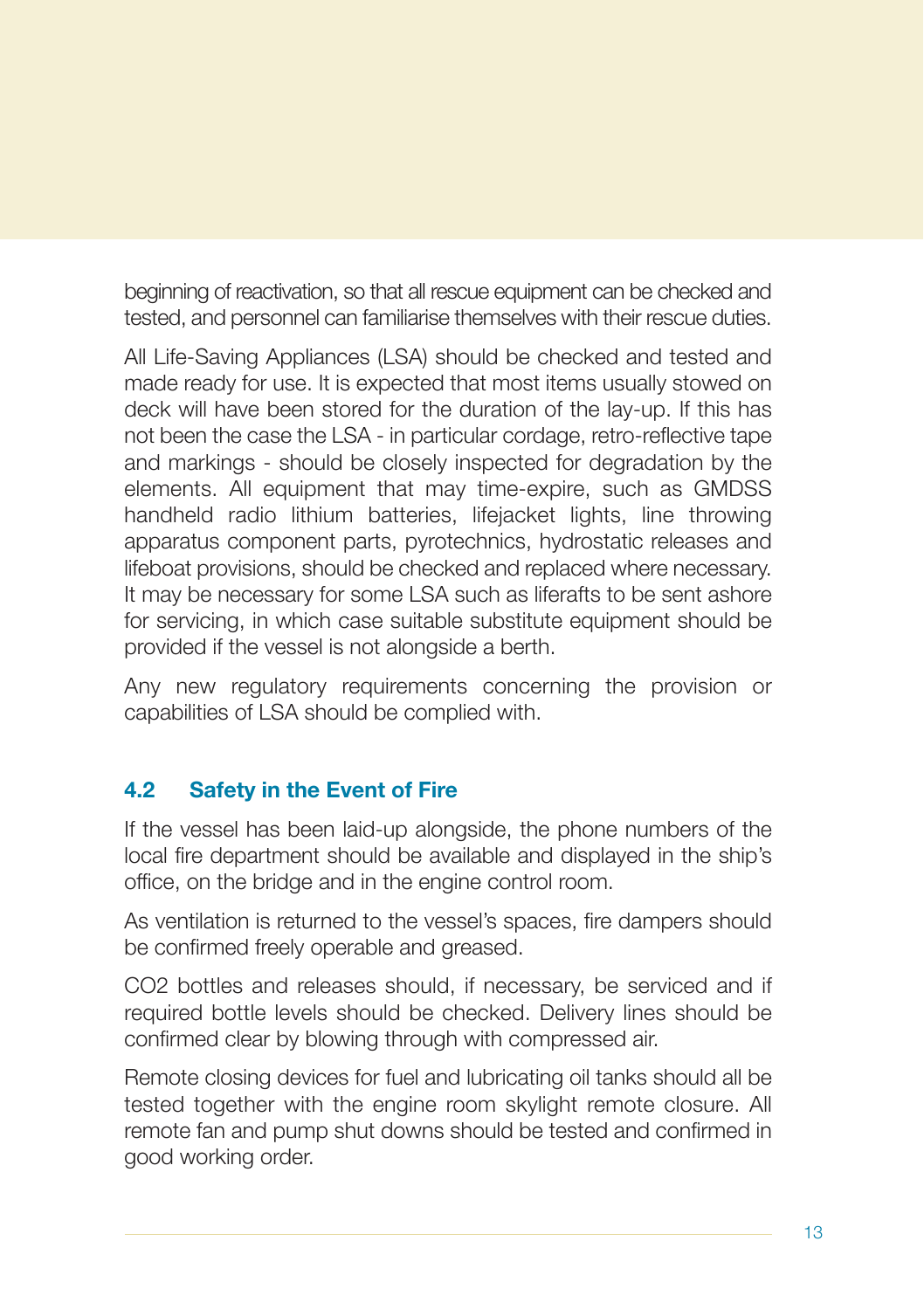The emergency fire pump and emergency power supply system should be serviced as required and tested whilst on load for a number of hours in order to ensure efficient and reliable operation.

In any event, it is likely that the entire range of firefighting equipment will need to be serviced, tested and certified by a specialised shore contractor. This should be undertaken at the earliest opportunity, and where firefighting appliances are removed ashore for service, suitable replacements should be substituted in place.

Should the vessel be rafted with others arrangements should be in place for the vessel to receive firewater from adjacent units to pressurise the fire main. Joining crew should familiarise themselves with such arrangements and these should be tested to ensure they are working as required.

It is recommended that a fire drill be conducted at the earliest opportunity, so as to familiarise the crew with the equipment on board, including the use of the emergency fire pump. As part of the drill, where the vessel is rafted the procedure for releasing the vessel from others in the raft should be exercised.

#### **4.3 Bridge Navigation and Communication Equipment**

It is advisable to test all of the vessel's navigational and communications systems during the pre-reactivation inspection. Should any faults be found, the attendance of service personnel and provision of spare parts can be arranged. The provision of equipment required by new regulations should be sourced well in advance and their fitting by qualified technicians arranged.

Tests should include main and back-up control systems for rudders, main engines, controllable pitch propellers and bow and stern thrusters. These should be tested from both bridge and remote locations, such as on the bridge wings.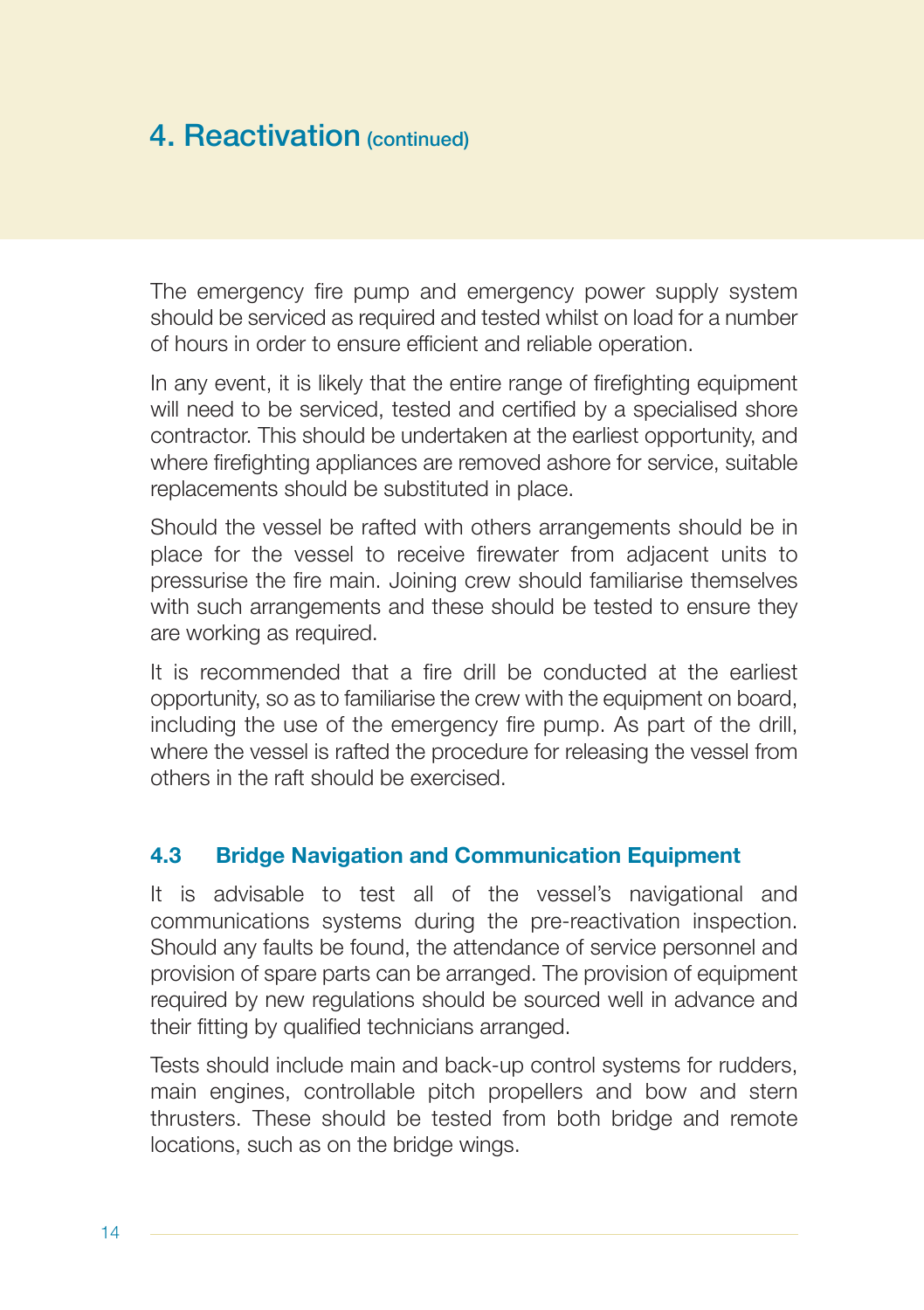

The fire alarm panel should be confirmed operational and all fire detector heads tested.

EPIRBs should be tested in line with statutory requirements, and batteries and disposable hydrostatic releases checked to ensure they have not time expired. Once in order the EPIRB should be fitted to its mount.

SARTs should be tested and batteries checked to ensure they have not time expired.

During lay-up the vessel will usually only require a paper chart of the lay-up area. All remaining paper chart folios should have been landed ashore. At reactivation, the entire paper chart portfolio should be sent to a chart correction agent for updating prior to being returned to the vessel. Similarly, electronic chart folios should be corrected up to date. Outdated nautical publications should be replaced by new editions and / or corrected as appropriate. No outdated or uncorrected navigation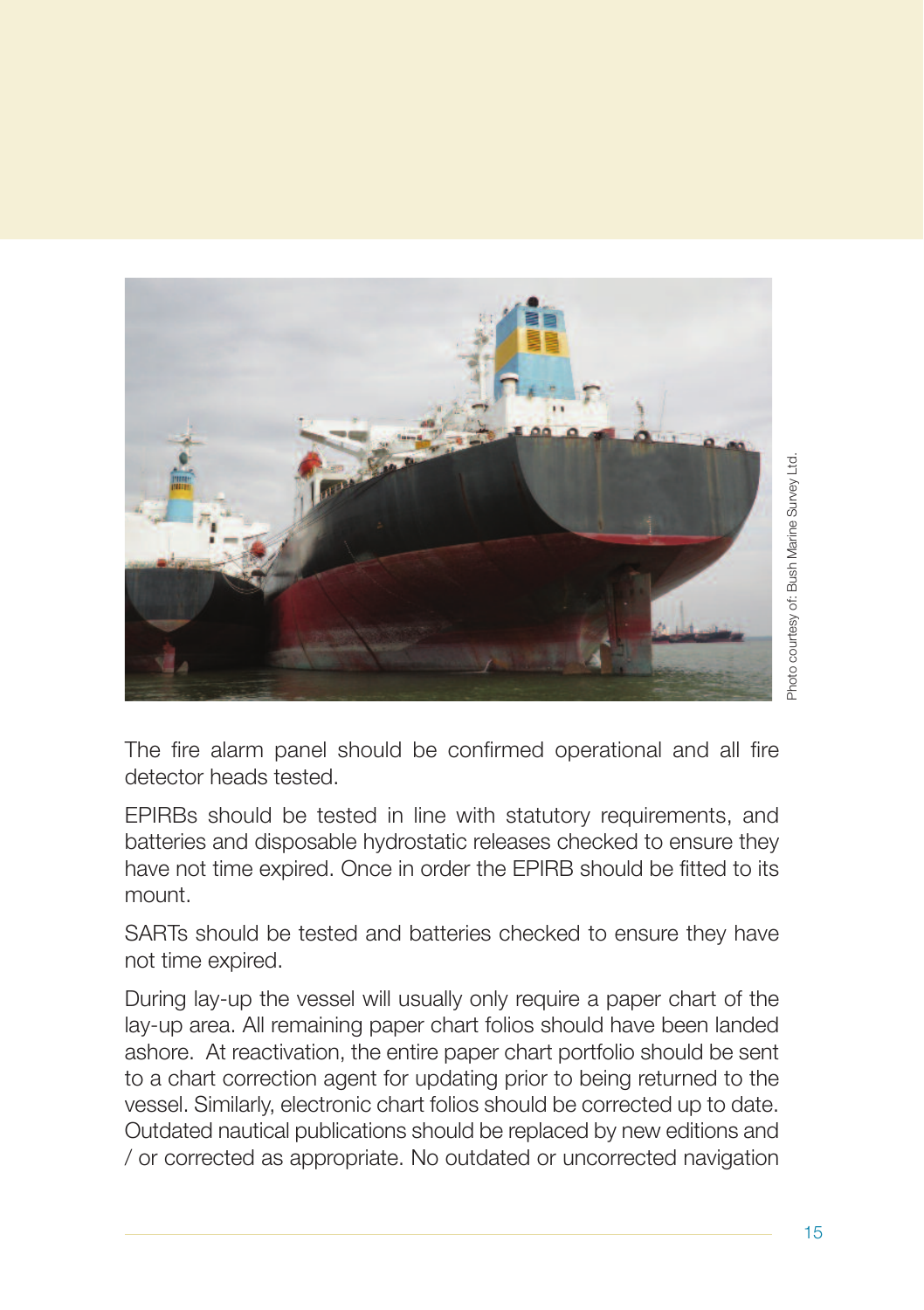charts or publications should be retained on board. Arrangements should be put in place so that the vessel resumes receiving Weekly Admiralty Notices to Mariners and / or electronic chart corrections as necessary.

The magnetic compasses should be swung, corrected and a new deviation card issued at the earliest opportunity.

### **4.4 Accommodation Areas**

On vessels that have been laid-up for some time the warning notices, stencilled instructions and IMO safety signage may have become faded or be missing. These should be checked and refreshed or renewed where necessary.

Cabins or corridors on main deck level may have been used for storage or office accommodation during the lay-up. Any such stores should be redistributed to store rooms ready for the vessel's resumption of trading by the joining crew and the accommodation and cabins returned to a habitable condition.

The ship's hospital should be cleaned and made ready for immediate use. The stretcher should be confirmed readily available and the medical stores should be brought up to date in accordance with the latest applicable medical stores requirements and certified by an attending chemist. Oxygen resuscitators should be checked, tested including hydrostatic testing of the cylinder(s) where necessary and filled ready for use.

If there is any evidence of rodent or insect infestation the attendance of a pest control company should be arranged well in advance of the attendance of the Port Health Authorities to issue Ship Sanitation Control Certification.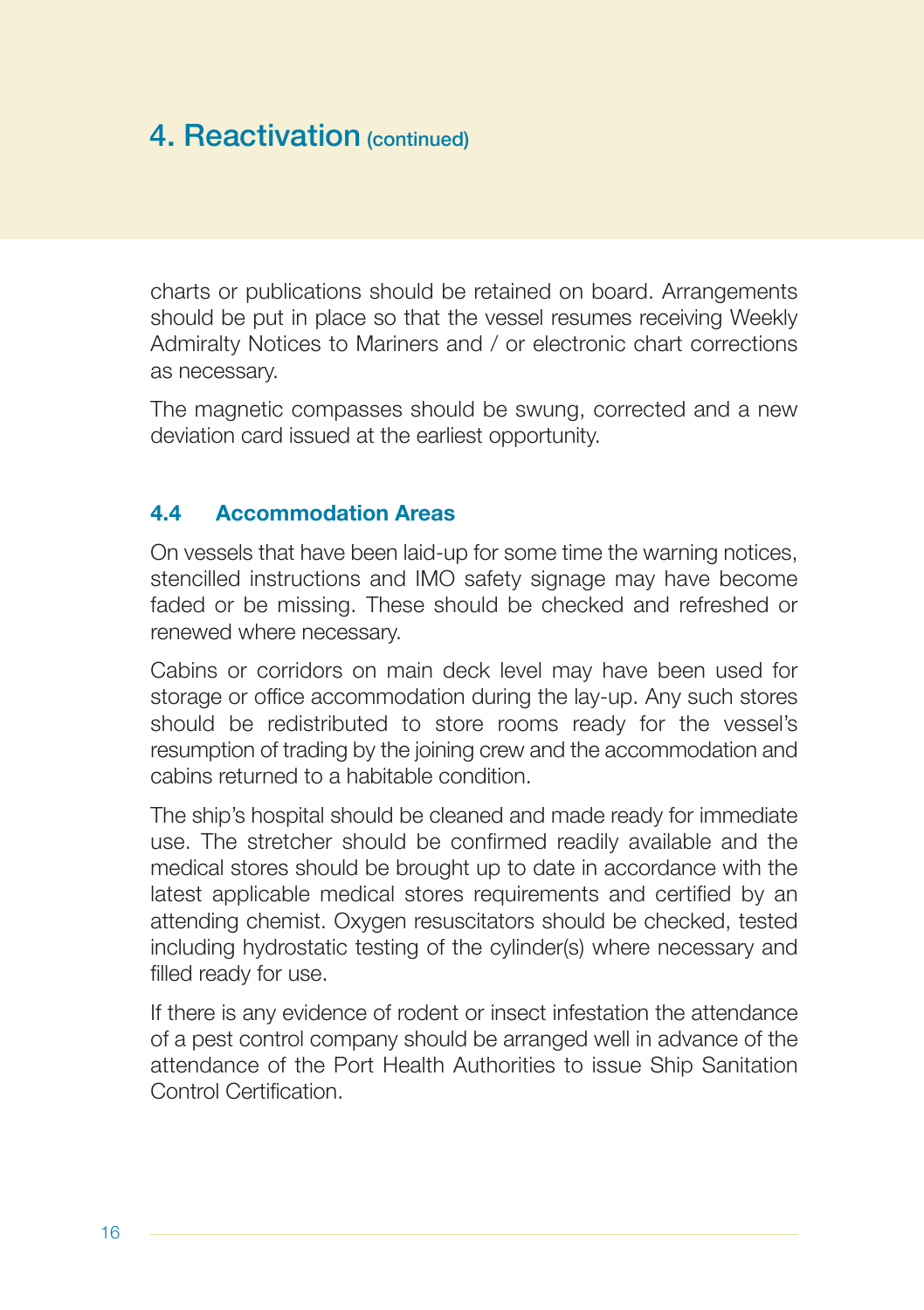Depending on the duration of lay-up, the potable water tanks may require inspecting, cleaning, recoating and disinfection. The entire distribution system from the machinery space to the furthest outlet may also require super-chlorination with fresh water. Shower heads and fresh water hoses may also require super-chlorination.

### **4.5 Moorings Arrangements and Fenders**

All mooring ropes, both those in use and spares, should be checked for excessive chaffing, wear and degradation and replaced where necessary. Ropes taken from the spare supply should be replaced.

Mooring windlasses and winches will need to be thoroughly inspected and function tested. The bedplates and foundations should be examined to confirm that there is no excessive wastage and that savealls are intact.

The ability for quick release or cutting of moorings in the event of emergency should be confirmed.

Vessels laid-up in rafts may have been ballasted to give similar freeboards in order to facilitate easier access and mooring. As the vessel is reactivated and ballasting operations are taking place, mooring arrangements and fendering systems should be checked for adequacy of available movement between the hull of the vessel being reactivated and those adjacent or any berth that the vessel may be alongside.

Additionally, rafted vessels may have incurred ranging damage to handrails or have had modifications to handrails to allow gangway access. All such modifications should be made good during the reactivation period.

Lighting arrangements around the mooring areas should be confirmed as being in good order.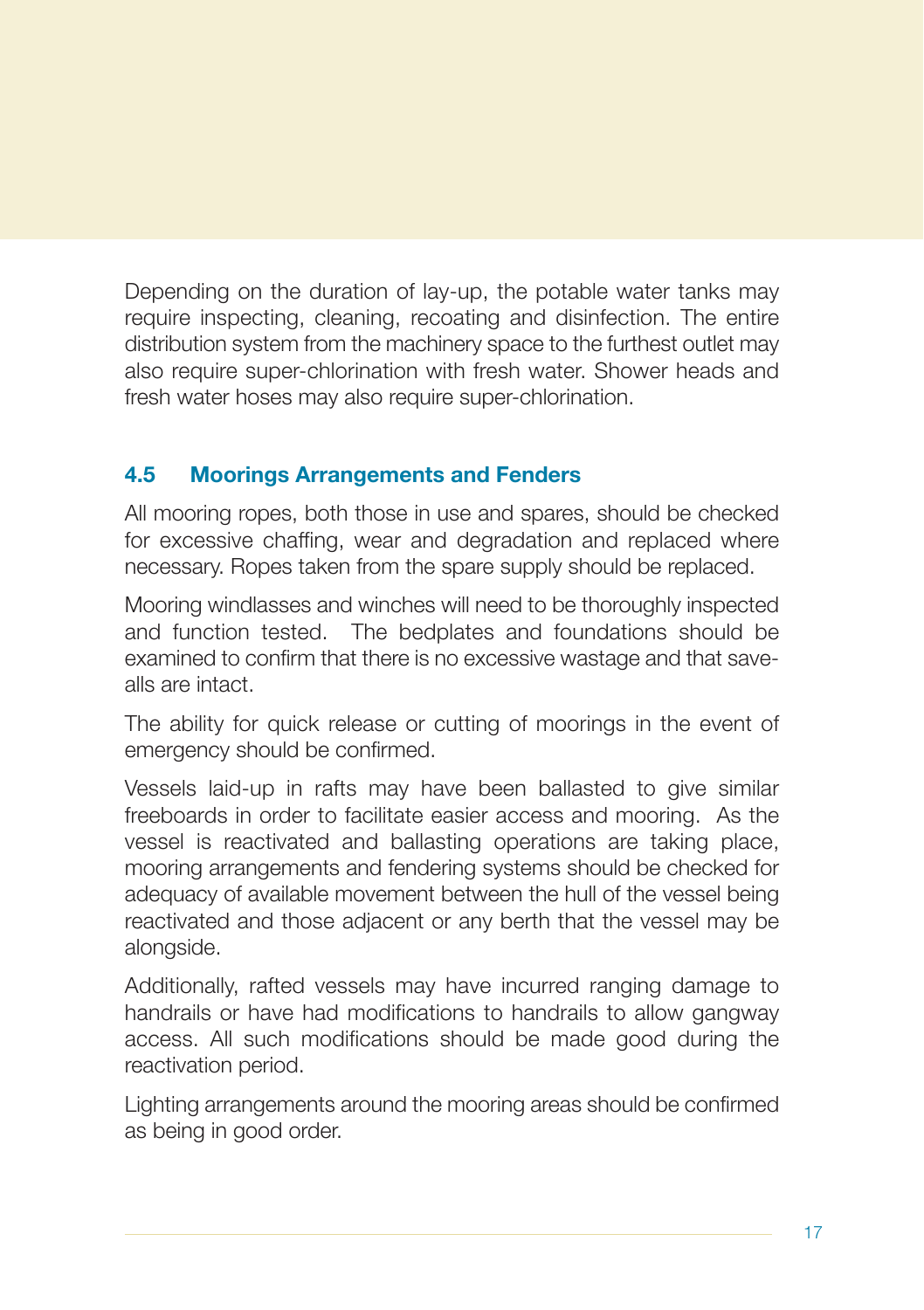

### **4.6 Main Deck**

The condition of deck walkways, external ladders and gratings should be confirmed as structurally sound and without any trip hazards.

Access ladders and gangways rigged to allow access to adjacent vessels and their safety nets may not have been fully inspected for some time and should therefore be checked for function and the condition of the components. Accommodation ladders and gangways that have been stowed for the duration of the lay-up should be deployed and checked for operation and condition. The ready availability of lifebuoys at any point of personnel transfer and a fire plan and crew list at the main entry point should be confirmed.

Pilot ladders and associated manropes and fixtures and fittings should be thoroughly inspected and any damaged or degraded parts replaced in line with SOLAS requirements.

The possibility of tank overflow on deck will be greater during reactivation operations and consequently prior to any internal transfer of pollutants on board the vessel the location of scupper plugs and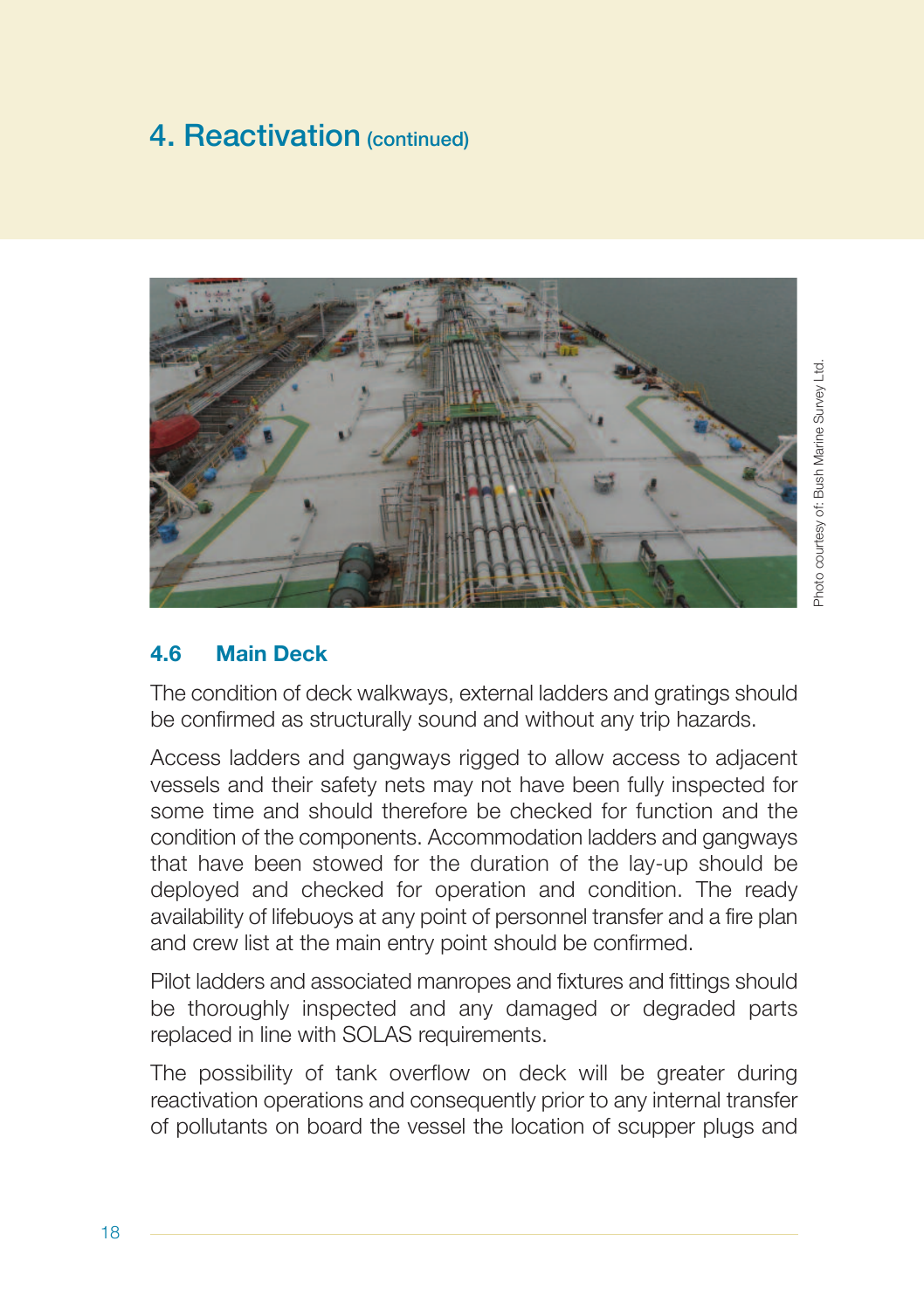tank vent save-all plugs should be confirmed and these refitted where necessary. Oil spill equipment should be confirmed in good order and readily available for deployment. Portable pumps that could be used to deal with an inadvertent deck spill should be tested and be made readily available with suitable hoses.

Cargo cranes and any other lifting appliances should have been laidup in accordance with manufacturers' guidelines and this should be checked when returning them to service. Proof load test certificates for lifting appliances may have expired and if required, load testing followed by a thorough visual inspection should be performed. If load testing is not required, ensure that annual lifting appliance visual inspections are in date. Particular attention should be paid to the condition of any section of wire that has been left turned over a sheave or block and exposed to the elements. Greasing should be carried out using suitable lubricants and ideally the lifting appliances should be fully worked to ensure all bearings, wires, and sheaves are adequately coated prior to being used under load. Where lifting appliances have not been used for some time, it may be necessary to replace hoist and luffing wires, depending on whether the company's crane wire replacement procedures dictate a maximum period of fitment and / or their condition has deteriorated. All lifting appliances should be fully tested to ensure they are working satisfactorily prior to resuming trading.

### **4.7 Cargo Spaces**

#### 4.7.1 Dry Cargo

It should be confirmed that cargo spaces have a safe atmosphere prior to entry.

The ladders, platforms and safety rails to allow safe entry into any cargo space should be inspected and repairs carried out where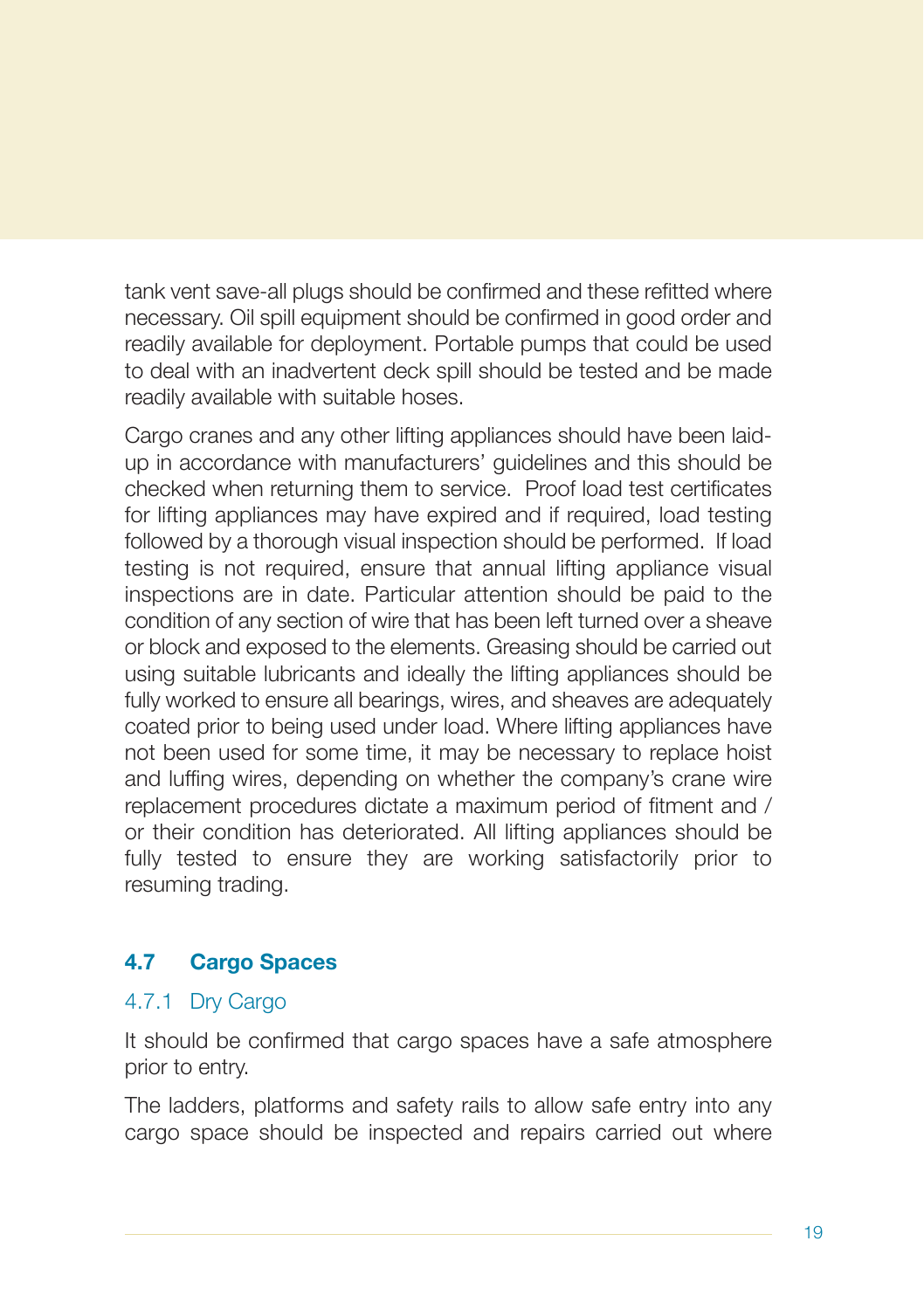necessary. Lighting arrangements should be checked and brought back into service where necessary.

Cargo spaces should be examined for areas of wastage and structural defects and confirmed suitable to carry intended cargos. Particular attention should be paid to any pipework, such as double bottom vent pipes and sounding pipes running through the hold.

Should it be found that doublers or any other temporary repairs are fitted to tank boundaries or bulkheads in the cargo holds, these should be removed and permanent repair made to the satisfaction of Class.

Hatchcovers and operating systems should be recommissioned with particular attention paid to any leaking hydraulic seals, missing, worn or badly adjusted retaining cleats and hatch cover rubber seal arrangements that may have deteriorated. Hatch covers will be tested by ultrasonic inspection as part of any P&I reactivation survey, therefore any work carried out during reactivation should be of a standard to allow successful testing. Similarly, cargo hold vents and access hatches should be inspected, and confirmed as weathertight.

Bulk carrier cargo hold water ingress alarms should be individually tested and confirmed to be functioning satisfactorily.

Cargo hold bilge wells should be clean and individually tested for suction and correct functioning of the non-return valve to prevent backflow into the hold. Strum boxes and bilge plates should be inspected to confirm they are clear of debris and undamaged. Bilge high level alarms should be tested and proved operational.

Reefer vessels should be subject to cooling down trials and confirmation that the physical condition of ventilation gratings is in order.

Lashing arrangements, both fixed and portable, should be inspected to ensure they are in satisfactory condition, and there are sufficient quantities of lashings available for use.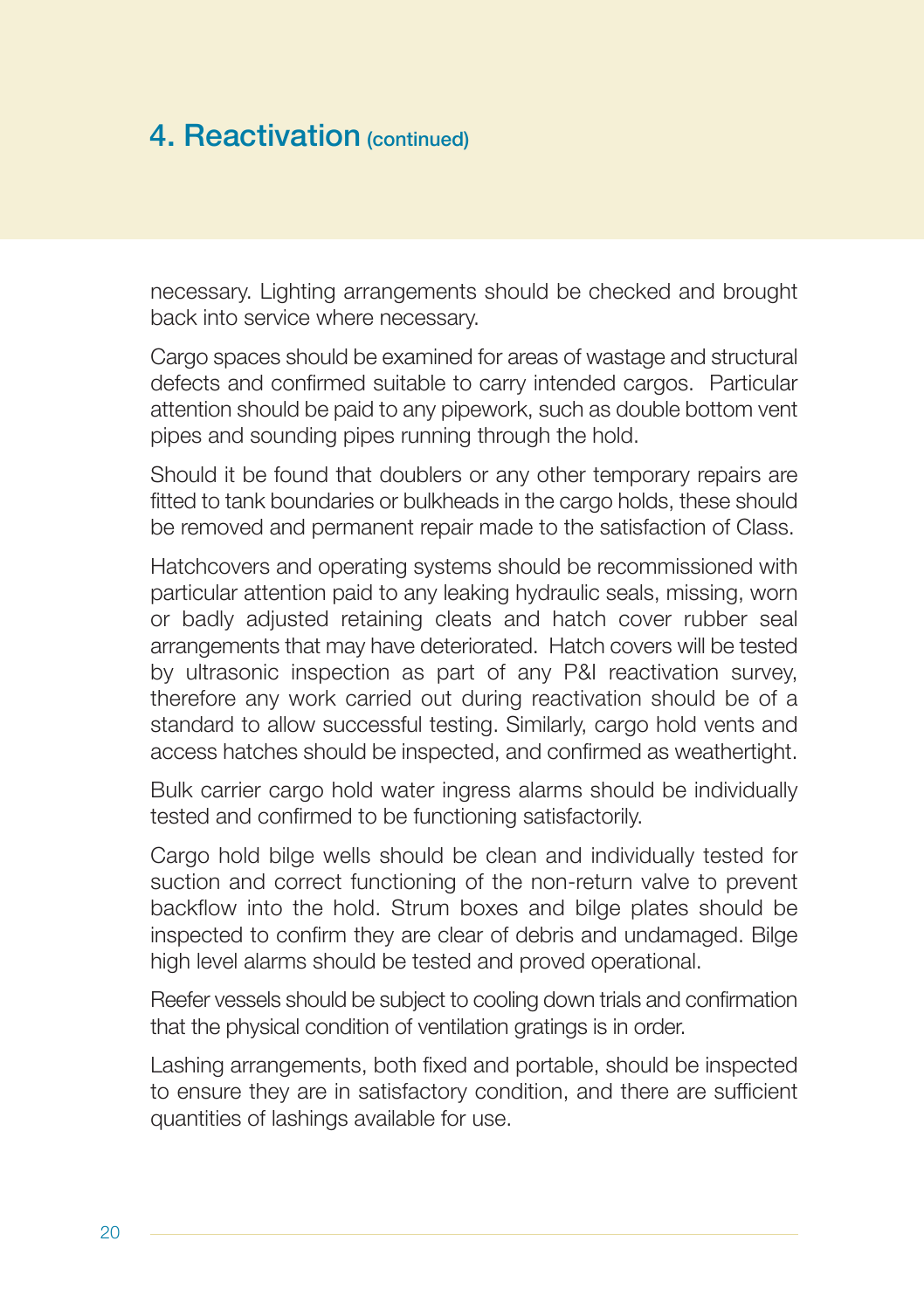Cargo spaces should be free of debris, and in the case of bulk carriers, the holds should be cleaned to the cleanliness standard stipulated by cargo interests for the first cargo.

### 4.7.2 Liquid Cargo

It should be confirmed that cargo tanks have a safe atmosphere prior to entry.

Cargo tank internals, including means of tank access, should be examined for excessive corrosion and damage. Any loose scale and debris should be removed. Coatings should be made good where possible.

All heating coils should be blown through with steam or air with drains open and then examined whilst being tested at full working pressure and temperature.

Where cathodic protection anodes are fitted, they should be examined to verify that they have sufficient anode section remaining to provide continued tank protection.

Fixed tank cleaning machines should be function tested.

As far as practicable, cargo tanks should be hydrostatically stagger tested in order to confirm the integrity of all boundaries.

The inert or nitrogen gas system, together with the related equipment and instrumentation, should be tested - preferably using inert / hydrogen gas - to prove satisfactory operation of the system, its alarms and safety devices.

Cargo pump rooms, piping and valves should be examined. All cargo handling machinery, including cargo pumps, compressors and heat exchangers, in conjunction with all cargo handling and monitoring automation should be tested and proved operational. Before starting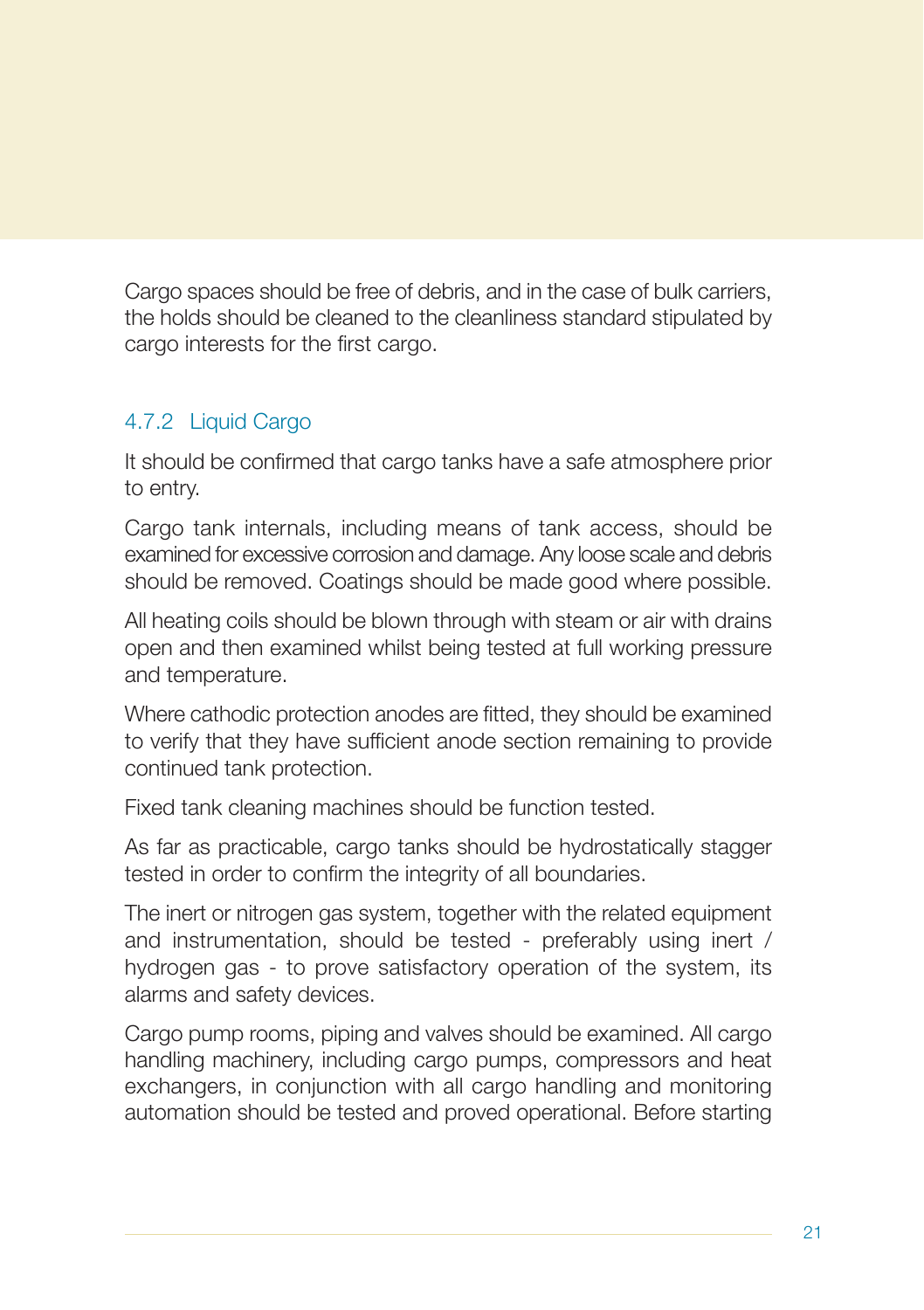any cargo pump for recommissioning purposes it is advisable to ensure that the shaft is free to turn.

Cargo pump room bilge high level alarms, ventilation fans and remote shut downs should be tested to confirm operation. Electrical and lighting systems in pump rooms should be carefully checked for intrinsic safety.

Local and remote tank gauging systems and high level alarms should be confirmed in order.

Cargo tank lids, venting arrangements, P/V valves and flame screens should be checked to ensure they are in satisfactory condition.

Oil Discharge Monitoring Equipment (ODME) should be checked and confirmed to be operating correctly.

In the case of LPG and LNG vessels, particular attention should be paid to inspecting the void spaces and stools whilst the vessel is in a gas free condition.

#### **4.8 Hull and Openings**

All underwater areas of the hull, including propellers, rudders and thruster grating should be checked by dive survey for damage, to ensure they are clear of debris and that gratings are secure. Sea suctions in particular should be checked to ensure that all gratings are clear.

Paint systems in way of the topsides and vertical bottom should be reviewed; ideally when the vessel is suitably de-ballasted. Marine growth should be cleaned from the underwater areas of the hull, rudder and propeller. Where draught, loadline or other marks painted on the hull are difficult to read these should be repainted.

Cathodic protection systems by anode or by impressed current should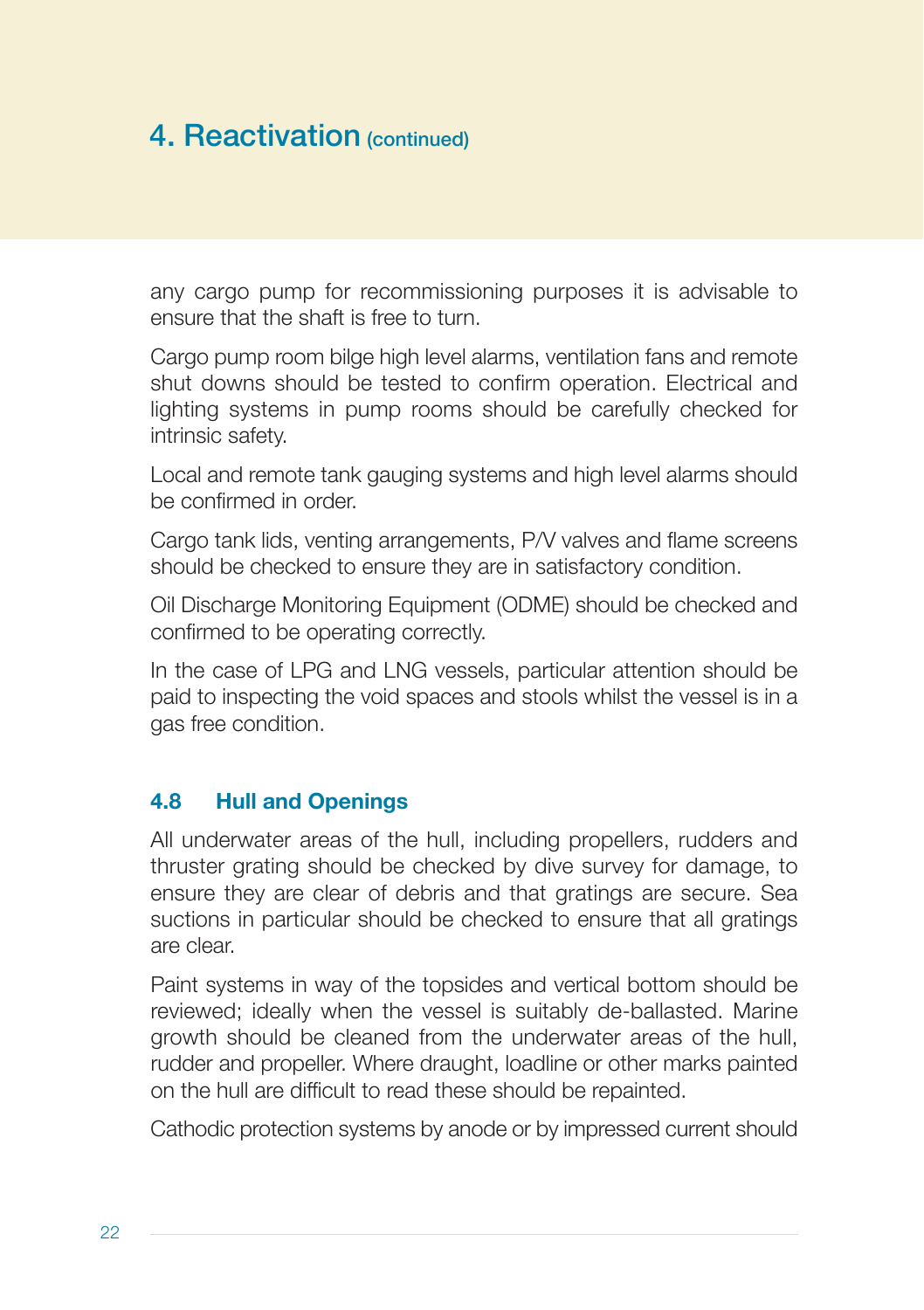

be examined to verify that they have sufficient anode section remaining or are operating correctly.

### **4.9 Ballast Tanks and Enclosed Spaces**

Incidents involving serious injury and death as a result of personnel entering enclosed spaces containing insufficient oxygen continue to occur despite numerous industry initiatives. As steel corrodes, oxygen depletion of the enclosed space will occur. Toxic and flammable gases, as well as oxygen depletion may also be encountered where fuel or cargo residue are still present in tanks or cargo spaces. All enclosed space entries should follow the procedures laid down in the vessel's SMS. Consideration should also be given to the possibility of atmospheric deficiencies being present in adjacent connected spaces, such as deck houses.

Warning notices should be placed on accesses to enclosed spaces advising of the potential dangers of entry. Ballast, fuel, cargo and potable water tanks, cargo spaces, chains lockers, duct keels and cofferdams, etc. should only be entered using the enclosed space entry procedures detailed in the vessel's SMS.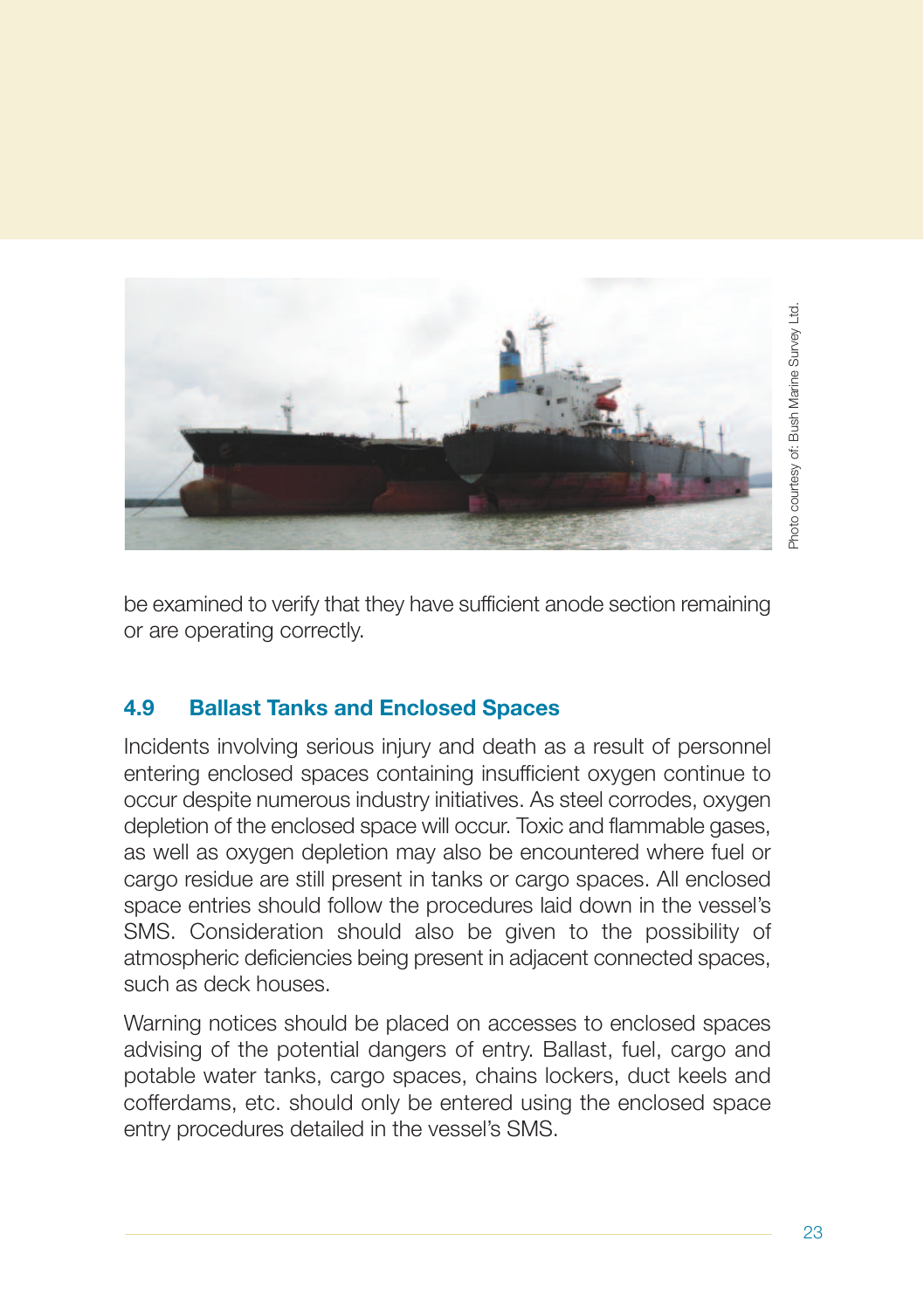No repairs should be carried out in cargo or fuel tanks, pump rooms etc., unless the atmosphere has been tested and found to be free of hydrocarbon and toxic gases. In some jurisdictions it may be necessary for an approved chemist to attend the vessel and issue gas free certification prior to work commencing.

Ballast tanks should be either completely full or empty and dry for the lay-up duration. Where ballast tanks have been filled with water containing a corrosion inhibitor, the manufacturer's instruction regarding the flushing of the tanks should be followed. Discharge within a sheltered anchorage should be avoided and local and MARPOL discharge criteria should be complied with.

Where ballast tanks have been empty during the period of lay-up, they should be inspected for leakage from any adjacent full tanks, particularly fuel tanks, and then hydrostatically pressure tested to check their integrity. Ideally ballast tanks should be overflowed to deck; however, this should only be carried out when it has been verified as being permitted by the local environmental authorities.

Where the vessel is fitted with a duct keel, the entire length should be inspected and the correct operation of any remote operated valves sighted. Steam leaks may occur as the heating coils are reactivated and these should be addressed.

All tanks that have been left open during the lay-up period should be thoroughly inspected for debris / tools, etc. prior to the manhole covers being refitted. It should be ensured that the manhole sealing area is clean, a new gasket is fitted and all nuts are fitted and properly tightened.

#### **4.10 Bunker Tanks and Pumping Systems**

All bunker tanks should be carefully sounded and all valve line ups checked prior to any pumping or bunkering operation during the reactivation. Dependent upon the age of the vessel it may be prudent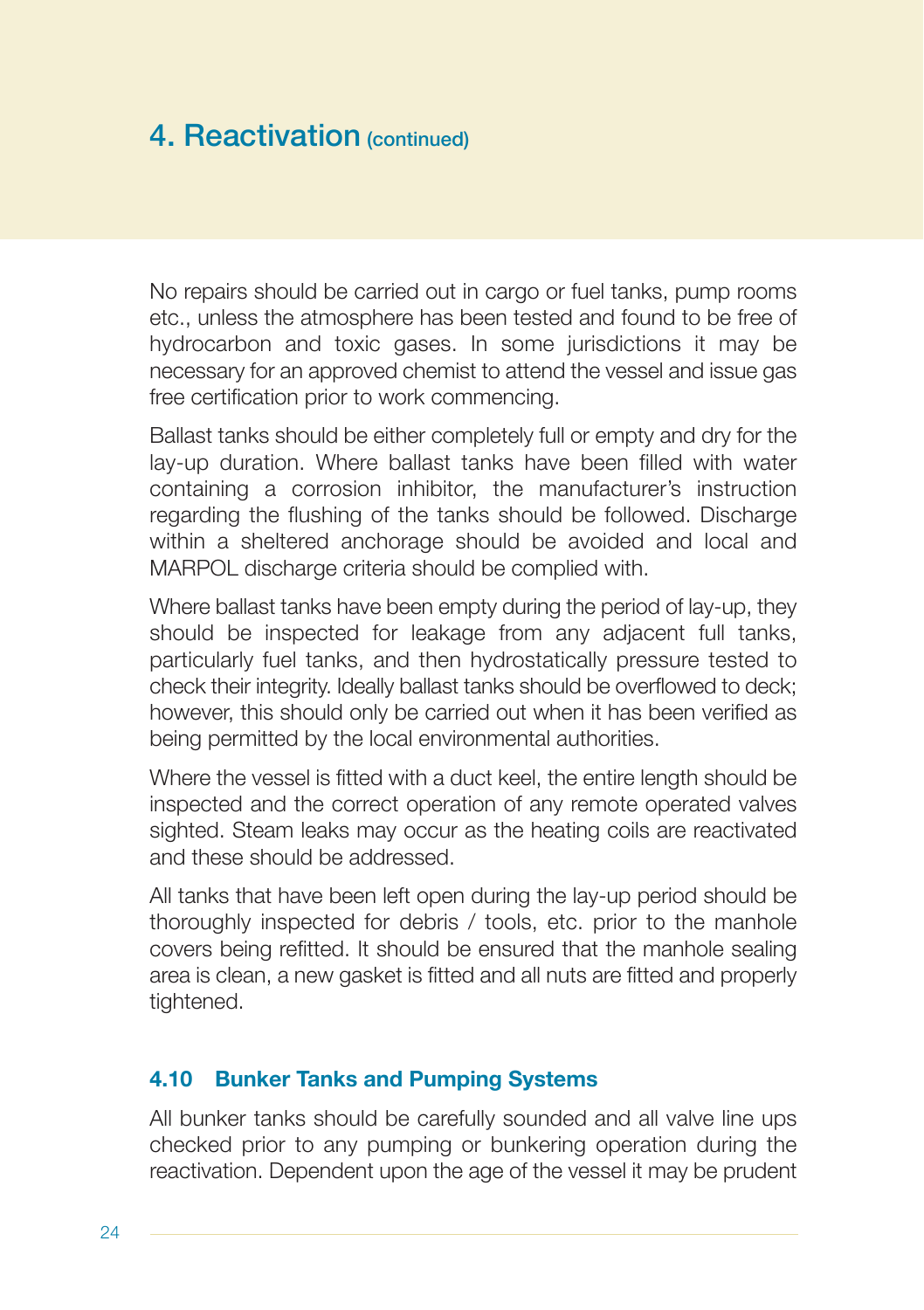to pressure test the bunkering line and confirm calibration of the pressure gauge prior to commencing any bunkering operations.

The overflow tank should be confirmed empty prior to commencing any fuel oil transfer or bunkering operation. It is recommended that even minor transfer operations are initially carried out under the direct supervision of the Chief Engineer during the hours of daylight.

Corrosion between high use ballast tanks and bunker tanks can be a reoccurring problem on older ships. Therefore, whenever such tanks are empty, the opportunity should be taken to carefully inspect and hydro test the bulkhead between such tanks.

All fuel oil transfer pump filters should be dismantled and cleaned.

Bunker fuel oil may stratify and particulates come out of suspension during lay-up. Should fuel have remained in the settling and service tanks for any period during lay-up the fuel should be drained back into the double bottom tanks and the settling and service tanks opened and cleaned of any sludge or residue.

During lay-up new regulations may have come into force concerning the sulphur content of fuel consumed on vessels. It should therefore be ensured that any fuel onboard which is to be burned complies with regulatory requirements, including any local requirements which may have recently been enacted.

### **4.11 Electrical and Electronic Equipment**

At the earliest opportunity it should be ensured that all lighting - both main and emergency - is working satisfactorily, and lamps and fittings replaced where necessary.

A large amount of electronic equipment and instrumentation will exist around the vessel in very diverse areas - some of which may have become obsolete or due to its age spares could be difficult to source. Accordingly great care should have been taken during lay-up to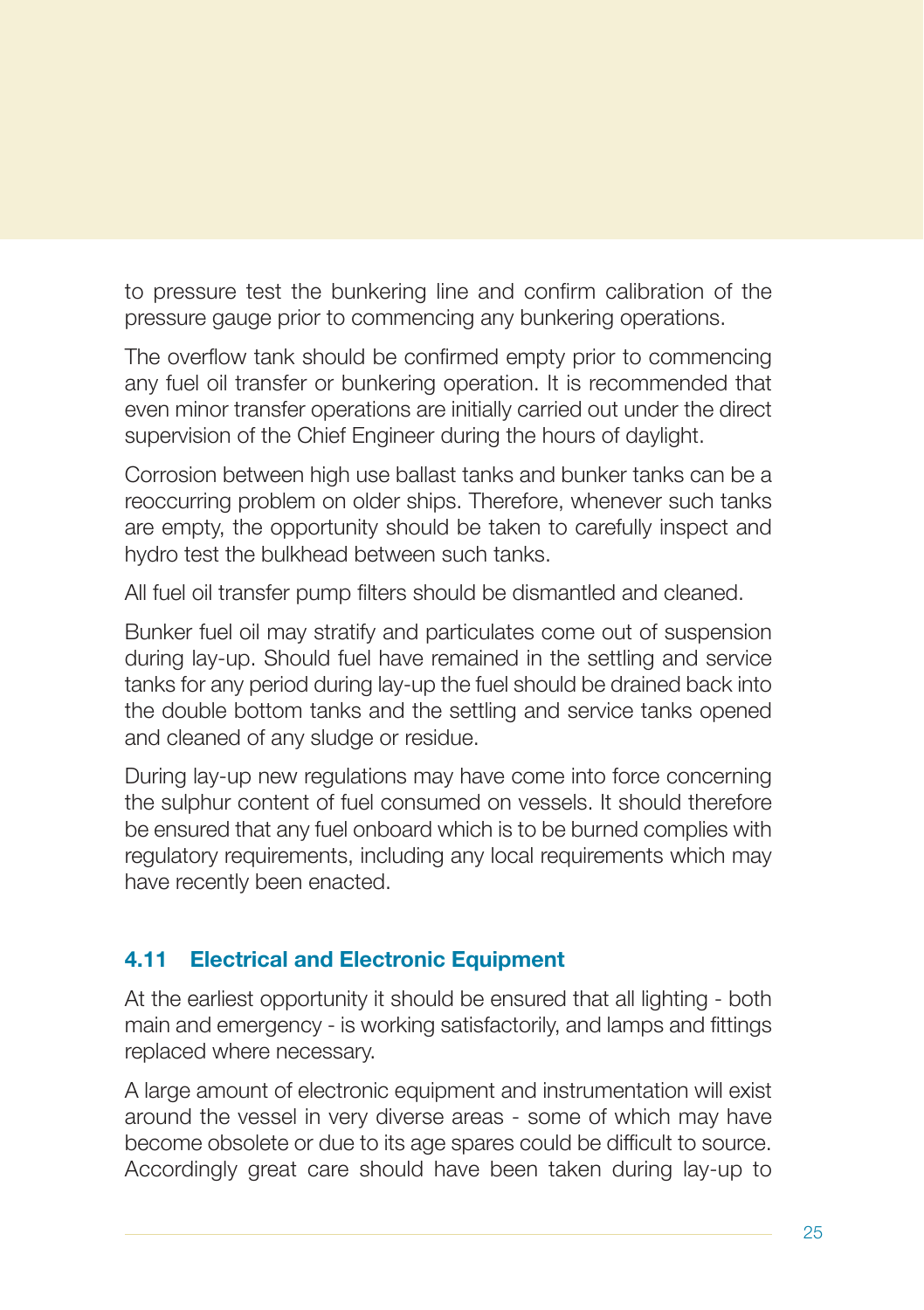preserve such items and this care should extend to returning such equipment to service during reactivation.

The humidity control and lay-up procedures on the bridge and in engine control room will in all probability have been effective, therefore the electrical and electronic control equipment in these areas should return to service without many problems. Special attention may need to be paid however to isolated electrical panels having electronic logic circuits incorporated, such as boiler control panels that are sited adjacent to the boiler and purifier control equipment in the purifier room.

Circuits connected to the main and emergency switchboards should be isolated in turn and their insulation resistance to earth measured and recorded. Low readings to earth and any readings substantially lower than those recorded at commencement of lay-up should be investigated and cleared.

The main bus bars and connections should be checked for condition. If the facility for infrared survey of the switchboard is available then this should be considered.

A megger test of all electrical motors, along with confirmation that the motor shaft is free to turn, should be carried out prior to starting any pumps, winches or ventilation fans. Any electrical equipment removed from deck during the lay-up period due to low megger readings should be reinstated after being made good and readings restored.

Electrical circuits, starters, motor windings and electronic control systems should be proven prior to being in a position to run up any mechanical equipment.

All alarms, trips and automatic pump change over switches covering the main engine, auxiliaries and steering gear should be calibrated and tested.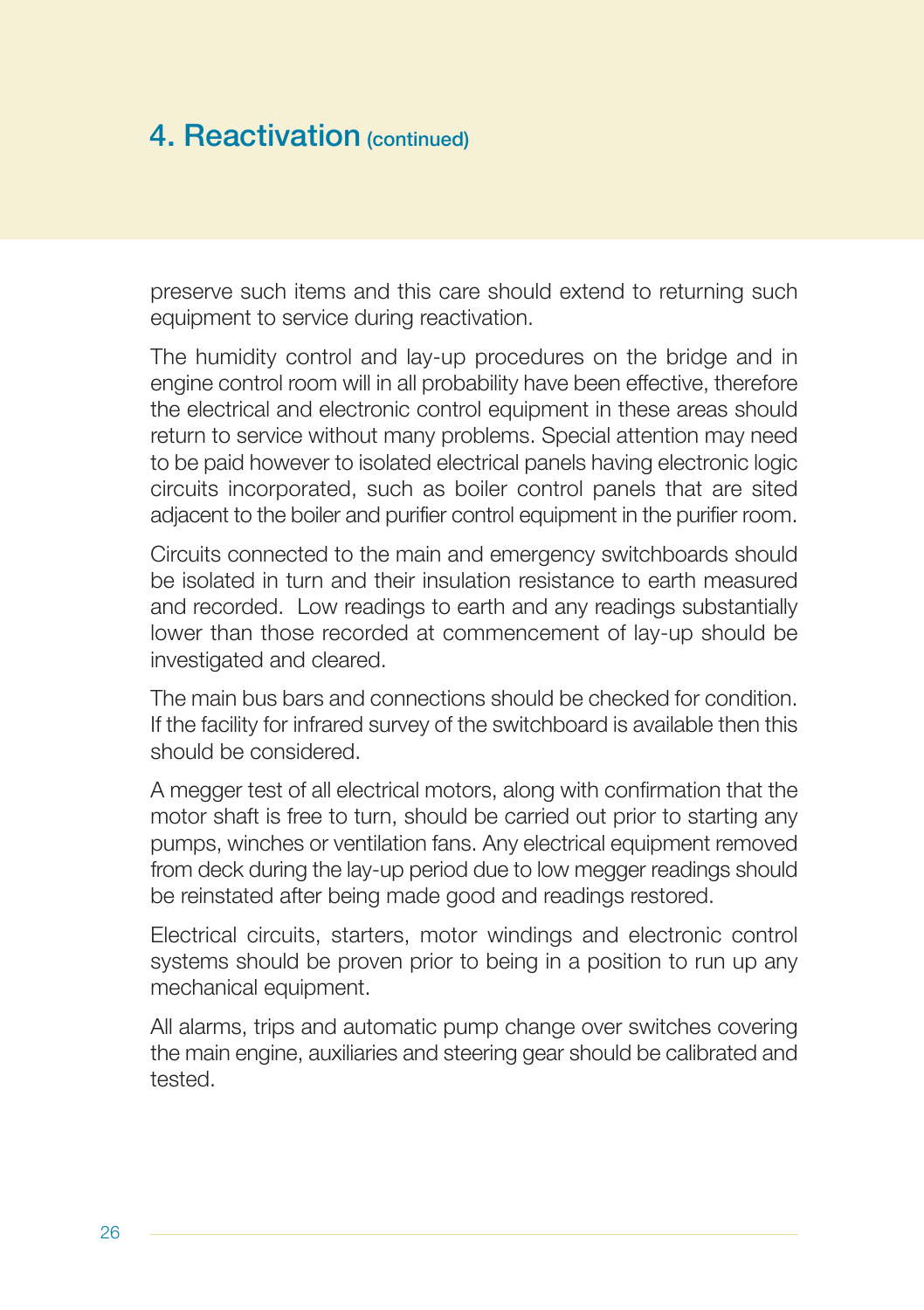Photo courtesy of: Bush Marine Survey Ltd Photo courtesy of: Bush Marine Survey Ltd.

All emergency stops for machinery, pumps and fans should be tested to ensure satisfactory operation.

Electrical cables and equipment in hazardous areas (e.g. pump rooms) should be specially examined to ensure that they remain efficient.

The overload and reverse current trips of all generator circuit breakers should be checked for satisfactory operation.

All batteries used for emergency power and the backup of computer systems should be checked by load testing and renewed as required.

#### **4.12 Engine Room**

The report from lay-up together with log books kept during lay-

up should be examined and, based on their contents, a plan should be formulated containing the measures necessary to restore the engine room machinery and systems to full working order. As some calendar-based planned maintenance tasks will most likely be overdue the planned maintenance system's requirements should be checked, ideally with Class, and works planned and performed as necessary.

Dehumidification records may be available for the lay-up period and these should be reviewed. Any areas of the engine room that have condensation markings or where the records indicate that dehumidification has not been effective will require more care.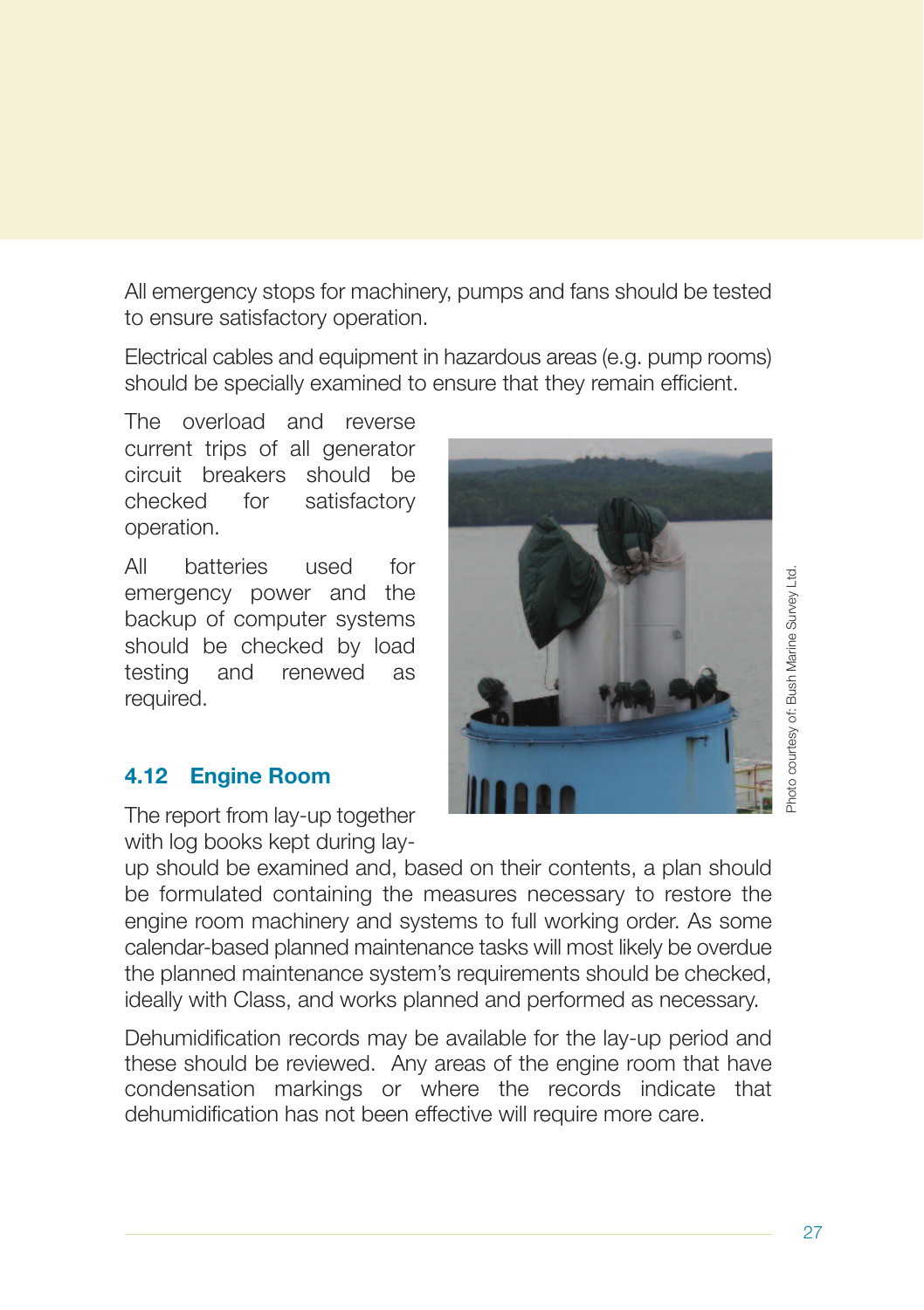All covers on exhausts at the top of the funnel and elsewhere should be removed at the beginning of the reactivation process.

Engine room / accommodation elevators should not be used until their operation and certification is confirmed.

Any powered or manual watertight doors in the engine room or elsewhere should be subjected to a full function test with visual and audible alarms confirmed as operational.

The operation of the engine room bilge pumping systems, space in the bilge tank and bilge alarms should all be checked by the joining crew prior to beginning reactivation work on any engine room system or machinery. Local regulations regarding the discharge of sludge ashore or to a tanker should be complied with. The Oily Water Separator and discharge monitor, including alarms, should be confirmed in order.

All areas below the engine floor plates and bilges should be checked for the presence of oily rags, and other flammable debris or oil soaked lagging that could ignite should weld sparks or hot metal bounce and drop down from upper engine room areas during any hot work undertaken during the reactivation period.

Various manhole doors may have been left open for drying of salt water cooled coolers and equipment in the engine room during the time in layup. These should be closed up with new anodes fitted as necessary. Seals should then be proven before any further work is carried out.

Low and high sea suction main sea water inlet valves should be operated to ensure they are functioning correctly. Their valve indicators should be confirmed to be operating correctly.

Any blanks that have been fitted in pumping systems for lay-up purposes should be removed, similarly valves that have been removed should be replaced and pumping systems should be function tested and proved efficient and free from leakage. Any pipe work systems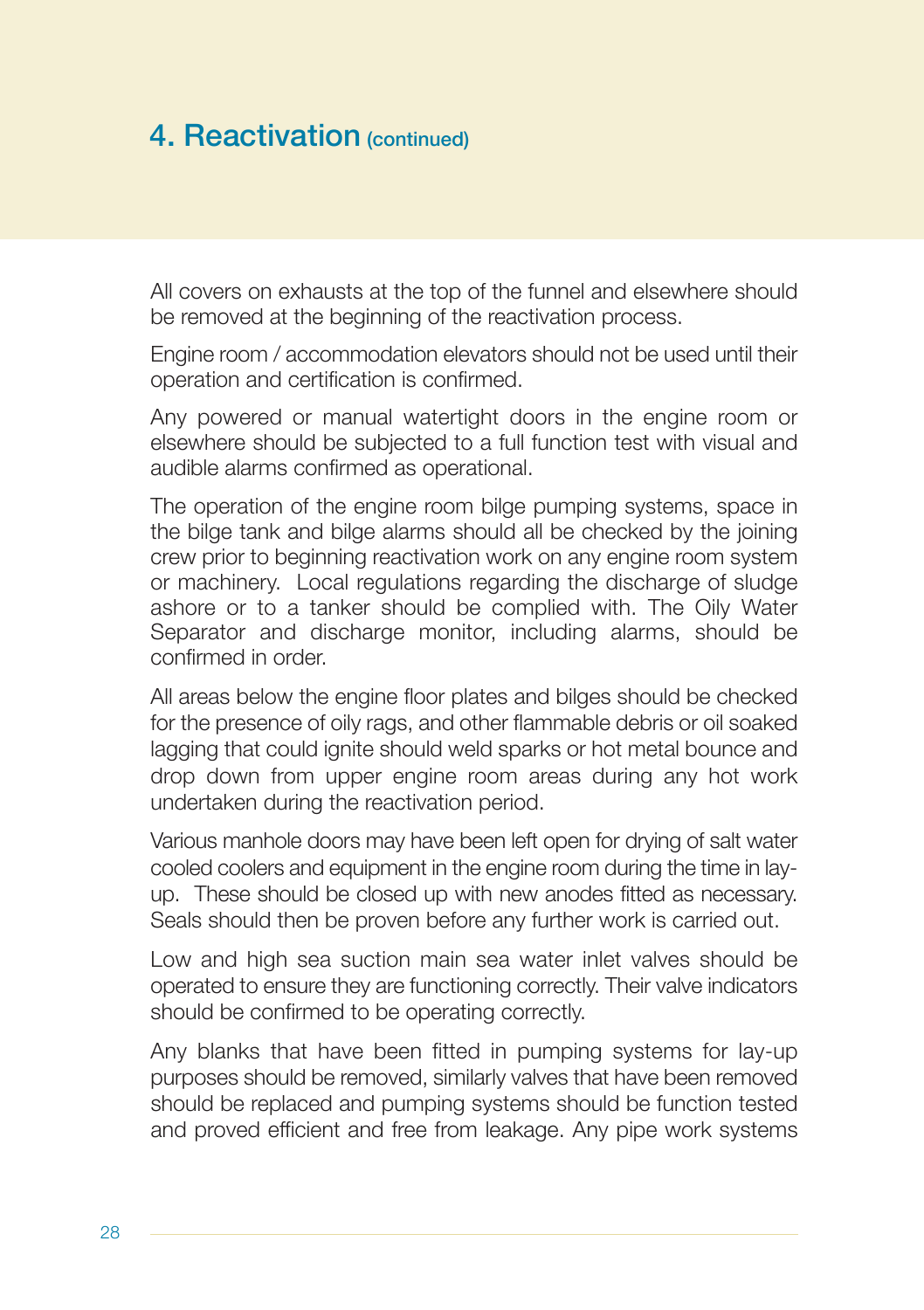that were drained for the lay-up should be refilled and airlocks bled off.

All lubricating oil, fuel oil and hydraulic oil filters should be dismantled and cleaned.

All pipe systems should be checked, particularly under the engine room floor plates, for the possibility of pipe clips, cement boxes and other temporary repairs. Where temporary repairs are found these should be permanently rectified.

All alarms, shut downs and automatic pump change overs covering the main engine, auxiliaries and steering gear should be tested.

Any electrical or pneumatic systems involving the remote operation of ballast, fuel oil and lubricating oil pumps and valves should be tested.

The danger that engine room tanks that have contained fuel oil or waste oil for a considerable period could have an atmosphere rich in hydrogen sulphide should be considered, and the tank atmosphere carefully tested to ensure it is safe for activities in the vicinity of the tank (such as taking soundings) and in the vicinity of the tank vent.

Strict instruction should be given to each engine room crew member in relation to the company's policy relating to MARPOL compliance and the operation of the Oil Water Separator, and suitable warning signs confirmed as being in place.

All applicable activities undertaken during the reactivation period and thereafter should be accurately recorded in the Oil Record Book.

### **4.13 Diesel Main Engine**

The current advice from engine manufactures is for main engine crankcase spaces to be closed up and dehumidified during lay-up. However, the crankcases may have been left open during lay-up.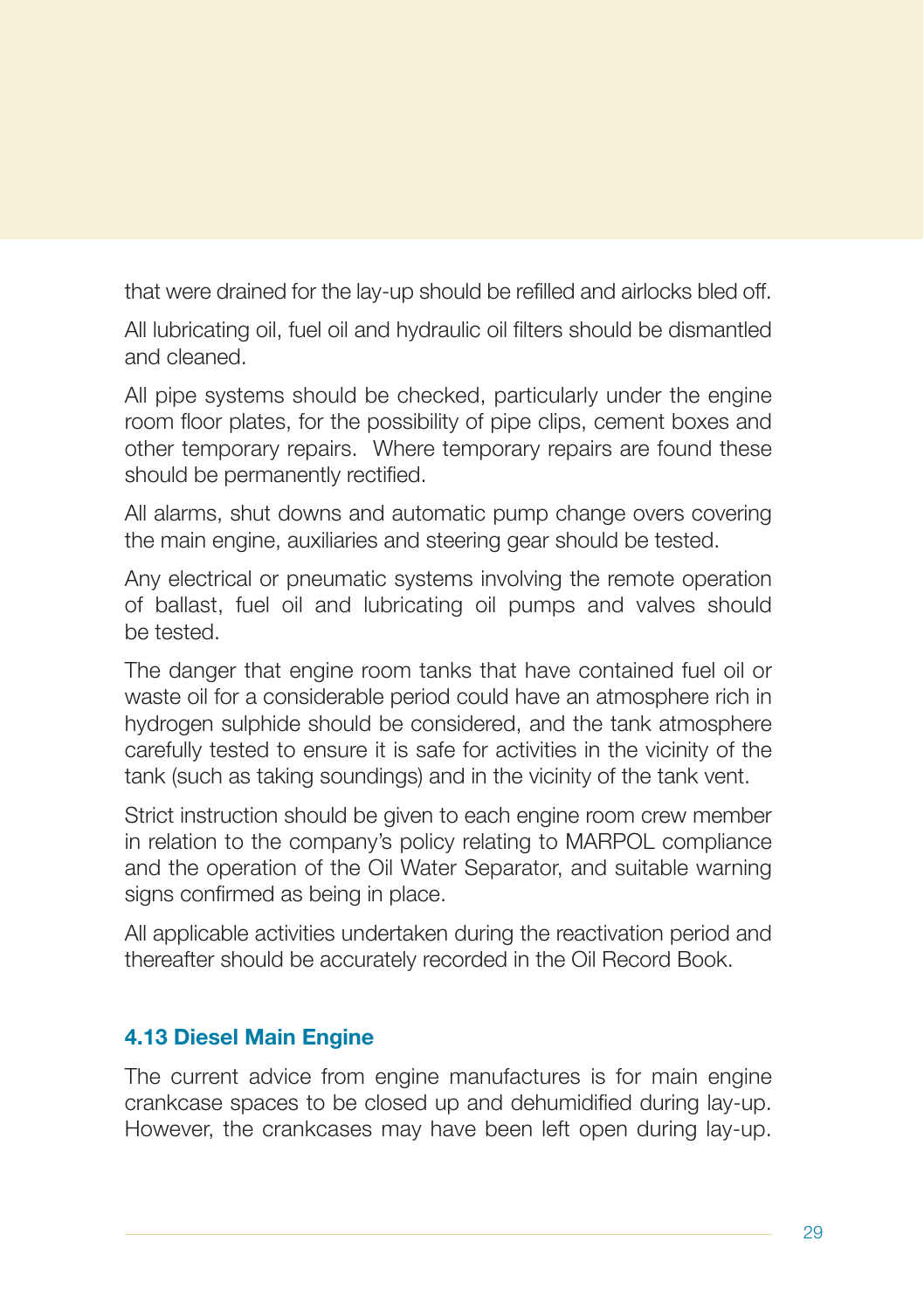Either way, a full crankcase inspection should be carried out before replacing the crankcase doors to check the condition and security of rotating parts, also to ensure that no foreign objects may have inadvertently been left behind and that there is no condensation damage or bacterial growth within the engine and sump.

Lubricating filters should be opened and cleaned. At an early point during the reactivation, the lubricating oil purifier should be started.

Cooling water for pistons and jackets should be circulated and a close examination carried out to ensure that there is no leakage due to deterioration of rubber sealing rings.

Fuel injection valves should be cleaned, adjusted and refitted. The engine fuel system should be circulated to ensure there is no leakage. Starting air valves should be removed and tested.

#### **4.14 Auxiliary Diesel Engines**

Auxiliary engines may have already been in need of overhaul at the time of going into lay-up if they had run at low loads for many months during any period of interim hot lay-up without appropriate maintenance being carried out or running hour logs properly kept. It is therefore important that these items of machinery are carefully examined as part of the reactivation process.

If the auxiliary engines have not been run during the lay-up period, a sample of main bearings and connecting rod bottom end bearings should be opened for examination. Further examination will be dependent upon the condition found.

Prior to conducting any trials on load the crankcase should be examined and all retaining bolts should be hammer tested to confirm they are not loose. Lubricating oil filters should be opened up and cleaned prior to any engine tests.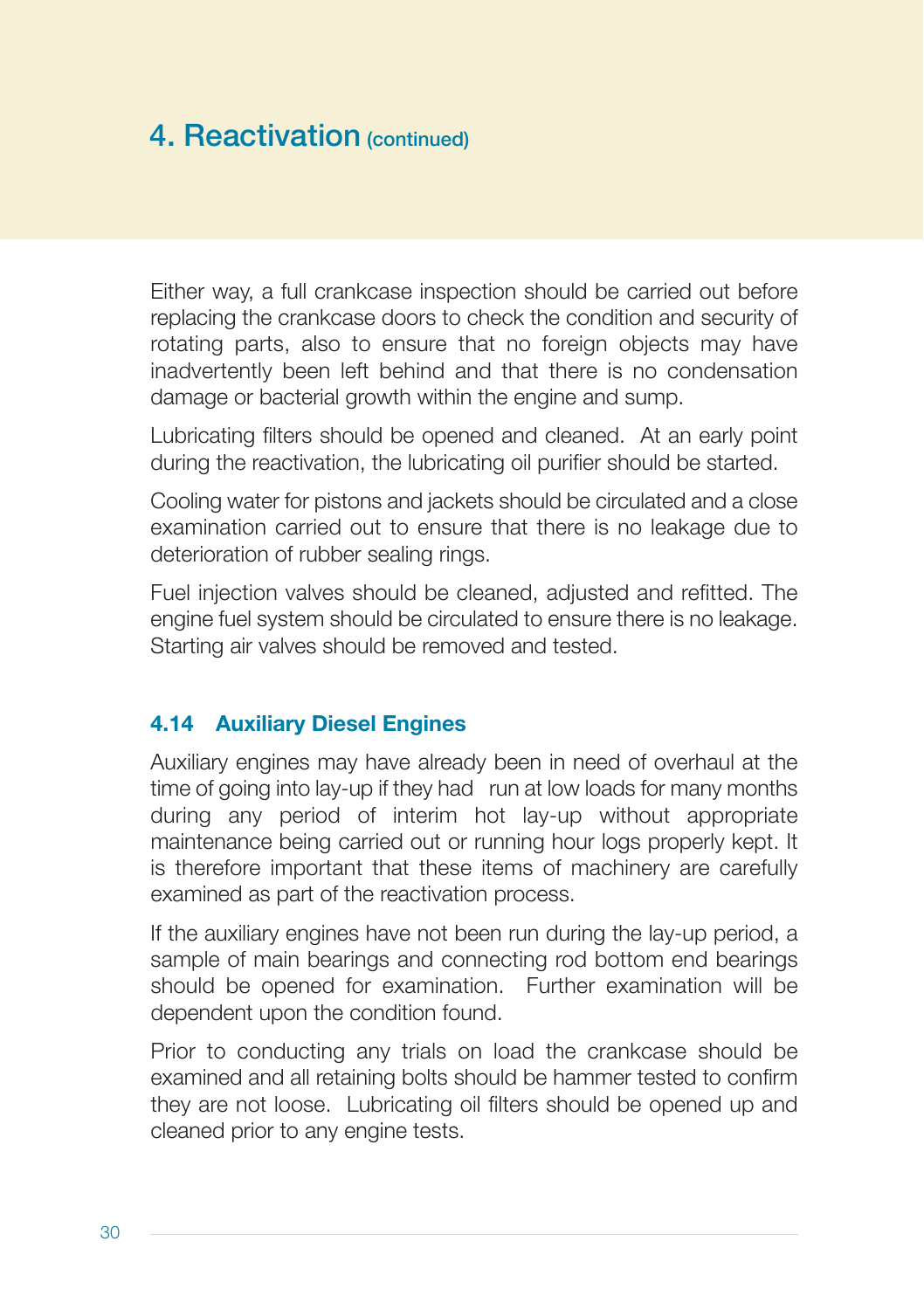Auxiliary engines should then be run and warmed through, culminating with a period of at least one hour being run at as near as possible to rated capacity and during which the alarms, trips and shut downs should be tested and calibrated whilst the engine is operating at normal running temperatures.

### **4.15 Boilers and Economisers**

Whilst the vessel has been laid-up, regulatory changes may have been introduced concerning the maximum sulphur content of fuel oil that can be consumed onboard. As the vessel comes out of lay-up, modifications to boiler burners may have to be made in order to fulfil the requirements of current legislation.

Feed water should be sample tested and proved in good condition prior to use. Feed water test and treatment chemicals, which normally have a short storage life, should be tested and proved free of deterioration or renewed.

In instances where desiccants have been placed within the water spaces, these should be removed and a visual examination carried out before closing up drums and headers.

In all cases an examination should be carried out on the fire side of the boiler.

All burners should be dismantled and cleaned. Fuel oil should be circulated through the oil burning system and glands and joints checked for leakage.

All safety measures and emergency shut offs should be checked and tested.

Care should be taken to proceed slowly when initially raising steam in boilers, with particular attention being paid to manhole door and handhold door fastenings, glands and bolted joints as temperatures increase.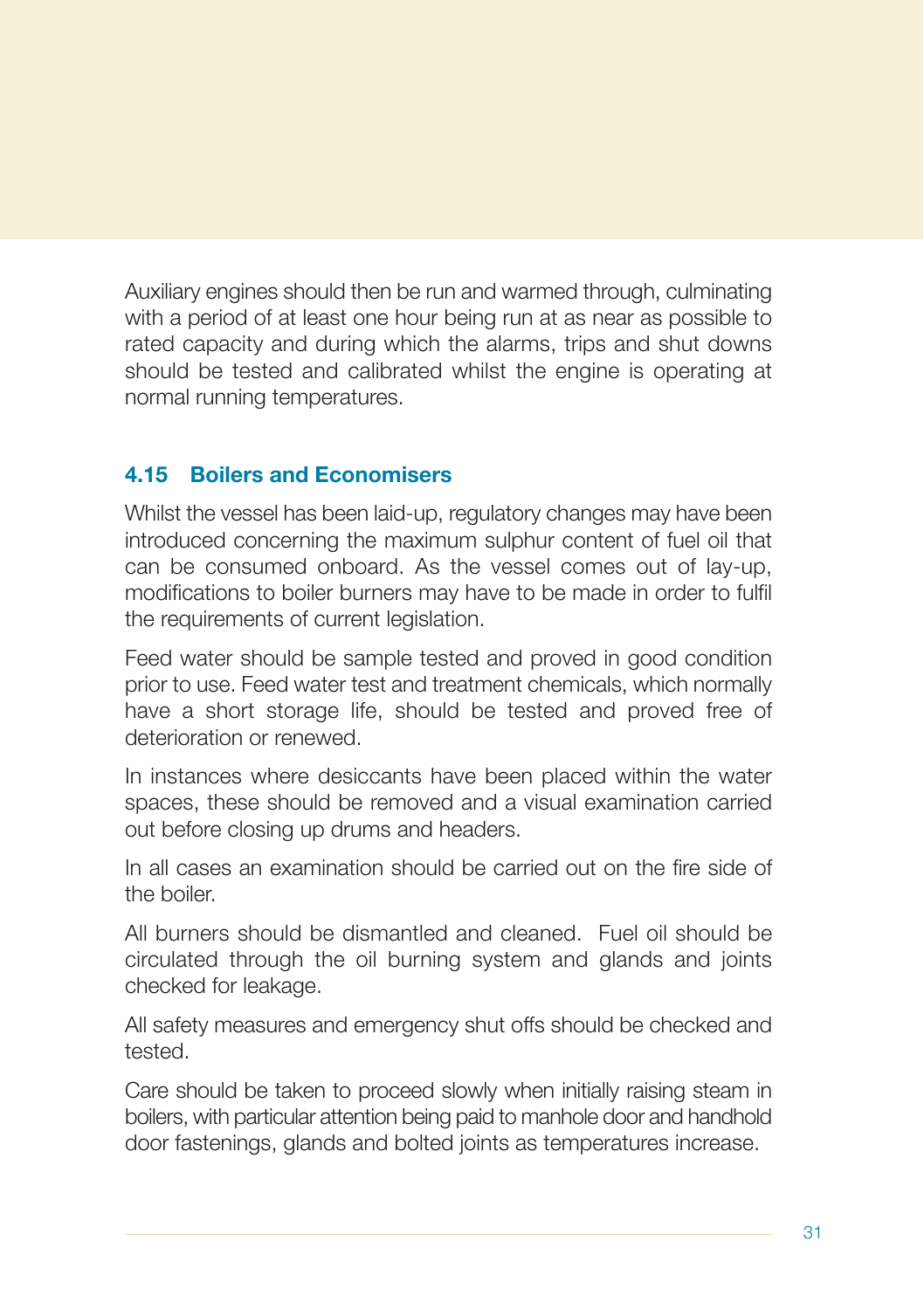### **4.16 Steam Plant**

All steam lines should be adequately drained and warmed through prior to subjecting them to full steam pressure. Pressure should be increased slowly in lines to minimise water hammer.

Special attention should be paid to condensers that have tube ends secured by fibre packing to ensure that they remain free of leakage on reactivation, particularly after a long period of dehumidification.

Should there be turbo alternators, the bearing journals should be examined and the oil charge checked. Purification of the lubricating oil should commence at the initial stages of reactivation but not circulated through the main system until a favourable analysis report has been received.

Steam turbo driven alternators, feed pumps, cargo and ballast pumps etc. should be function tested, together with their overspeed trips, governors and other safety devices, prior to being placed in service.

All communication, public address and talkback systems, in particular the communication system linking the bridge and engine room, as well as bridge and steering compartment should be verified to be fully operational prior to any trials.

If at all possible, ahead and astern starts should be made and the engine warmed through at low revolutions prior to releasing the moorings.

Sea trials will normally be required by the Classification Society if the vessel has been in lay-up for any significant period of time. During sea trials, it should not be overlooked that the main engine manoeuvring and steering gear should be operated from their respective emergency positions as well as from the bridge.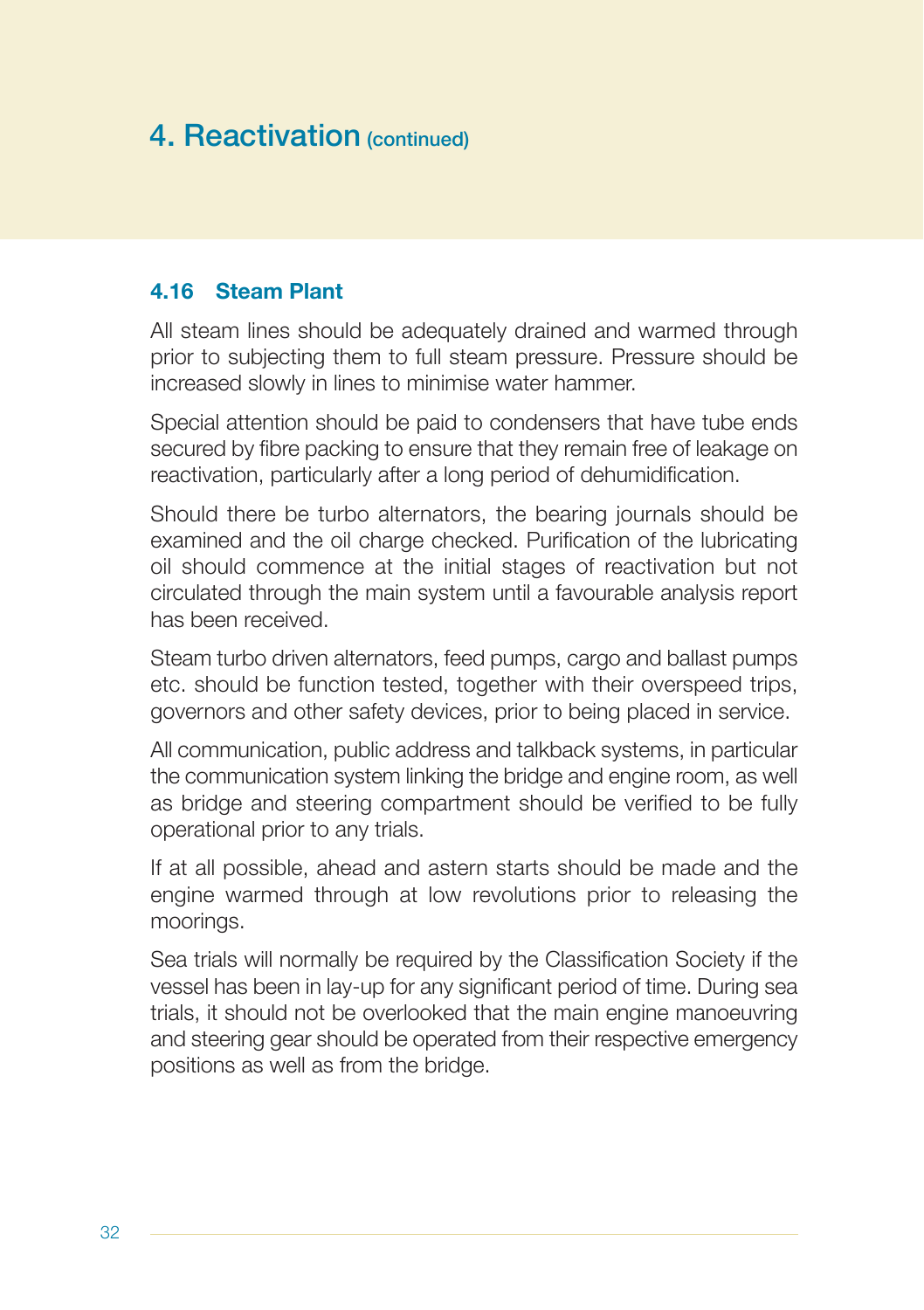# 5. Final Commissioning

During the final stages of the reactivation, the attending P&I surveyor will conduct an inspection based upon the West of England condition survey checklist which can be downloaded from our website. In addition to which, the surveyor will also complete the supplementary reactivation checklist in Appendix 2 of this report.

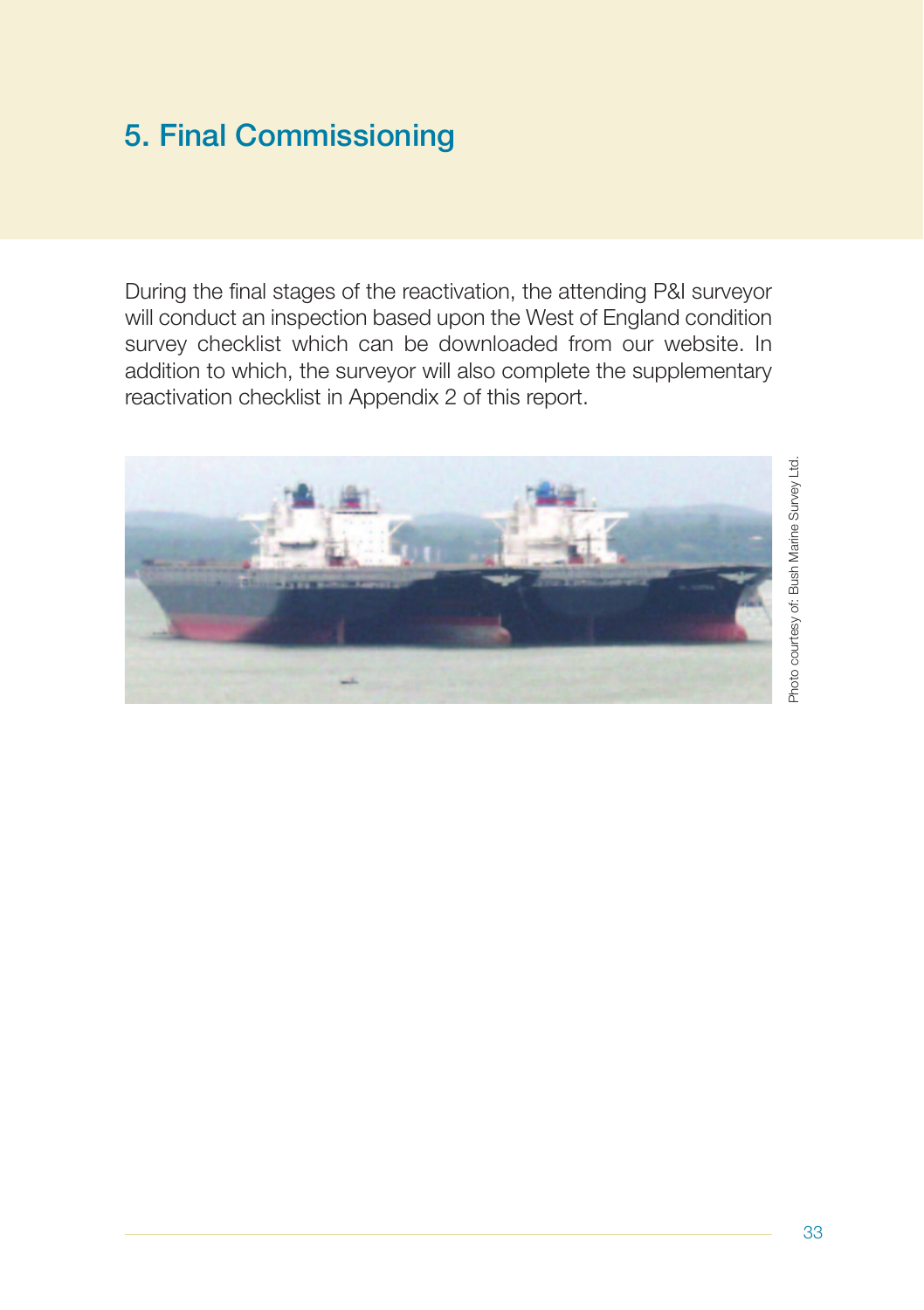# Appendix 1 – Laid-Up Returns - Class 1 Protection and Indemnity

The West of England Ship Owners Mutual Insurance Association (Luxembourg) Managers: West of England Insurance Services (Luxembourg) S.A To **UK Branch:** Tower Bridge Court, 226 Tower Bridge Road London SE1 2UP **Hong Kong Branch:** 1302 China Evergrande Centre 38 Gloucester Road, Wanchai, Hong Kong **Singapore Branch:** Wallich Street Guoco Tower, Level 14-01 Singapore 078881

**From** Please insert name and address of Member

Dear Sirs, please will you credit us with laid-up returns in accordance with Class 1 Rule 48 (as set out overleaf) in respect of the following lay-up:

| <b>Vessel Name:</b>                                                                                                                               |  |
|---------------------------------------------------------------------------------------------------------------------------------------------------|--|
| Port or Place of Lay-Up and<br>Latitude and Longitude Position                                                                                    |  |
| Purpose of Lay-Up<br>(e.g. Hot Lay-Up / Cold Lay-Up)                                                                                              |  |
| Period of Lay-Up                                                                                                                                  |  |
| How many crewmembers remained<br>on board during the lay-up?                                                                                      |  |
| How many crewmembers were<br>required by the Port Authority and / or<br>the vessel's Flag Administration to<br>remain on board during the lay-up? |  |
| What is the total number of persons<br>specified on the vessel's Safe<br>Manning Document?                                                        |  |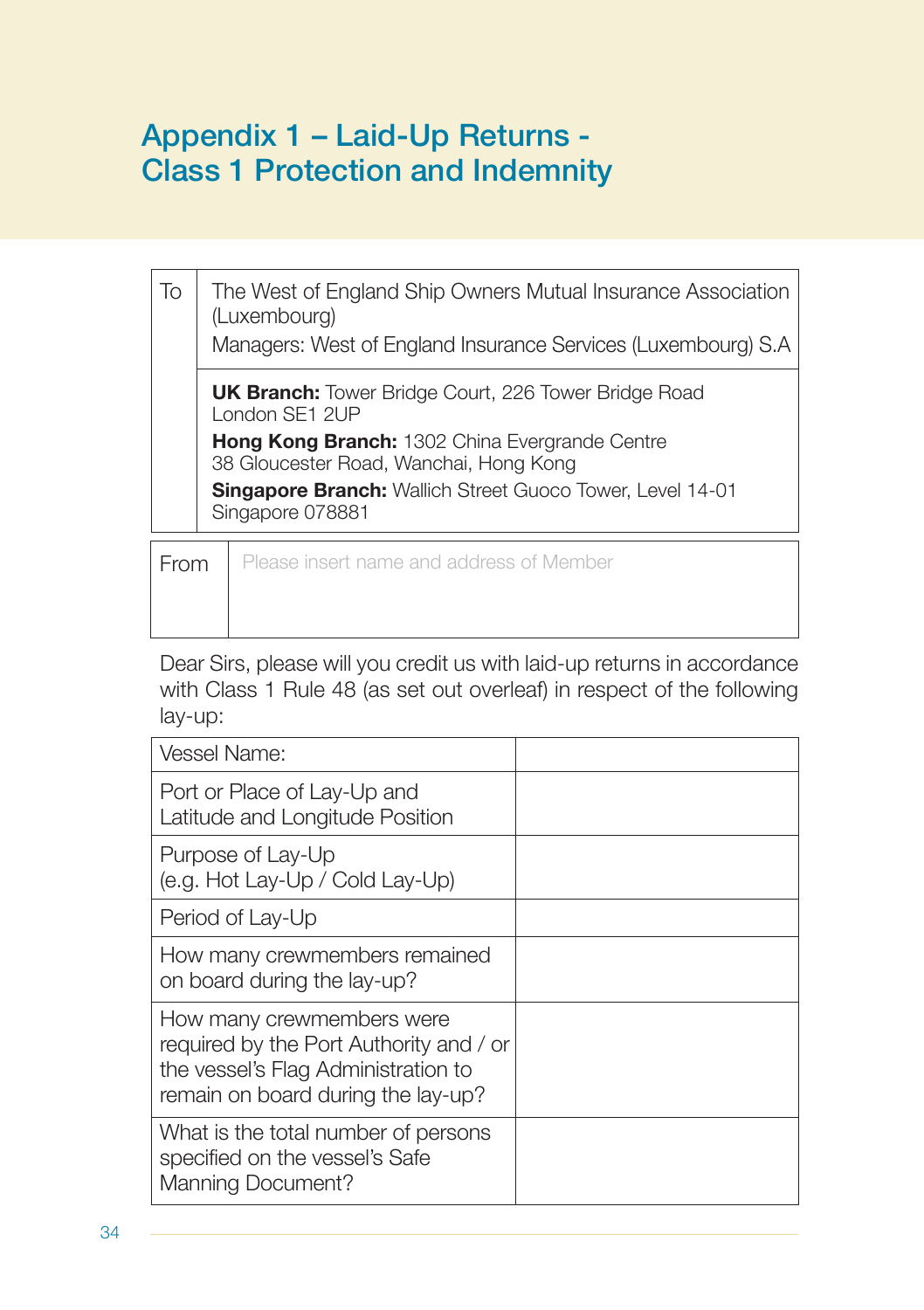We enclose an original certificate or other document issued by the government or port authority having jurisdiction over the port or place of lay-up which states:

- 1. the port or place of lay-up
- 2. the date on which the lay-up period began and, if the lay-up has ended, the date on which the lay-up ended
- 3. that the insured vessel had no cargo on board at any time during the lay-up period
- 4. the number of crew on board during the lay-up.

Yours faithfully, [Signature]

Name: Company Name: Date:

Please note:

- a) There must be no cargo on board during the laid-up period for a return of premium to apply.
- b) Laid-up periods of less than 30 days do not qualify for a return of premium.
- c) Rule 48 (4) and (5) which requires you to let the Association know immediately a vessel is due to resume trading after any lay-up of four consecutive calendar months or more.

An MS Word format Laid-up Return can be downloaded from the Underwriting documents page on the West of England website.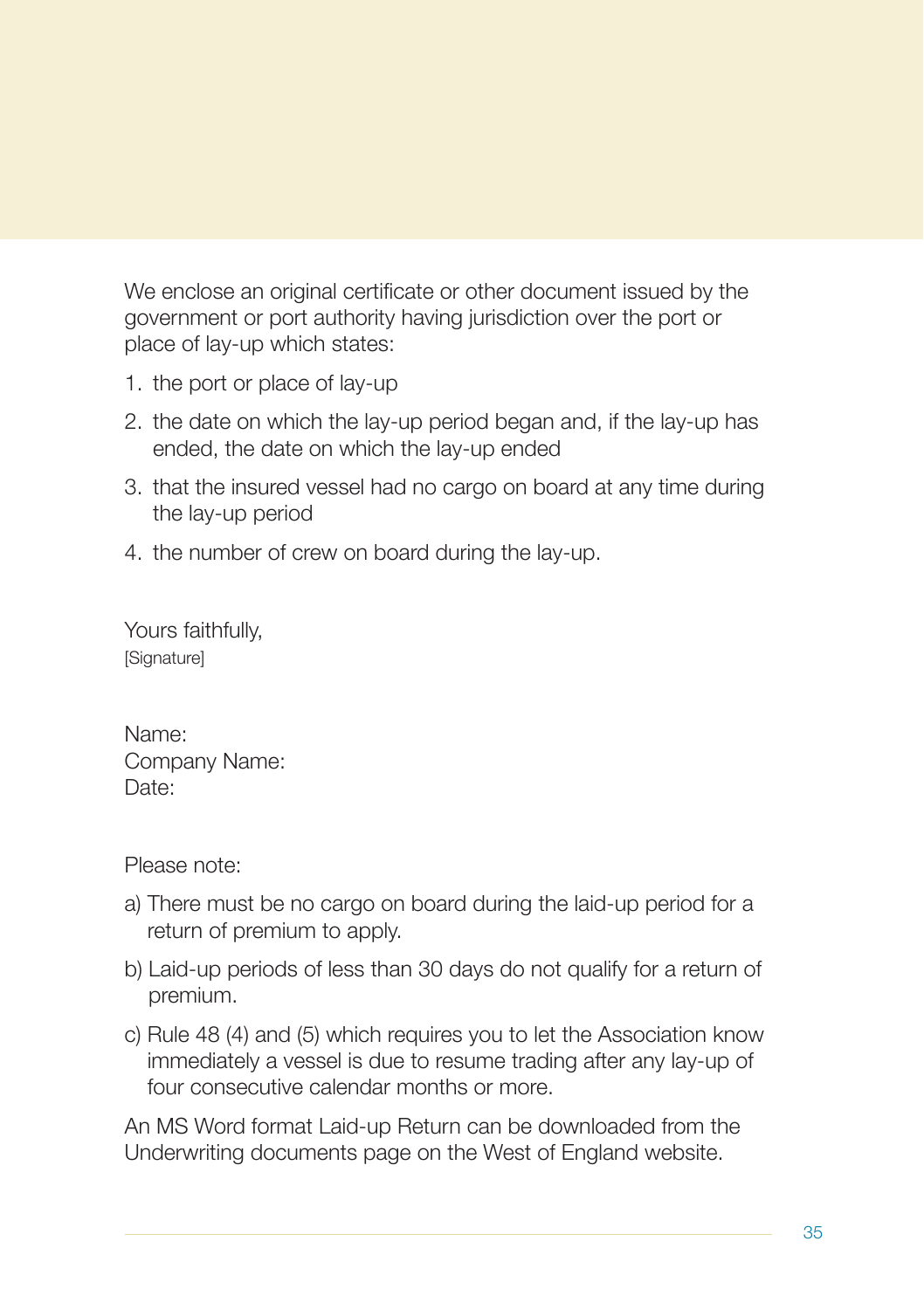### Appendix 1 – Laid-Up Returns - Class 1 Protection and Indemnity (continued)

#### **Class 1 Protection & Indemnity Rules – Rule 48**

#### **48 Laid-Up Returns**

- (1) If an insured vessel shall be laid-up in any safe port or place for a period of thirty or more consecutive days after anchoring or mooring there (such period being computed from the day of arrival to the day of departure, one only of such days being included) the Member concerned shall be allowed in respect of such vessel for the period of lay-up a return of Calls except Overspill Calls calculated at the rate of 75 per cent of the mutual element of his Advance Call and of his estimated Additional Call plus such amount as the Committee shall determine shall be allowed in respect of the premium payable by the Association under the General Excess Loss reinsurance Contracts effected collectively by the parties to the Pooling Agreement.
- (2) For the purpose of this Rule a vessel shall not be treated as laidup if it had either crew members (other than crew necessary in the opinion of the Managers for its maintenance and safety) or cargo on board. Provided that the Managers may allow in respect of such vessel for the period of lay-up a return of Calls except Overspill Calls calculated at up 50 per cent of the mutual element of his Advance Call and of his estimated Additional Call plus such amount as the Committee shall determine shall be allowed in respect of the premium payable by the Association under the General Excess Loss reinsurance Contracts effected collectively by the parties to the Pooling Agreement where the vessel is laid-up with crew (other than crew necessary in the opinion of the Managers for its maintenance and safety) but without any cargo on board.
- (3) Unless otherwise agreed in writing by the Managers no claim for laid-up returns relating to any Policy Year shall be recoverable from the Association unless: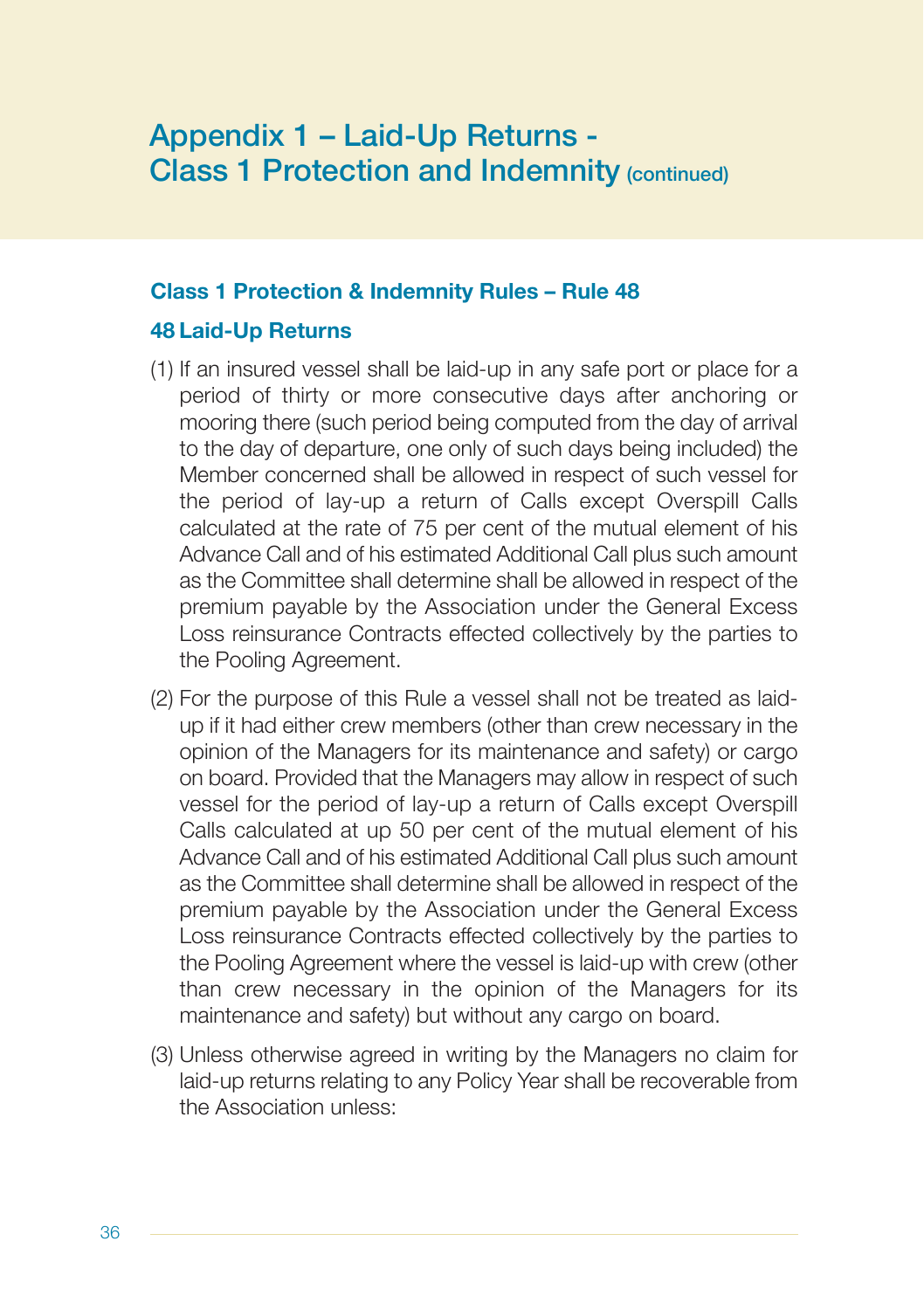- (a) written notice of the intended lay-up has been given to the Managers before its commencement, including details of the place of lay-up and of the number of crew and the amount and nature of any cargo on board.
- (b) written notice of termination of lay-up has been given to the Managers before the vessel leaves the place of lay-up
- (c) the claims for laid-up returns is submitted to the Managers within three calendar months of termination of lay-up accompanied by a certificate or other document issued by the government or port authority having jurisdiction over the port or place of lay-up which states:
	- (i) the port or place of lay-up
	- (ii) the date on which the lay-up period began and, (if the layup has ended), the date on which the lay-up ended
	- (iii) that the insured vessel had no cargo on board at any time during the lay-up period
	- (iv) the number of crew on board during the lay-up period.
- (d) the Member has provided the Managers with such information as they may require from time to time in connection with such lay-up.
- (4) If an insured vessel commences or recommences trading after it has been and has remained in safety in any safe port for a period of four consecutive calendar months or more after anchoring or mooring there (such period being computed from the day of arrival to the day of departure, one only of such days being included) in circumstances in which the Member concerned is entitled to Laidup Returns under paragraph (1) or (2) of this Rule, the Member shall give the Managers seven days prior written notice of such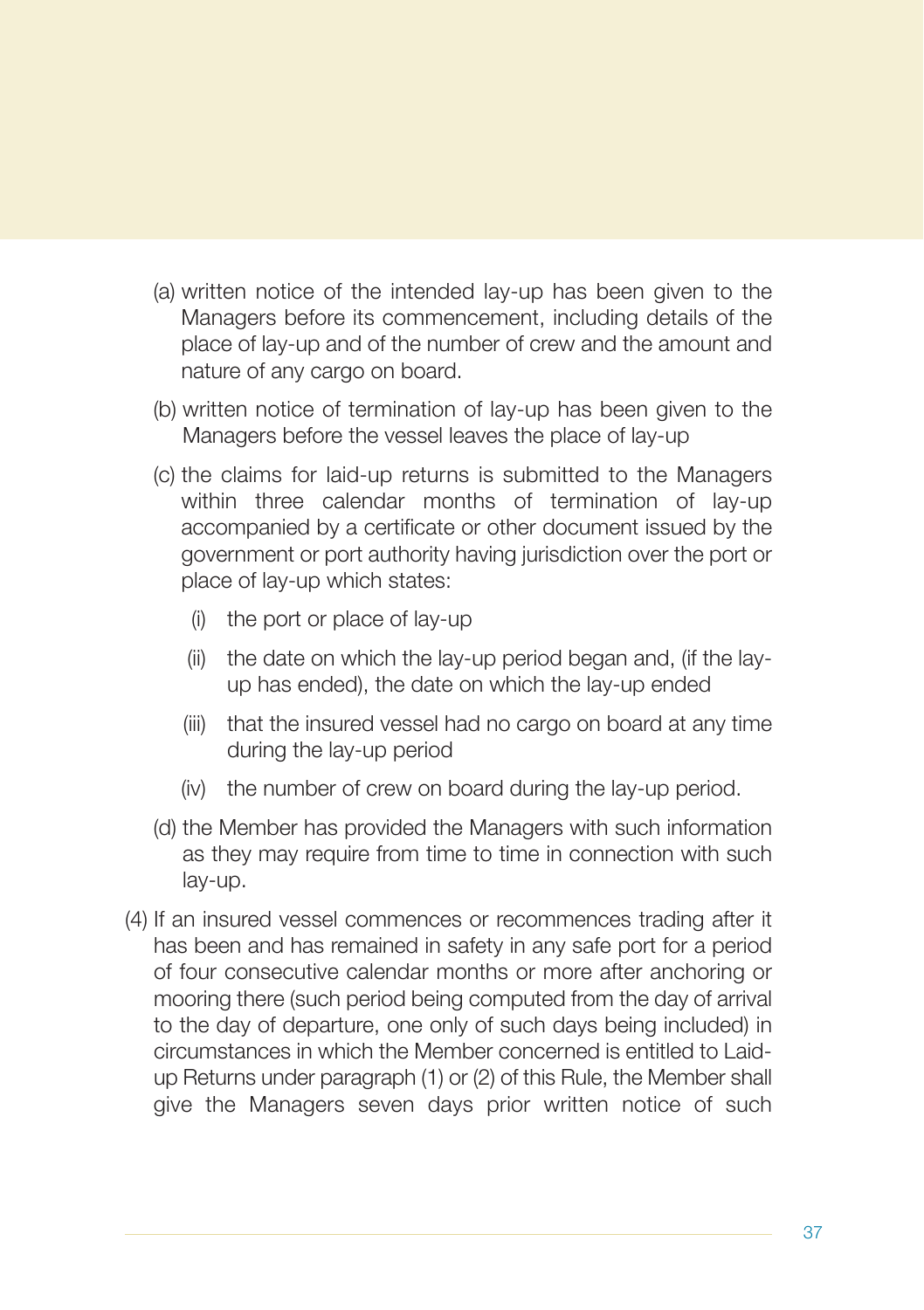### Appendix 1 – Laid-Up Returns - Class 1 Protection and Indemnity (continued)

commencement or recommencement so as to enable the Managers if they think fit to require to be satisfied as to the condition of the insured vessel by a survey of the insured vessel or otherwise.

- (5) If the Member does not so inform the Managers, the Association shall not be liable for any loss, damage, liability, costs or expenses which would have been avoided if the opportunity for such survey had been given, a survey had been carried out and all defects revealed in that survey had been remedied.
- (6) The Directors shall have sole discretion in determining whether the port or place concerned is safe within the meaning of this Rule 48.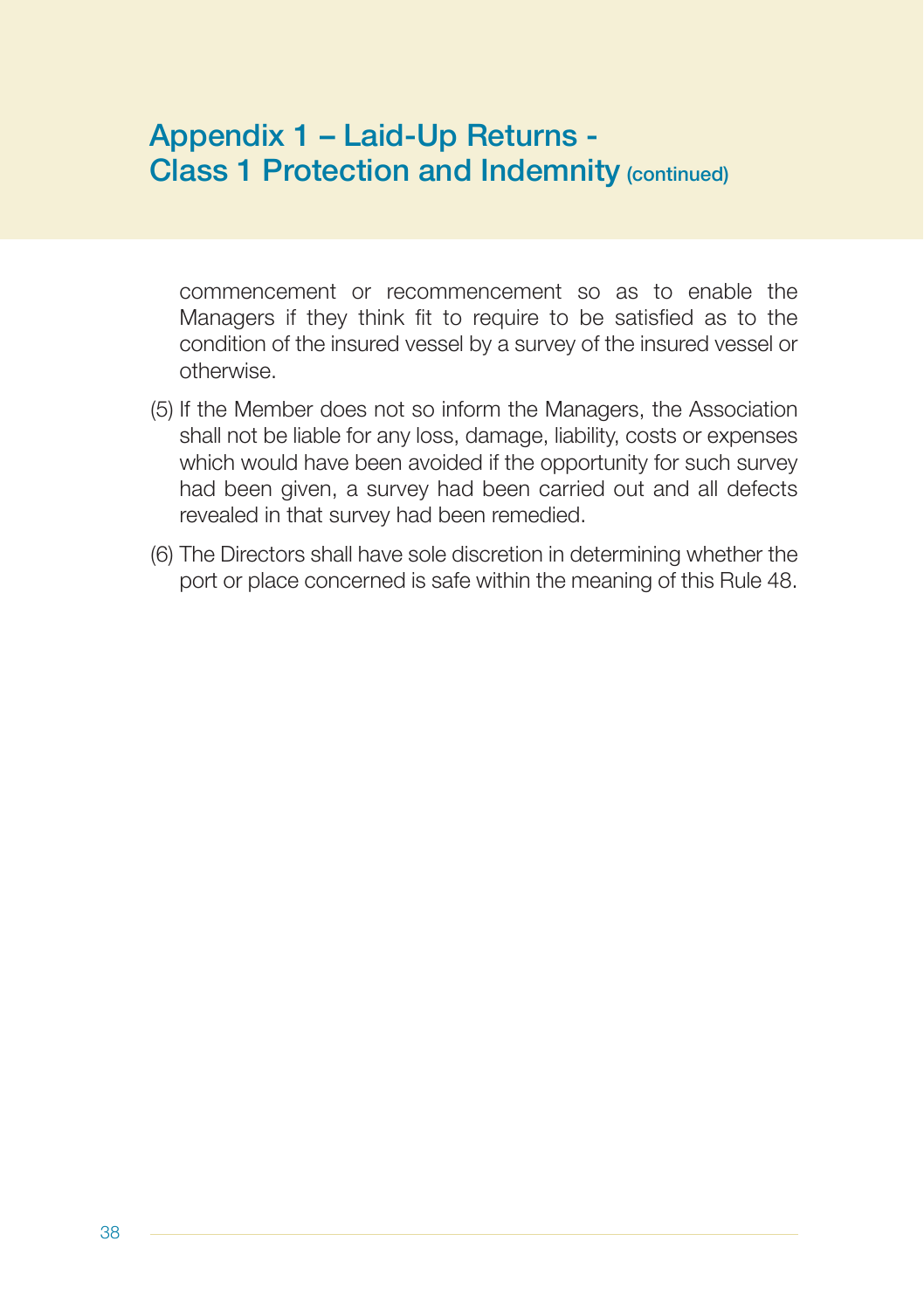### Appendix 2 – P&I Reactivation Checklist

### **P&I Reactivation Checklist Vessel Type:**

Ship's name:

IMO No:

Survey date of first attendance:

Survey date of last attendance:

Survey port / location:

Surveyor:

Surveyor Ref No:

West of England Ref No:

#### **Disclaimer**

This report, and any accompanying documentation or photographs, has been compiled for the sole use of the Association for insurance purposes only and should not be disclosed to third parties without prior written permission from the Association. The information contained in this report, and any accompanying documentation or photographs, is not exhaustive as to the general condition of the ship and should not be relied upon by members or by any other party as any assurance, representation or warranty as to the condition of the ship and nothing herein shall prejudice the Club's rights under the insurance policy in the event of a dispute between the Club and the member relating to the condition of the ship.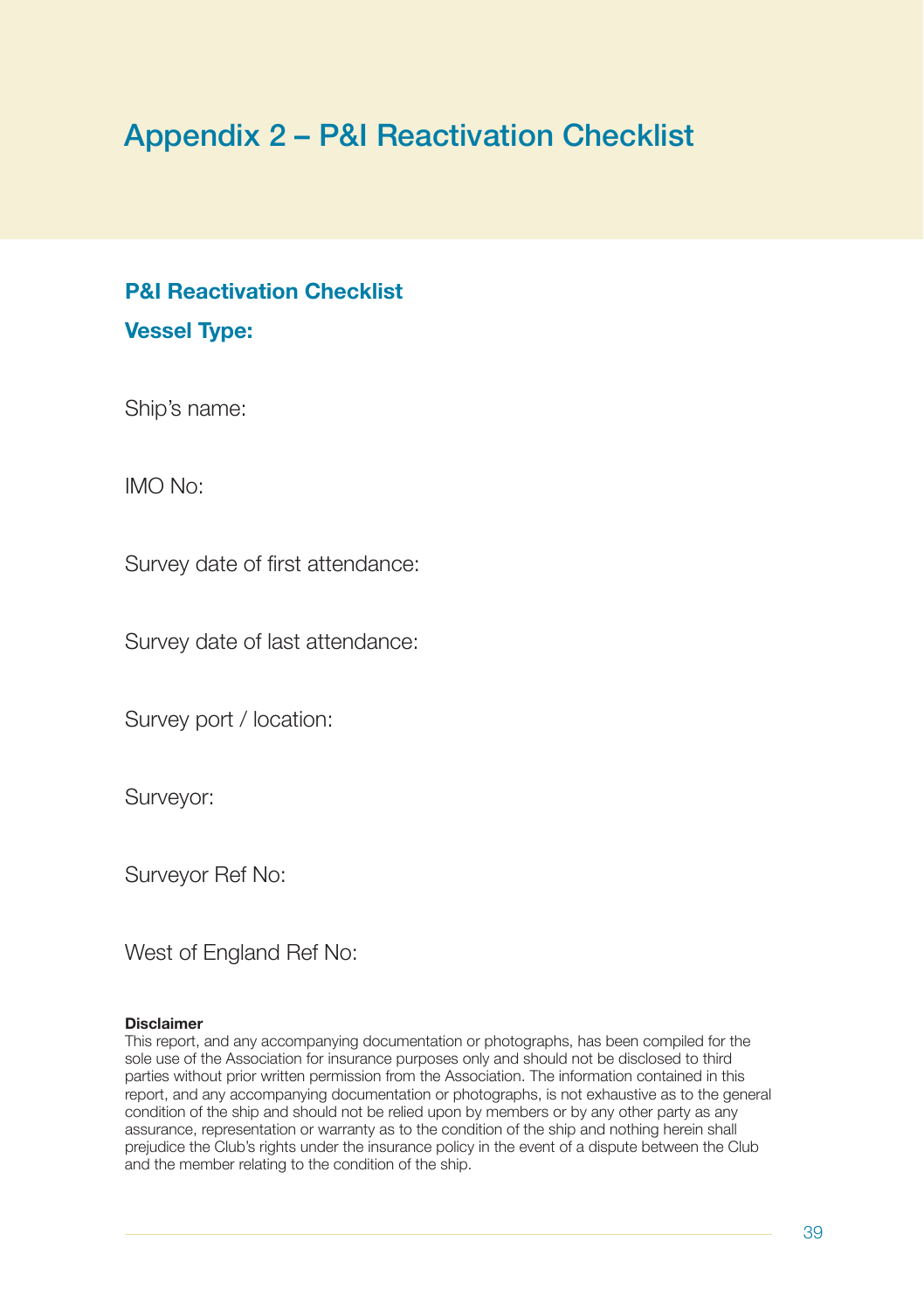### 1. Vessel's Particulars

#### **1.1. Particulars**

- 1.1.1. Ship's name:
- 1.1.2. Previous name(s):
- 1.1.3. IMO No:
- 1.1.4. Flag / port of registry:
- 1.1.5. Year built:
- 1.1.6. Builder:
- 1.1.7. Class Society:
- 1.1.8. Class notation:
- 1.1.9. Ship type:
- 1.1.10. GT:
- 1.1.11. Summer DWT:
- 1.1.12. Last docking:
- 1.1.13. Last Class special survey:
- 1.1.14. Ship's trading pattern:
- 1.1.15. Master's name:
- 1.1.16. Name of owner's representative attending survey:
- 1.1.17. Time under present management:
- 1.1.18. Owners:
- 1.1.19. Managers (crewing, technical & safety):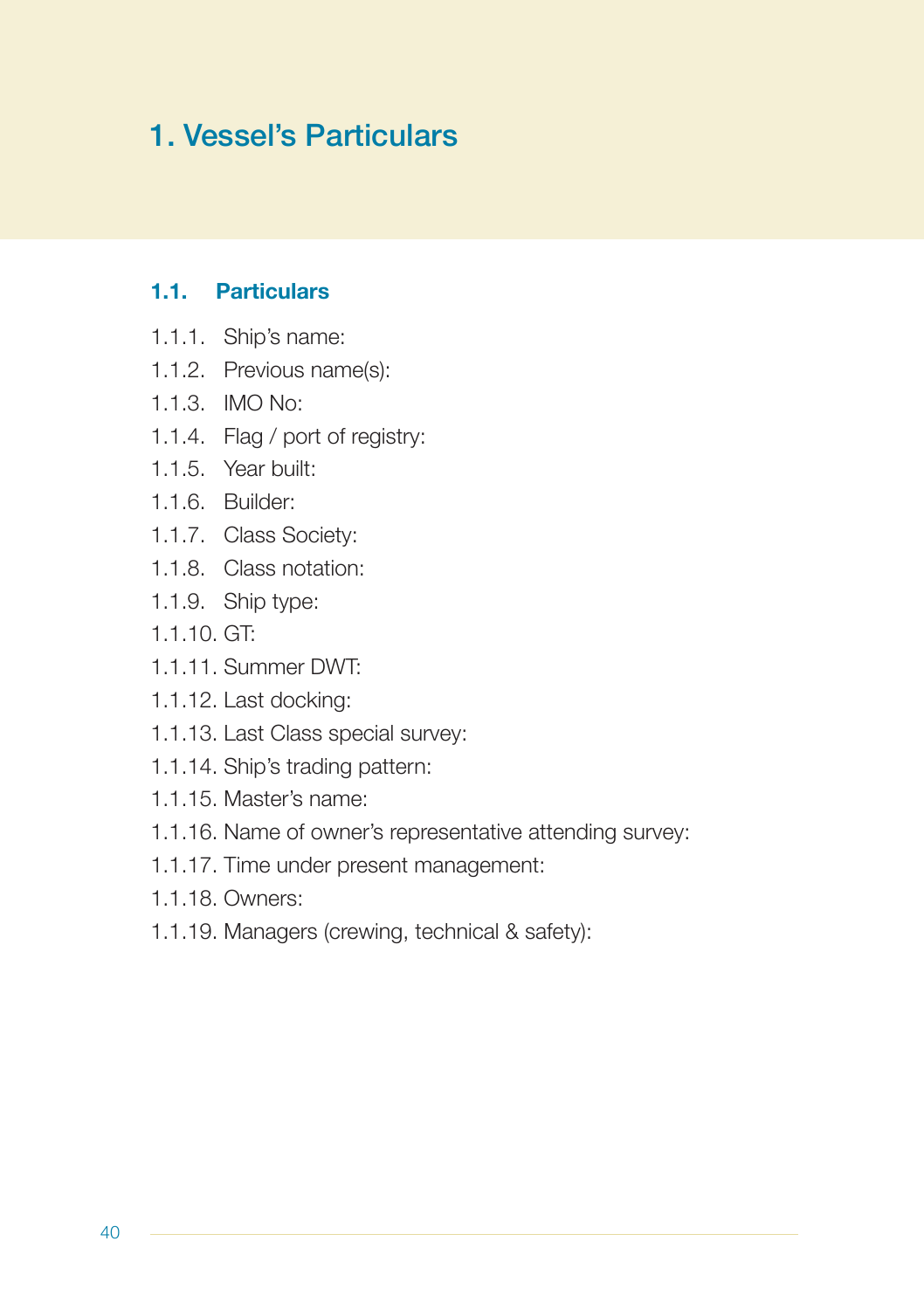### 2. List of Defects / Deficiencies

A list of all defects / deficiencies noted during the survey is to be given to the owner's representative or master on completion of the survey. A copy of this list, in MS WORD format, is to be attached to this report.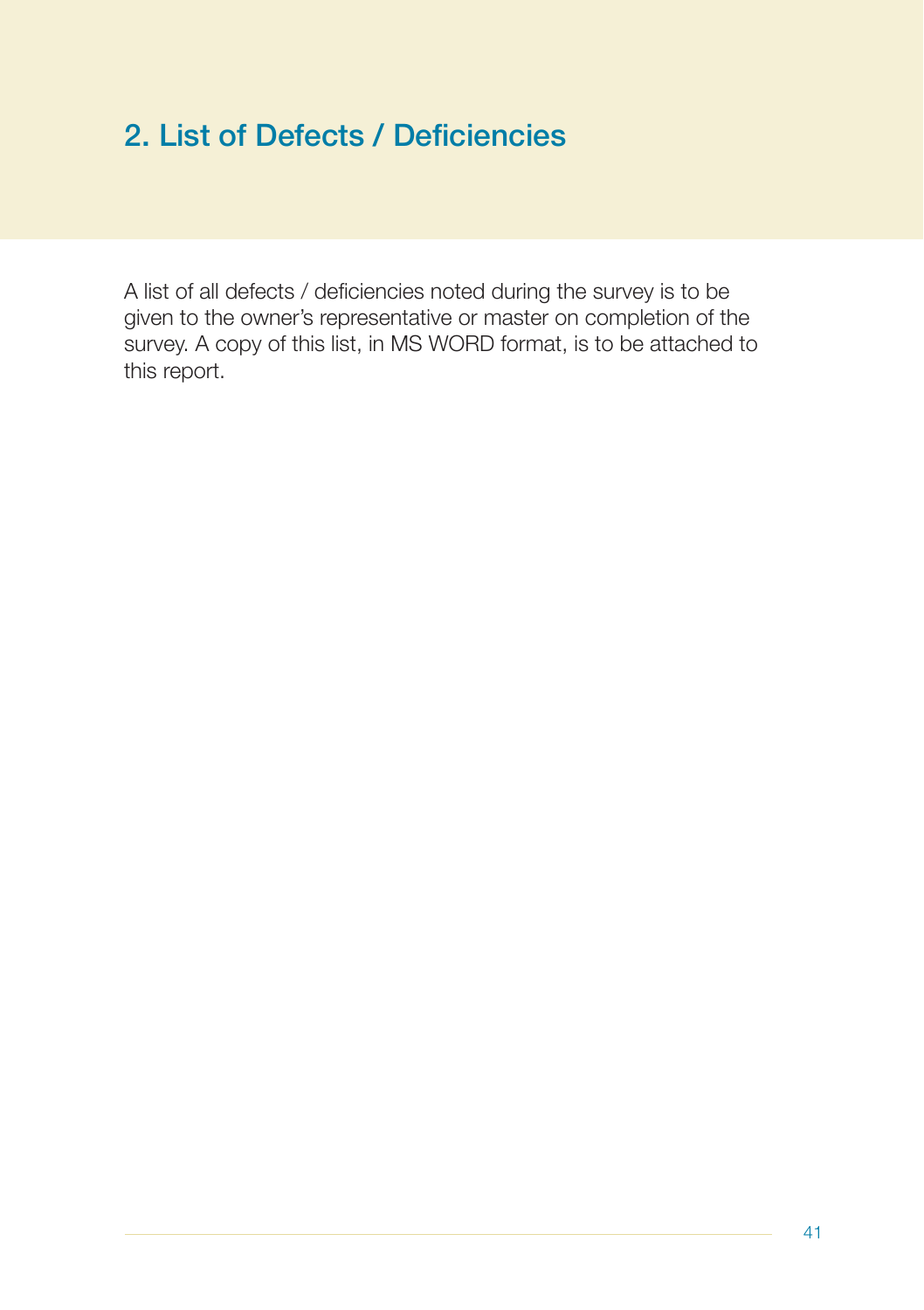# 3. General

| No. | System                                                                                                                                                                                                     | Y | $\mathsf{N}$ | <b>NA</b> | N <sub>l</sub> |
|-----|------------------------------------------------------------------------------------------------------------------------------------------------------------------------------------------------------------|---|--------------|-----------|----------------|
| 3.1 | All statutory Flag State surveys should be completed and<br>certification issued.                                                                                                                          |   |              |           |                |
|     | Result /<br>Remarks:                                                                                                                                                                                       |   |              |           |                |
| 3.2 | All Class surveys should be completed and certification<br>issued.                                                                                                                                         |   |              |           |                |
|     | Result /<br>Remarks:                                                                                                                                                                                       |   |              |           |                |
| 3.3 | If the vessel has been issued with a Safe Manning<br>Document to cover the duration of the lay-up period, a new<br>certificate should be issued by the Flag State prior to the<br>vessel resuming trading. |   |              |           |                |
|     | Result /<br>Remarks:                                                                                                                                                                                       |   |              |           |                |
| 3.4 | The vessel's Safety Management System should be<br>brought up to date, including supplying the vessel with the<br>latest company circulars.                                                                |   |              |           |                |
|     | Result /<br>Remarks:                                                                                                                                                                                       |   |              |           |                |
| 3.5 | In addition to the specific points mentioned in this<br>checklist, it should be ensured that all planned<br>maintenance is completed and brought up to date prior to<br>resuming trading.                  |   |              |           |                |
|     | Result /<br>Remarks:                                                                                                                                                                                       |   |              |           |                |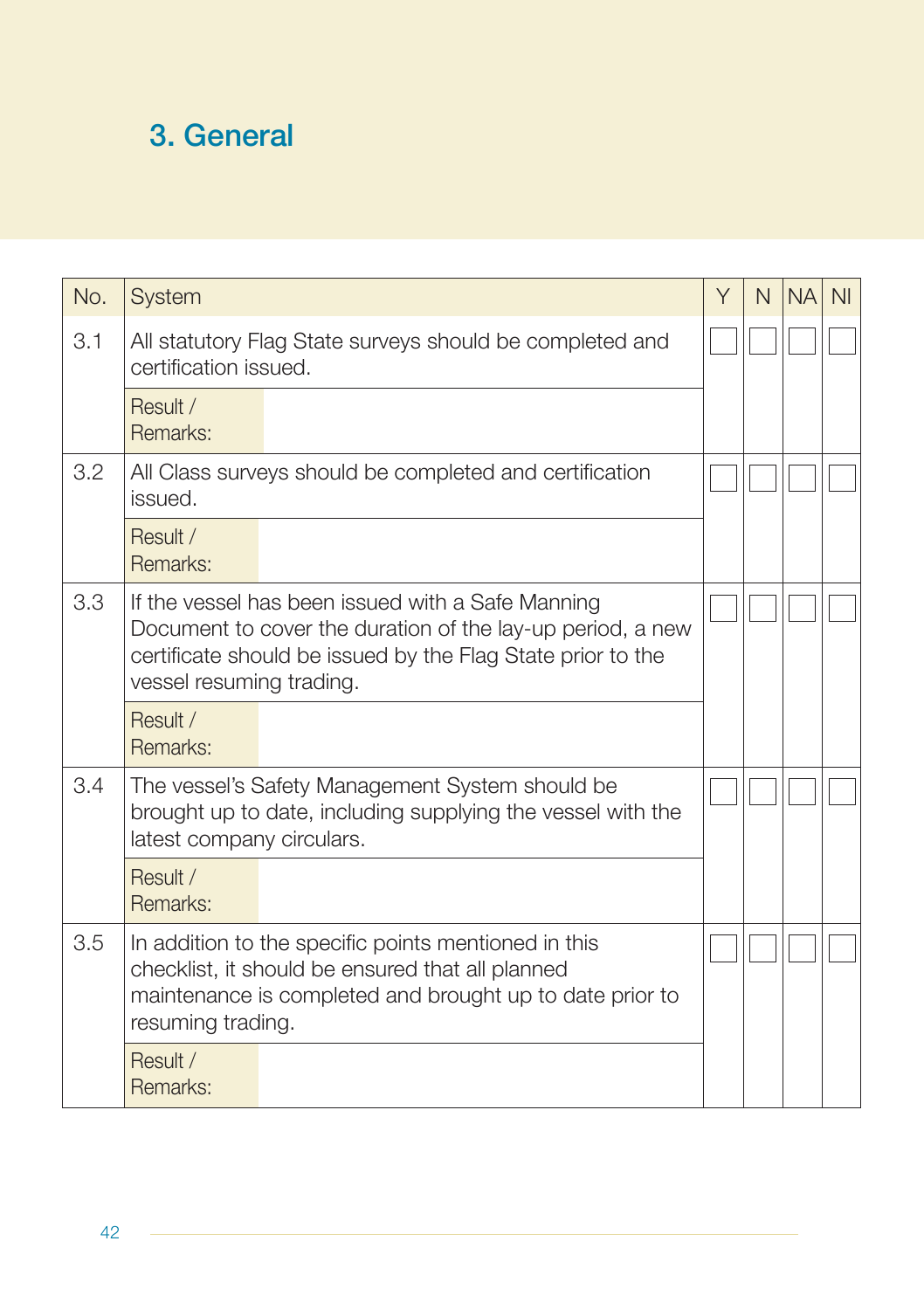| No. | System                                                                                                                                                                                                                                                                                                   | Υ | N | <b>NA</b> | ΝI |
|-----|----------------------------------------------------------------------------------------------------------------------------------------------------------------------------------------------------------------------------------------------------------------------------------------------------------|---|---|-----------|----|
| 3.6 | Consult the lay-up log for necessary reactivation actions:<br>remove temporary installations / arrangements such as<br>conservation grease / wrapping; refill cooling / heating<br>systems with suitable products, return valves / vent<br>hatches to their operational position, refit drain plugs etc. |   |   |           |    |
|     | Result /<br>Remarks:                                                                                                                                                                                                                                                                                     |   |   |           |    |
| 3.7 | Spares levels should be brought up to an acceptable level<br>prior to departure from the lay-up location. It should be<br>borne in mind that some items, for example, main engine<br>cylinder liners, may have very long lead times.                                                                     |   |   |           |    |
|     | Result /<br>Remarks:                                                                                                                                                                                                                                                                                     |   |   |           |    |
| 3.8 | Galley equipment and domestic fridges and freezers should<br>be checked and proved to be operating at the required<br>temperature, and emergency alarms tested.                                                                                                                                          |   |   |           |    |
|     | Result /<br>Remarks:                                                                                                                                                                                                                                                                                     |   |   |           |    |
| 3.9 | Adequate food stores and potable water should be<br>provided to the vessel for the forthcoming voyage.                                                                                                                                                                                                   |   |   |           |    |
|     | Result /<br>Remarks:                                                                                                                                                                                                                                                                                     |   |   |           |    |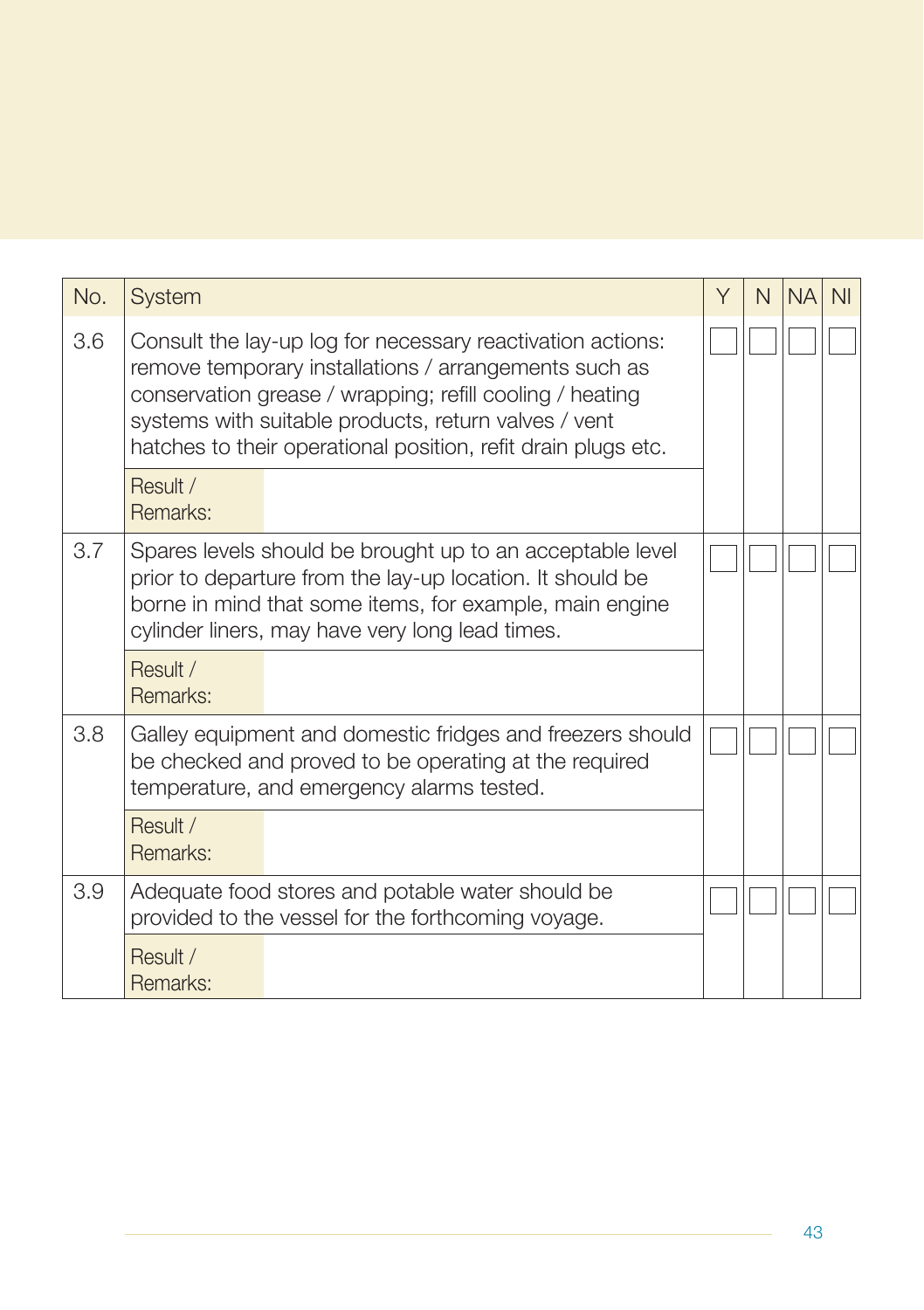### 3. General (continued)

| No.  | System                                                                                                                                                                                                                                                                                                                                                                                             | Υ | N | <b>NA</b> | N <sub>l</sub> |
|------|----------------------------------------------------------------------------------------------------------------------------------------------------------------------------------------------------------------------------------------------------------------------------------------------------------------------------------------------------------------------------------------------------|---|---|-----------|----------------|
| 3.10 | Depending on the length of the lay-up, new regulations<br>may have come into force necessitating the fitment, for<br>example, of new navigational equipment. This should be<br>verified well in advance of the proposed date that the<br>vessel will resume trading, as lead times can be<br>considerable if other owners are also attempting to comply<br>with new requirements before deadlines. |   |   |           |                |
|      | Result /<br>Remarks:                                                                                                                                                                                                                                                                                                                                                                               |   |   |           |                |
| 3.11 | Adequate stocks of lubricating and hydraulic oil, grease<br>and chemicals should be onboard for the planned voyage.                                                                                                                                                                                                                                                                                |   |   |           |                |
|      | Result /<br>Remarks:                                                                                                                                                                                                                                                                                                                                                                               |   |   |           |                |
| 3.12 | Main and emergency lighting around the entire vessel<br>should be checked and blown lamps replaced as<br>necessary.                                                                                                                                                                                                                                                                                |   |   |           |                |
|      | Result /<br>Remarks:                                                                                                                                                                                                                                                                                                                                                                               |   |   |           |                |
| 3.13 | Damage control valves should be function tested.                                                                                                                                                                                                                                                                                                                                                   |   |   |           |                |
|      | Result /<br>Remarks:                                                                                                                                                                                                                                                                                                                                                                               |   |   |           |                |
| 3.14 | Watertight doors, both powered and manual, should be<br>inspected and operated, and all alarms etc. proved<br>operational, where fitted.                                                                                                                                                                                                                                                           |   |   |           |                |
|      | Result /<br>Remarks:                                                                                                                                                                                                                                                                                                                                                                               |   |   |           |                |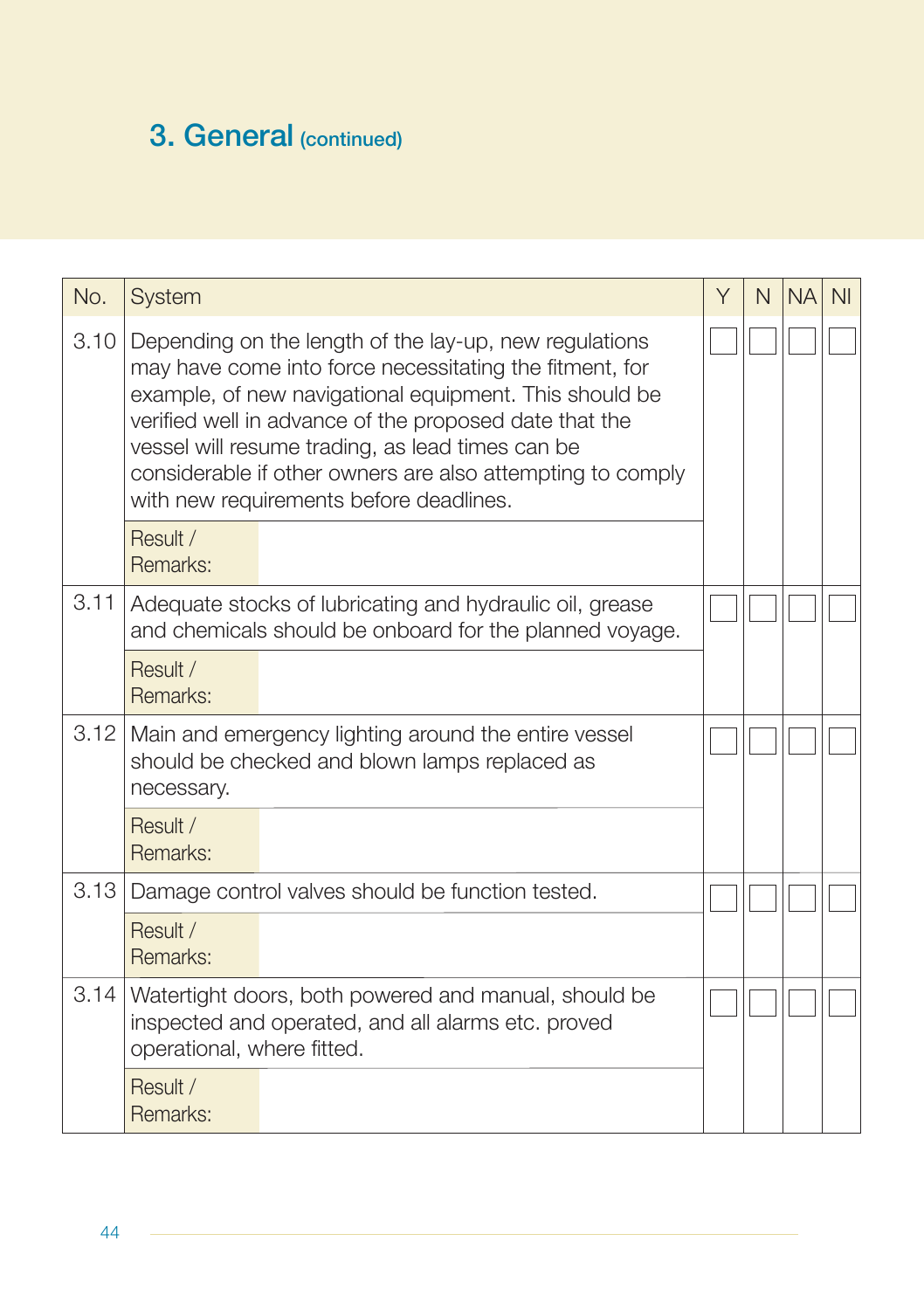| No.  | System                                                                                                                                                                                                                                                                                           | Y | N | <b>NA</b> |  |
|------|--------------------------------------------------------------------------------------------------------------------------------------------------------------------------------------------------------------------------------------------------------------------------------------------------|---|---|-----------|--|
| 3.15 | Passenger, crew and service lifts should be serviced by a<br>technician approved by the manufacturer.                                                                                                                                                                                            |   |   |           |  |
|      | Result /<br>Remarks:                                                                                                                                                                                                                                                                             |   |   |           |  |
|      | 3.16 On vessels that have been laid-up for some time warnings<br>notices, stencilled instructions, IMO LSA / FFA symbols<br>and LSA launching instructions on deck and around the<br>accommodation superstructure may have become faded<br>and should be repainted or replaced as necessary.     |   |   |           |  |
|      | Result /<br>Remarks:                                                                                                                                                                                                                                                                             |   |   |           |  |
| 3.17 | Where fumigants or other pest / rodent control measures<br>have been used during the lay-up period these should be<br>removed. If the vessel is found to have a pest or rodent<br>problem upon reactivation, then suitable pest control<br>contractors should be brought in to treat the vessel. |   |   |           |  |
|      | Result /<br>Remarks:                                                                                                                                                                                                                                                                             |   |   |           |  |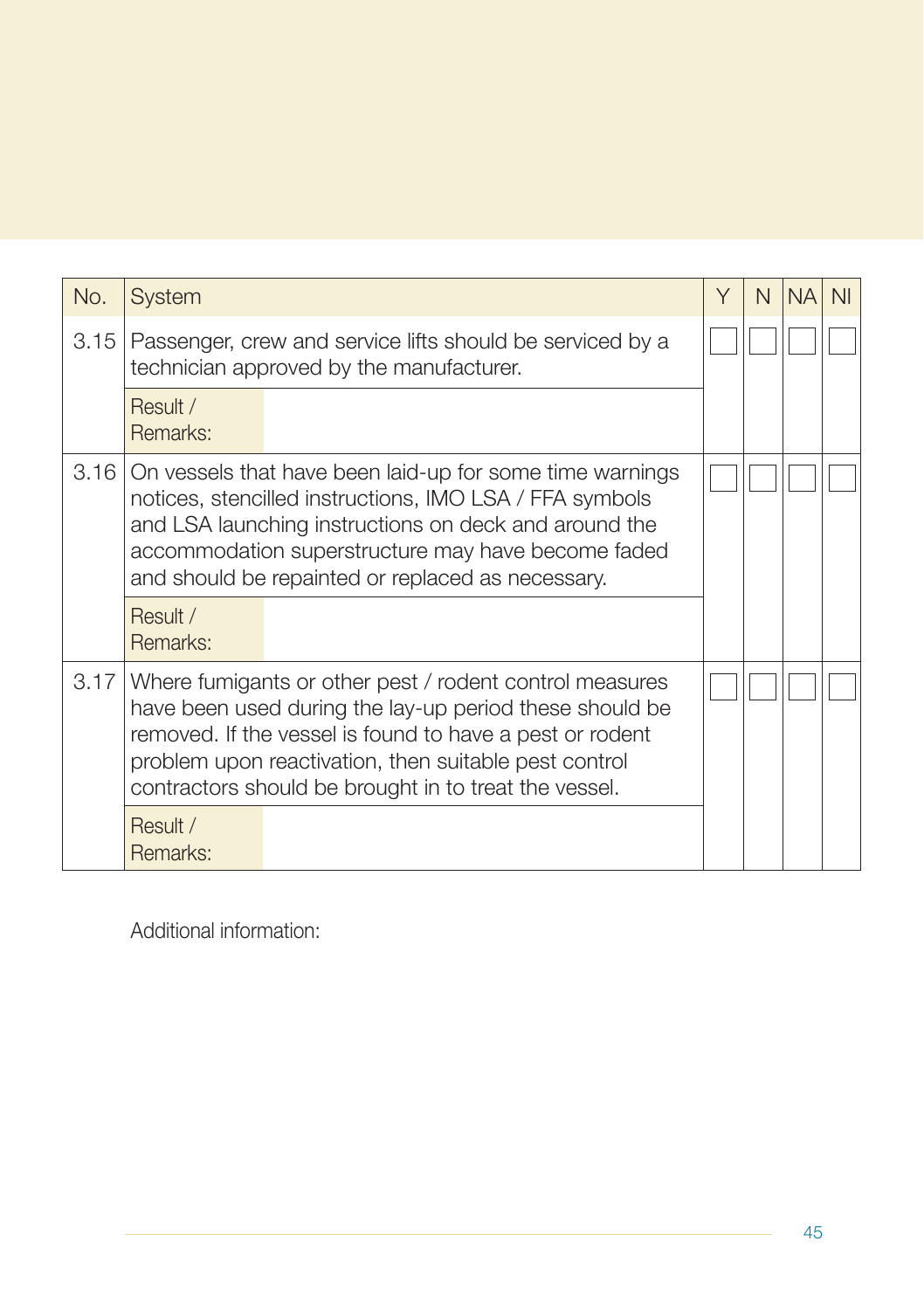## 4. Safety of Life

| No. | <b>System</b>                                                                                                                                  | Y | N | <b>NA</b> | N <sub>l</sub> |
|-----|------------------------------------------------------------------------------------------------------------------------------------------------|---|---|-----------|----------------|
| 4.1 | Escape routes and means of access should be checked<br>for safety upon commencing reactivation.                                                |   |   |           |                |
|     | Result /<br>Remarks:                                                                                                                           |   |   |           |                |
| 4.2 | Lifeboat hand flares, parachute flares, smoke floats and<br>first aid kits should be confirmed as being in date.                               |   |   |           |                |
|     | Result /<br>Remarks:                                                                                                                           |   |   |           |                |
| 4.3 | Lifeboat rations should be checked to ensure they are in<br>date.                                                                              |   |   |           |                |
|     | Result /<br>Remarks:                                                                                                                           |   |   |           |                |
| 4.4 | Lifeboat fuel should be topped up and engines test run for<br>a suitable period.                                                               |   |   |           |                |
|     | Result /<br>Remarks:                                                                                                                           |   |   |           |                |
| 4.5 | Lifeboat potable water tanks should be flushed and refilled,<br>or when potable water sachets are provided, renewed if<br>necessary.           |   |   |           |                |
|     | Result /<br>Remarks:                                                                                                                           |   |   |           |                |
| 4.6 | Lifeboat davit fall wires should be inspected and renewed<br>when necessary due to deterioration, or at intervals of not<br>more than 5 years. |   |   |           |                |
|     | Result /<br>Remarks:                                                                                                                           |   |   |           |                |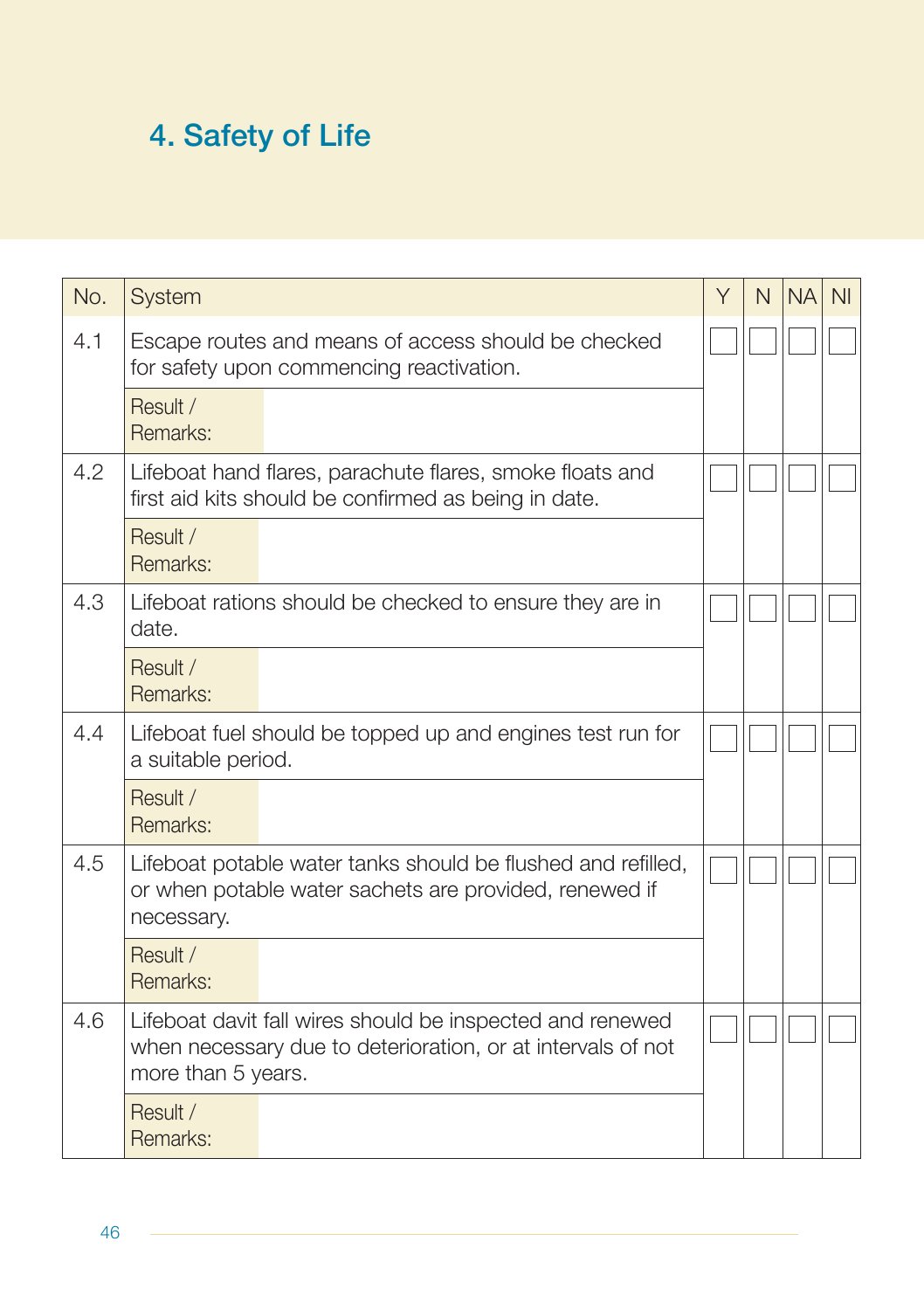| No.  | System                                                                                                                                            | Y | N | <b>NA</b> | N <sub>l</sub> |
|------|---------------------------------------------------------------------------------------------------------------------------------------------------|---|---|-----------|----------------|
| 4.7  | The lifeboat(s) should be lowered or freefall launched, as<br>appropriate, and test run in the water with their assigned<br>operating crew.       |   |   |           |                |
|      | Result /<br>Remarks:                                                                                                                              |   |   |           |                |
| 4.8  | Rescue boat equipment should be checked and if any is<br>found to have time expired, then replaced.                                               |   |   |           |                |
|      | Result /<br>Remarks:                                                                                                                              |   |   |           |                |
| 4.9  | Rescue boat fuel tanks should be topped up and engines<br>test run for a suitable period.                                                         |   |   |           |                |
|      | Result /<br>Remarks:                                                                                                                              |   |   |           |                |
| 4.10 | Rescue boat davit fall wires should be inspected and<br>renewed when necessary due to deterioration, or at<br>intervals of not more than 5 years. |   |   |           |                |
|      | Result /<br>Remarks:                                                                                                                              |   |   |           |                |
| 4.11 | Rescue boats should be launched and manoeuvred in the<br>water with their assigned operating crew.                                                |   |   |           |                |
|      | Result /<br>Remarks:                                                                                                                              |   |   |           |                |
| 4.12 | Liferafts should be checked to ensure they are in date for<br>their annual service.                                                               |   |   |           |                |
|      | Result /<br>Remarks:                                                                                                                              |   |   |           |                |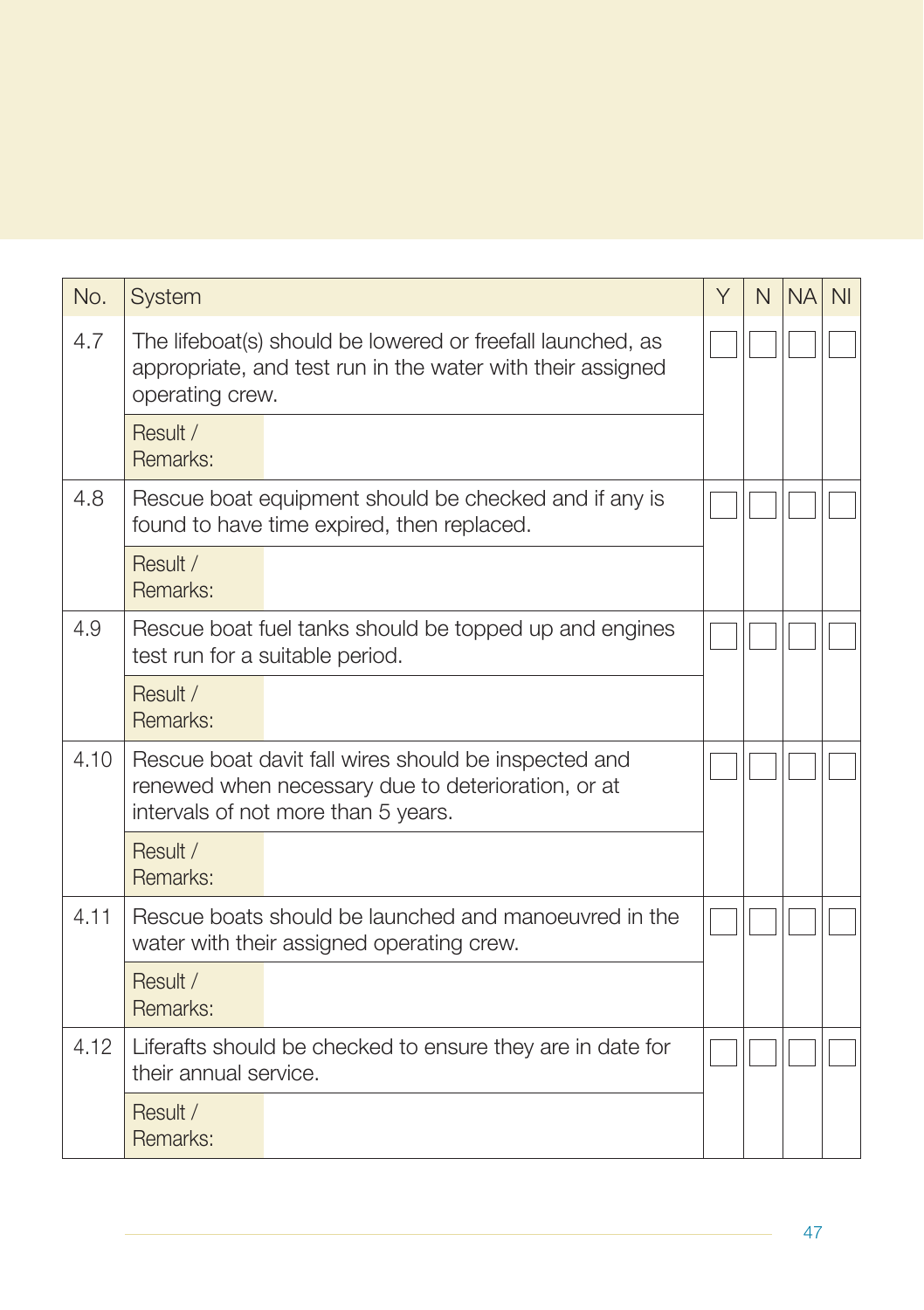## 4. Safety of Life (continued)

| No.  | <b>System</b>                                                                                                                                   | Y | $\mathsf{N}$ | <b>NA</b> | N <sub>l</sub> |
|------|-------------------------------------------------------------------------------------------------------------------------------------------------|---|--------------|-----------|----------------|
| 4.13 | Disposable liferaft hydrostatic releases should be checked<br>to ensure they are in date, or serviced if non-disposable<br>releases are in use. |   |              |           |                |
|      | Result /<br>Remarks:                                                                                                                            |   |              |           |                |
| 4.14 | EPIRB batteries any hydrostatic releases should be<br>checked to ensure they are in date.                                                       |   |              |           |                |
|      | Result /<br>Remarks:                                                                                                                            |   |              |           |                |
| 4.15 | EPIRB annual performance test should be checked to<br>ensure it is in date.                                                                     |   |              |           |                |
|      | Result /<br>Remarks:                                                                                                                            |   |              |           |                |
| 4.16 | SART batteries should be checked to ensure they are in<br>date.                                                                                 |   |              |           |                |
|      | Result /<br>Remarks:                                                                                                                            |   |              |           |                |
| 4.17 | GMDSS handheld VHF radio lithium batteries should be<br>checked to ensure they are in date.                                                     |   |              |           |                |
|      | Result /<br>Remarks:                                                                                                                            |   |              |           |                |
| 4.18 | Bridge parachute flares should be checked, and replaced if<br>time expired.                                                                     |   |              |           |                |
|      | Result /<br>Remarks:                                                                                                                            |   |              |           |                |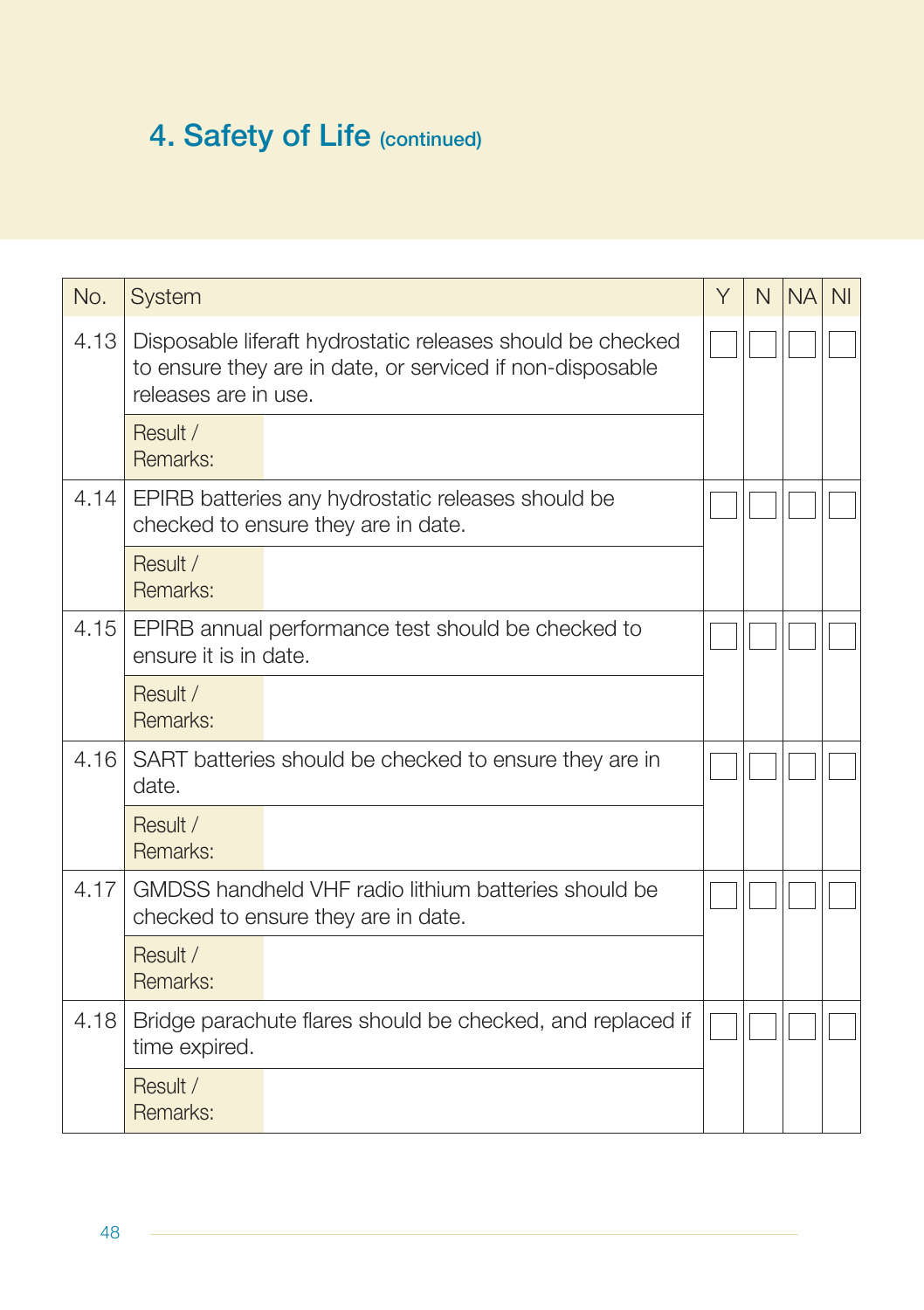| No.  | System                                                                                                                                                          | Y | N | <b>NA</b> | N <sub>l</sub> |
|------|-----------------------------------------------------------------------------------------------------------------------------------------------------------------|---|---|-----------|----------------|
| 4.19 | The rockets, strikers and the line throwing apparatus units<br>should be checked, and if any components have expired,<br>they should be replaced.               |   |   |           |                |
|      | Result /<br>Remarks:                                                                                                                                            |   |   |           |                |
| 4.20 | Fire extinguishers should be hydrostatically tested, serviced<br>and refilled, as may be required according to the<br>manufacturers' instructions.              |   |   |           |                |
|      | Result /<br>Remarks:                                                                                                                                            |   |   |           |                |
| 4.21 | Breathing apparatus sets should be serviced in line with<br>the manufacturer's instructions.                                                                    |   |   |           |                |
|      | Result /<br>Remarks:                                                                                                                                            |   |   |           |                |
| 4.22 | The breathing apparatus compressor should be serviced,<br>(oil and filter changed), in line with the manufacturer's<br>instructions, and confirmed operational. |   |   |           |                |
|      | Result /<br>Remarks:                                                                                                                                            |   |   |           |                |
| 4.23 | Breathing apparatus bottles should be hydrostatically<br>tested, if required, and filled to their working pressure ready<br>for use.                            |   |   |           |                |
|      | Result /<br>Remarks:                                                                                                                                            |   |   |           |                |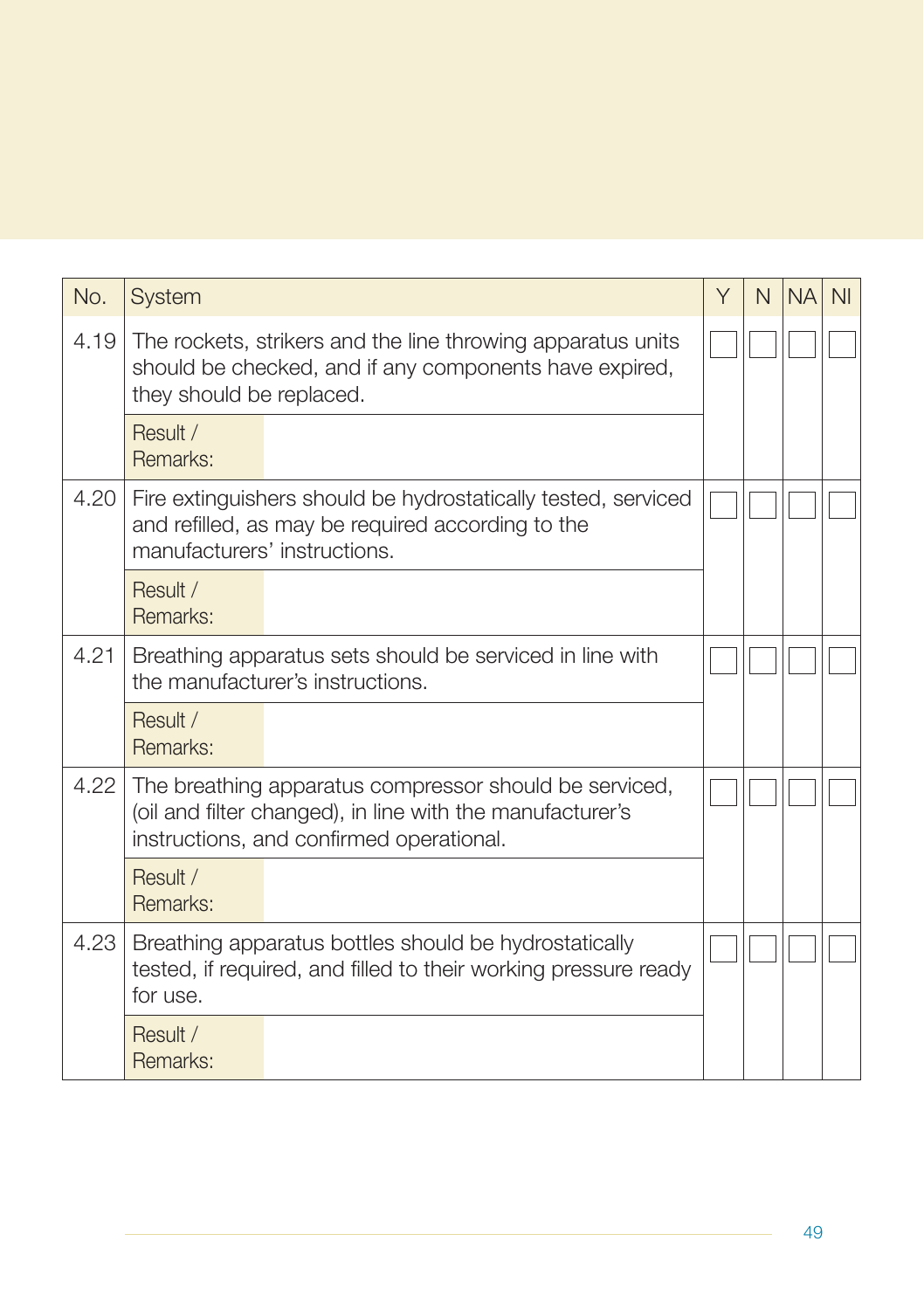# 4. Safety of Life (continued)

| No.  | System                                                                                                                                                                                                                      | Υ | N | <b>NA</b> | N <sub>l</sub> |
|------|-----------------------------------------------------------------------------------------------------------------------------------------------------------------------------------------------------------------------------|---|---|-----------|----------------|
| 4.24 | Emergency Life Saving Appliance (ELSA) bottles should be<br>hydrostatically tested, if required, and filled to their working<br>pressure ready for use.                                                                     |   |   |           |                |
|      | Result /<br>Remarks:                                                                                                                                                                                                        |   |   |           |                |
| 4.25 | The medicine chest and first aid kits should be checked by<br>a suitably qualified chemist, and brought up to date in<br>accordance with the latest medical stores requirements as<br>published by the vessel's Flag State. |   |   |           |                |
|      | Result /<br>Remarks:                                                                                                                                                                                                        |   |   |           |                |
| 4.26 | Fixed firefighting installations should be serviced and gas<br>bottle levels checked in line with the manufacturer's<br>recommended schedule, by a service company approved<br>by the manufacturer.                         |   |   |           |                |
|      | Result /<br>Remarks:                                                                                                                                                                                                        |   |   |           |                |
| 4.27 | Fixed firefighting gas delivery lines should be blown<br>through with compressed air.                                                                                                                                       |   |   |           |                |
|      | Result /<br>Remarks:                                                                                                                                                                                                        |   |   |           |                |
| 4.28 | Fixed fire detection systems should be thoroughly tested at<br>the earliest opportunity.                                                                                                                                    |   |   |           |                |
|      | Result /<br>Remarks:                                                                                                                                                                                                        |   |   |           |                |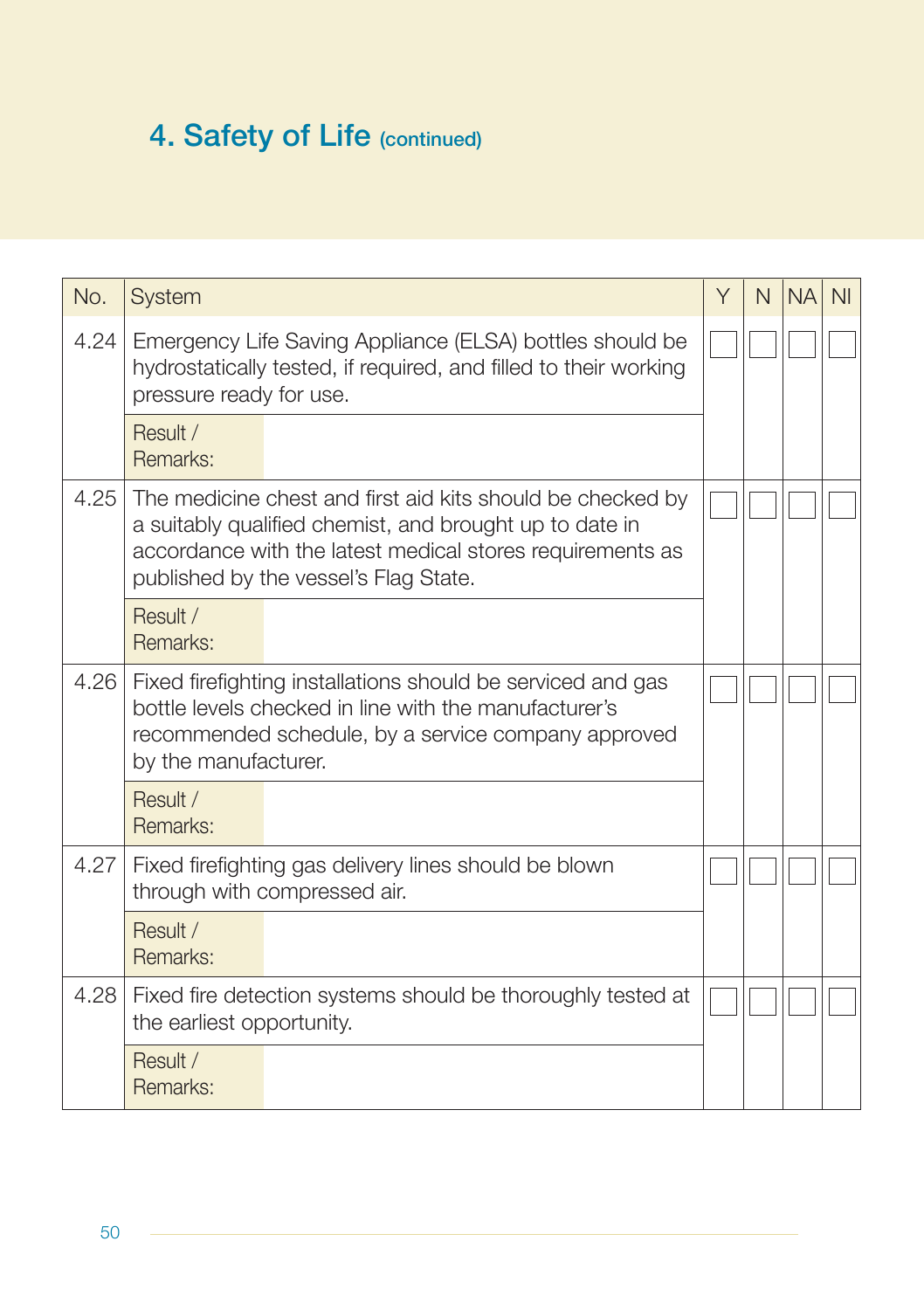| No.  | <b>System</b>                                                                                                                                                                                                       | Υ | N | <b>NA</b> | NI. |
|------|---------------------------------------------------------------------------------------------------------------------------------------------------------------------------------------------------------------------|---|---|-----------|-----|
| 4.29 | Fire pumps, both main and emergency, should be test run<br>and their performance checked and the integrity of the fire<br>main verified by delivering water to two hoses situated one<br>at each end of the vessel. |   |   |           |     |
|      | Result /<br>Remarks:                                                                                                                                                                                                |   |   |           |     |
| 4.30 | Fire hydrants and nozzles should be checked for condition<br>and free operation, and fire hoses pressure tested.                                                                                                    |   |   |           |     |
|      | Result /<br>Remarks:                                                                                                                                                                                                |   |   |           |     |
| 4.31 | Sprinkler, drenching and hi-fog systems should be flushed<br>with fresh water, then pressurised and checked for leaks.                                                                                              |   |   |           |     |
|      | Result /<br>Remarks:                                                                                                                                                                                                |   |   |           |     |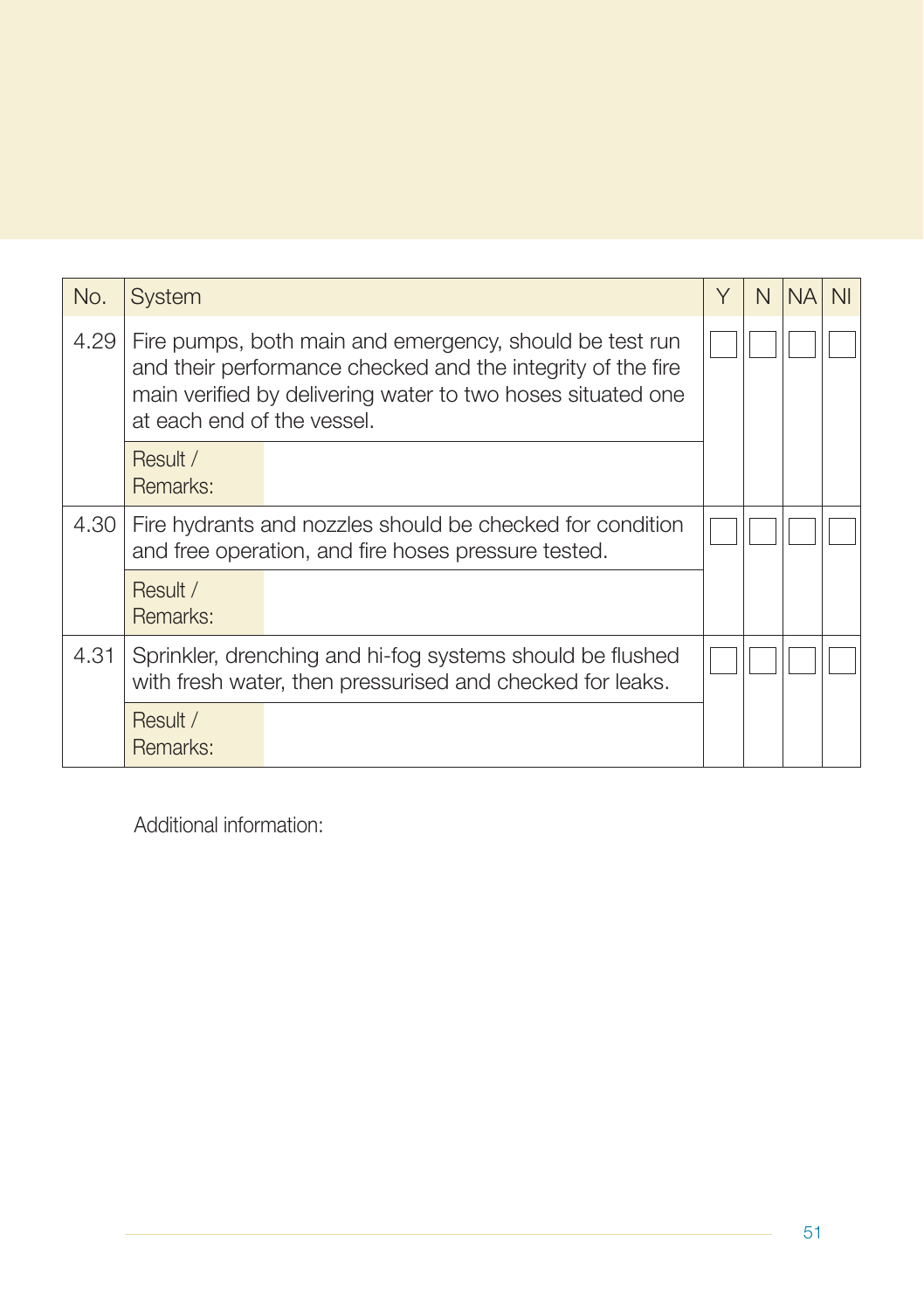# 5. Bridge and Navigation

| No. | System                                                                                                                                   | Y | N | <b>NA</b> | N <sub>l</sub> |
|-----|------------------------------------------------------------------------------------------------------------------------------------------|---|---|-----------|----------------|
| 5.1 | All navigational equipment should be tested and serviced if<br>required.                                                                 |   |   |           |                |
|     | Result /<br>Remarks:                                                                                                                     |   |   |           |                |
| 5.2 | The gyro compass(es), should be started well in advance<br>of being required to allow the gyro to settle and the error to<br>be checked. |   |   |           |                |
|     | Result /<br>Remarks:                                                                                                                     |   |   |           |                |
| 5.3 | The VDR system should be subject to its annual test, if<br>due.                                                                          |   |   |           |                |
|     | Result /<br>Remarks:                                                                                                                     |   |   |           |                |
| 5.4 | All charts, paper and / or electronic, should be of the latest<br>edition available and corrected up to date.                            |   |   |           |                |
|     | Result /<br>Remarks:                                                                                                                     |   |   |           |                |
| 5.5 | All nautical publications should be the latest edition<br>available, and corrected up to date.                                           |   |   |           |                |
|     | Result /<br>Remarks:                                                                                                                     |   |   |           |                |
| 5.6 | The magnetic compass should be swung and corrected.                                                                                      |   |   |           |                |
|     | Result /<br>Remarks:                                                                                                                     |   |   |           |                |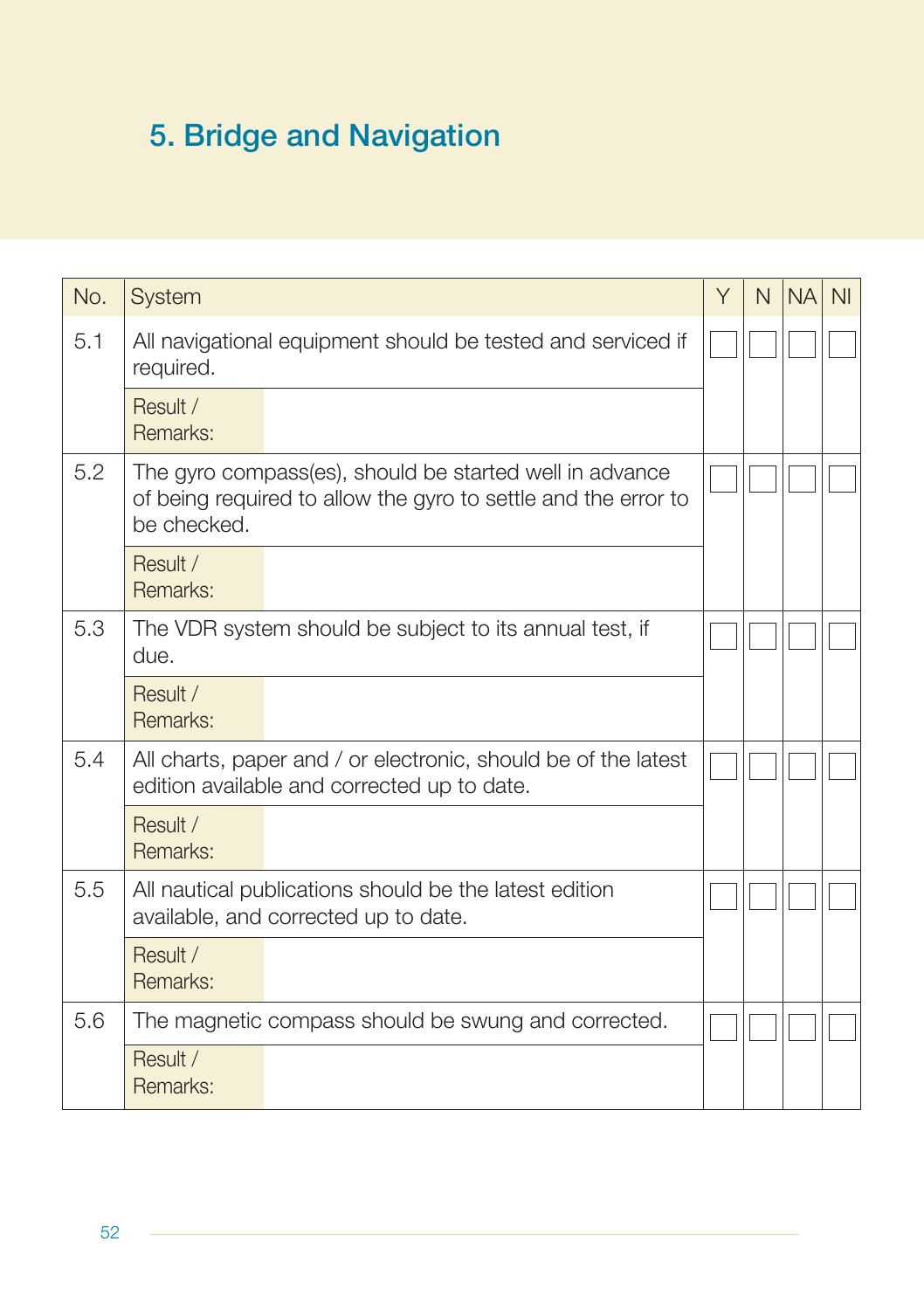| No. | <b>System</b>                                                                                                                                                                                                           | Υ | N |  |
|-----|-------------------------------------------------------------------------------------------------------------------------------------------------------------------------------------------------------------------------|---|---|--|
| 5.7 | All GMDSS equipment should be tested in line with the<br>manufacturer's instructions, and link tests or test calls<br>made to verify that the equipment is functioning correctly.                                       |   |   |  |
|     | Result /<br>Remarks:                                                                                                                                                                                                    |   |   |  |
| 5.8 | All lights and signalling equipment, both main and backup,<br>should be verified as operational, including navigation and<br>Christmas tree lights, Aldiss lamps (the battery should be<br>fully charged) and whistles. |   |   |  |
|     | Result /<br>Remarks:                                                                                                                                                                                                    |   |   |  |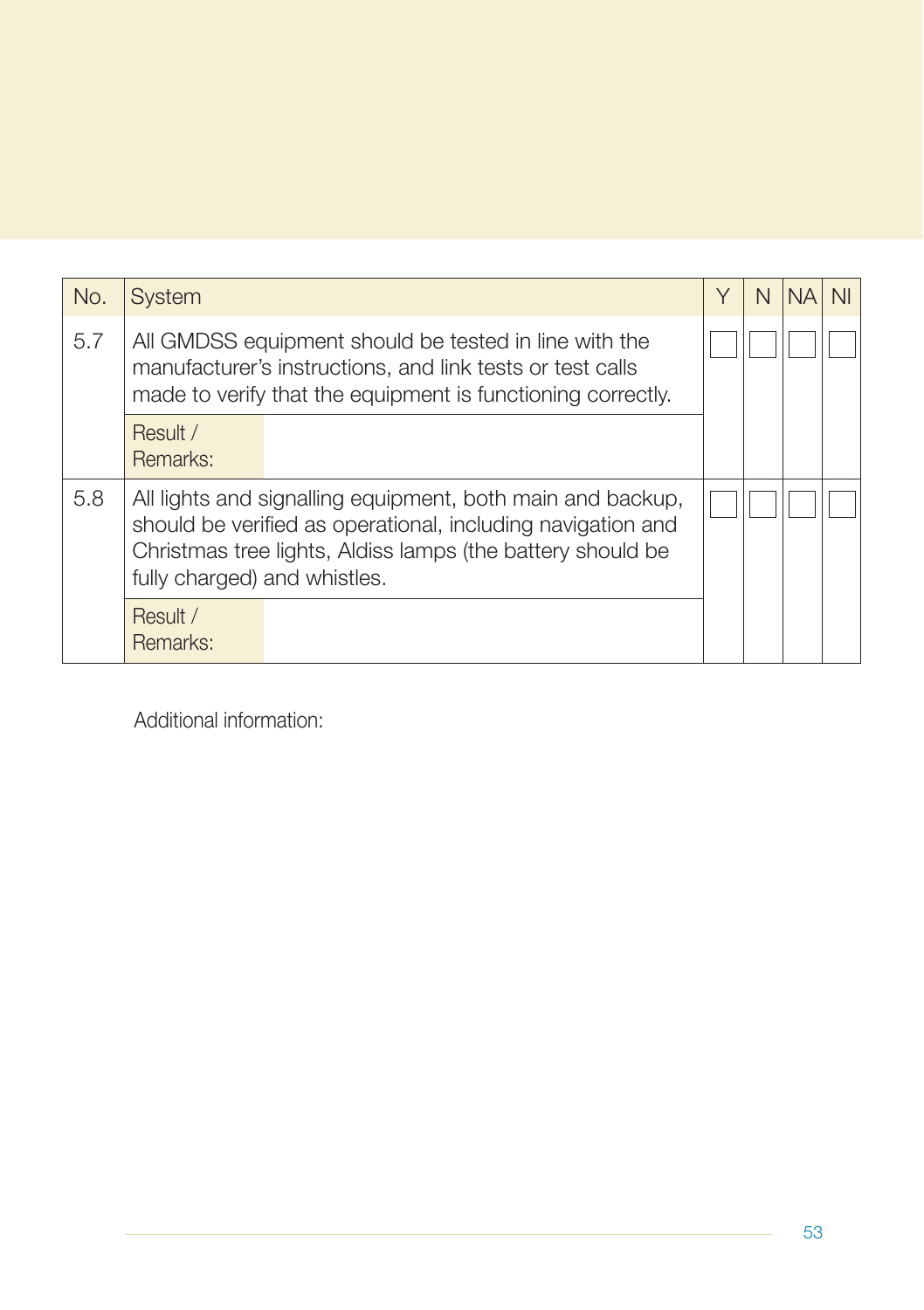# 6. Mooring and Anchoring Equipment

| No. | System                                                                                                                                                                                        | Y | N. | <b>NA</b> | N <sub>l</sub> |
|-----|-----------------------------------------------------------------------------------------------------------------------------------------------------------------------------------------------|---|----|-----------|----------------|
| 6.1 | Mooring ropes and wires should be checked for wear and<br>damage, and in the case of ropes, actinic degradation and<br>internal wear along their entire length, and replaced as<br>necessary. |   |    |           |                |
|     | Result /<br>Remarks:                                                                                                                                                                          |   |    |           |                |
| 6.2 | Mooring winches, windlasses and mooring wires should be<br>greased with an appropriate dressing in line with the<br>manufacturer's recommendations.                                           |   |    |           |                |
|     | Result /<br>Remarks:                                                                                                                                                                          |   |    |           |                |
| 6.3 | Mooring winch brakes should be inspected and tested and<br>adjusted as necessary in line with the manufacturer's<br>instructions.                                                             |   |    |           |                |
|     | Result /<br>Remarks:                                                                                                                                                                          |   |    |           |                |
| 6.4 | Winch and windlass bed plates and save-alls, where fitted,<br>should be checked for excessive wastage, cracks or<br>deformation.                                                              |   |    |           |                |
|     | Result /<br>Remarks:                                                                                                                                                                          |   |    |           |                |
| 6.5 | Mooring furniture, such as bitts, leads and dead man<br>rollers should be inspected for correct operation and<br>damage, and greased as necessary.                                            |   |    |           |                |
|     | Result /<br>Remarks:                                                                                                                                                                          |   |    |           |                |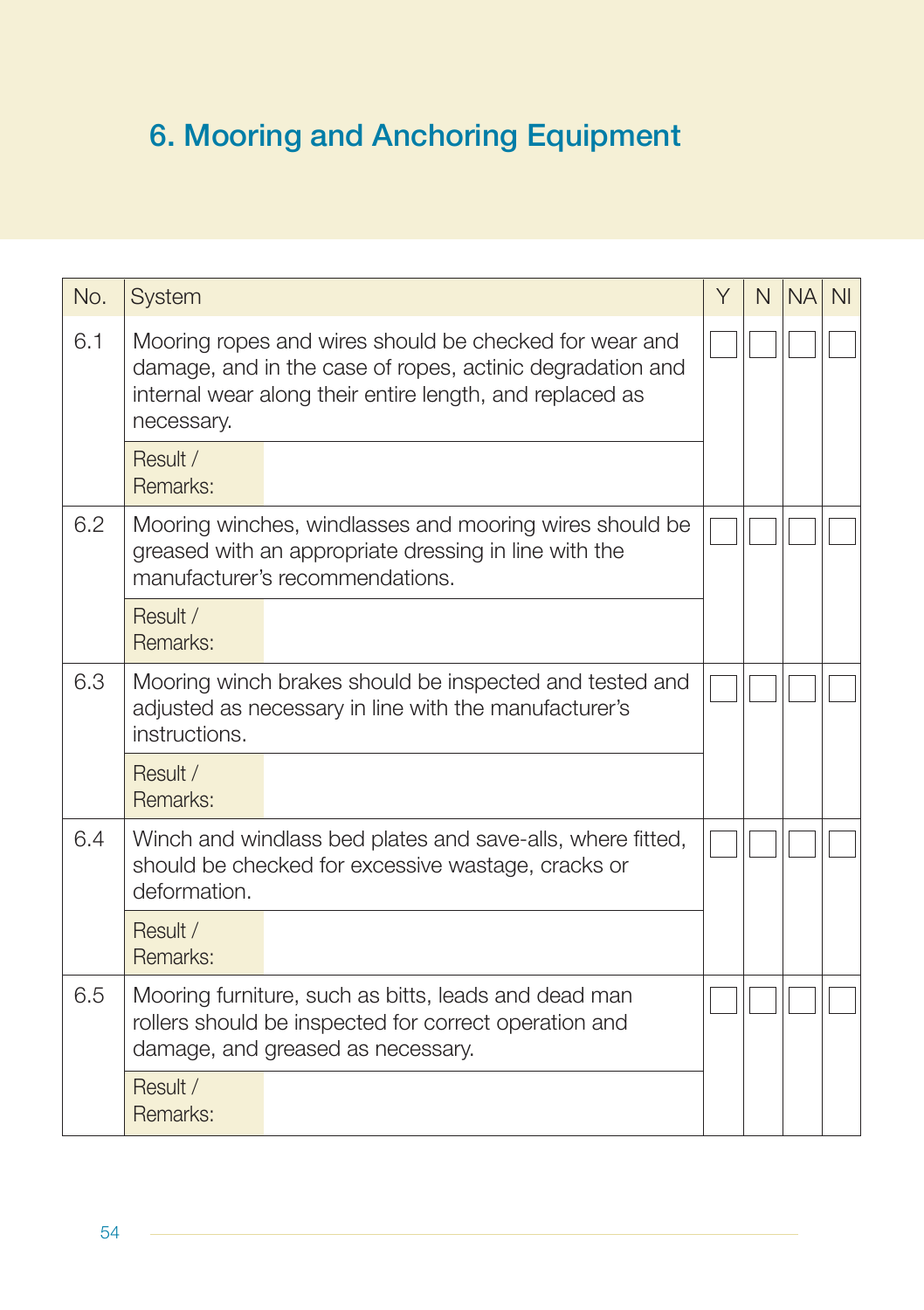| No.  | System                                                                                                                                                    | Υ |  | N. | <b>NA</b> | N <sub>l</sub> |
|------|-----------------------------------------------------------------------------------------------------------------------------------------------------------|---|--|----|-----------|----------------|
| 6.6  | When the vessel has been laid-up at anchor the wastage<br>on the anchor cable should be checked to ensure that it<br>does not exceed Class limits.        |   |  |    |           |                |
|      | Result /<br>Remarks:                                                                                                                                      |   |  |    |           |                |
| 6.7  | The condition of the anchor cable should be checked, so<br>far as possible, over its entire length for damage, loose<br>studs or missing length markings. |   |  |    |           |                |
|      | Result /<br>Remarks:                                                                                                                                      |   |  |    |           |                |
| 6.8  | The anchor should be visually inspected for damage such<br>as a bent shank or flukes, and wear down of the anchor<br>shackle pin.                         |   |  |    |           |                |
|      | Result /<br>Remarks:                                                                                                                                      |   |  |    |           |                |
| 6.9  | Anchor securing devices, both fixed and portable, should<br>be inspected and made ready for use.                                                          |   |  |    |           |                |
|      | Result /<br>Remarks:                                                                                                                                      |   |  |    |           |                |
| 6.10 | Hawse pipes should be inspected for damage, in particular<br>the join between the hawse pipe and hull plating.                                            |   |  |    |           |                |
|      | Result /<br>Remarks:                                                                                                                                      |   |  |    |           |                |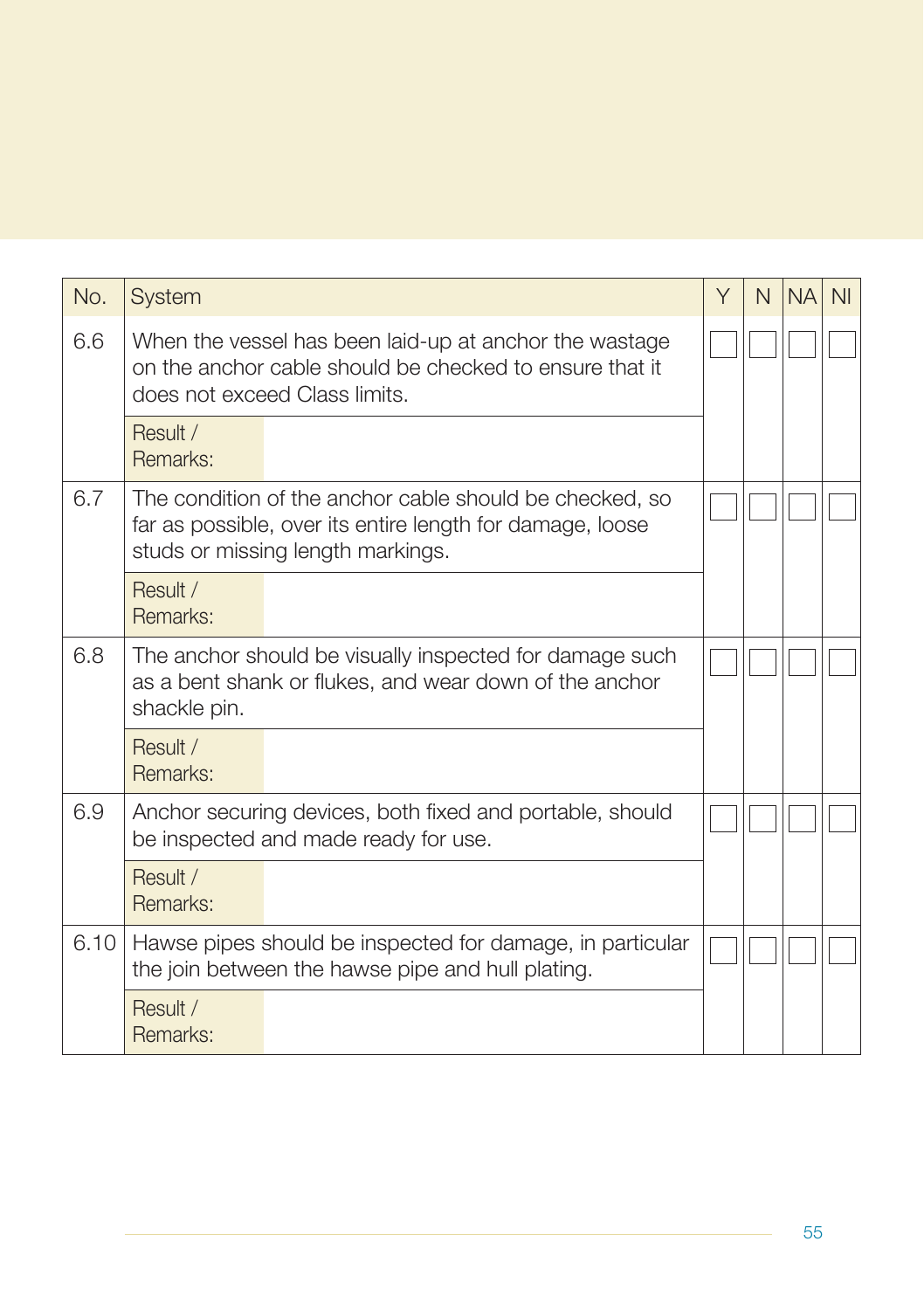# **6. Mooring and Anchoring Equipment (continued)**

| No. | <b>System</b>                                                                                                                              |  | $N$ $NA$ $N$ |  |
|-----|--------------------------------------------------------------------------------------------------------------------------------------------|--|--------------|--|
|     | 6.11 The windlass should be inspected, in particular paying<br>attention to brake linings and gypsy (cable lifter / wildcat)<br>wear down. |  |              |  |
|     | Result /<br>Remarks:                                                                                                                       |  |              |  |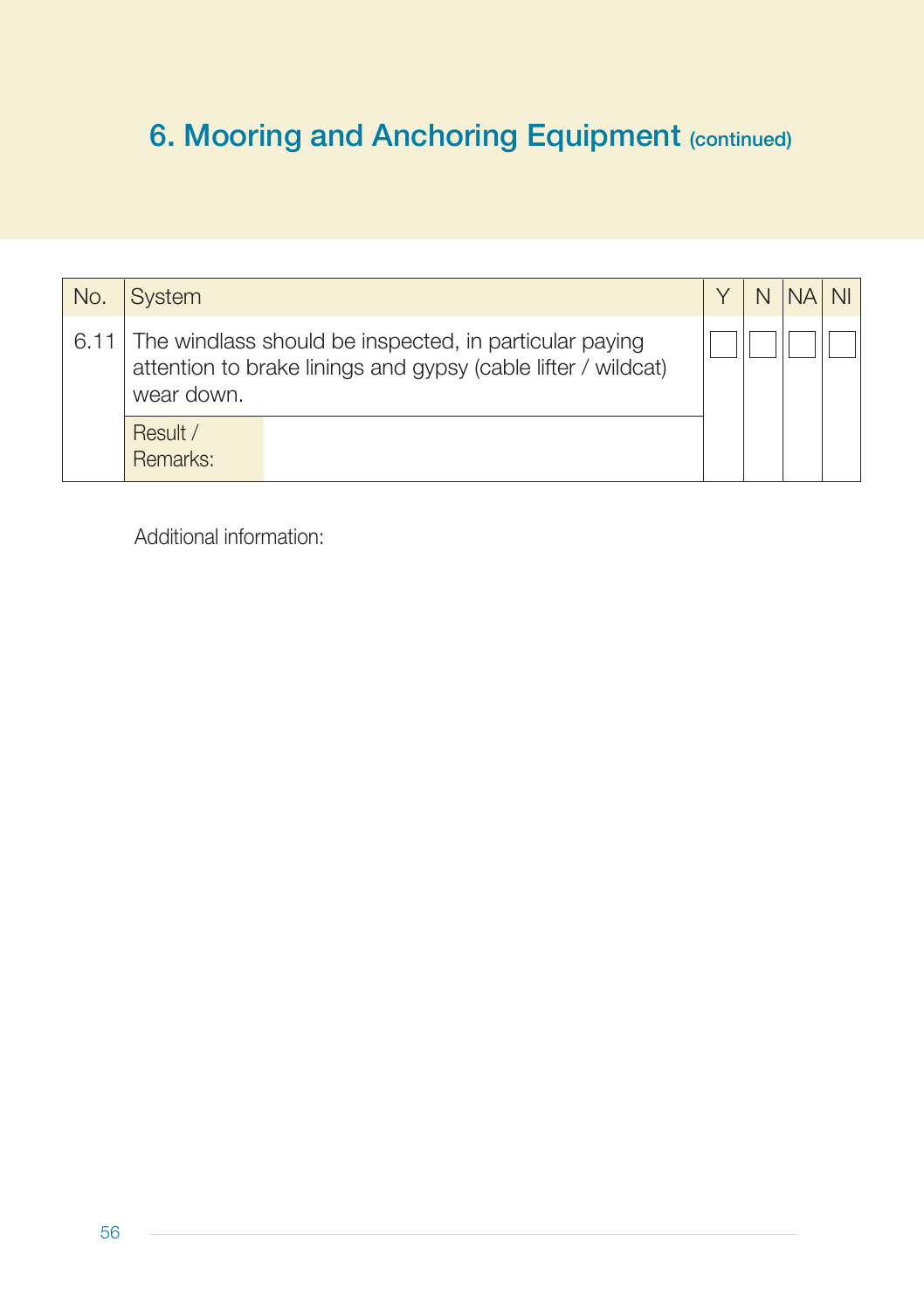## 7. Main Deck

| No. | System                                                                                                                                                         | Y | N | <b>NA</b> | N <sub>l</sub> |
|-----|----------------------------------------------------------------------------------------------------------------------------------------------------------------|---|---|-----------|----------------|
| 7.1 | Chain lockers should be cleaned, dried and coated, as<br>necessary, while the chains are out. So far as this is safe<br>and practicable.                       |   |   |           |                |
|     | Result /<br>Remarks:                                                                                                                                           |   |   |           |                |
| 7.2 | The condition of all walkways, gratings and external<br>ladders should be checked to confirm they are not wasted<br>and are structurally sound.                |   |   |           |                |
|     | Result /<br>Remarks:                                                                                                                                           |   |   |           |                |
| 7.3 | All doors, gates, openings and ports should be checked<br>for satisfactory condition and operation.                                                            |   |   |           |                |
|     | Result /<br>Remarks:                                                                                                                                           |   |   |           |                |
| 7.4 | All main deck space vents should be checked for correct<br>operation, and fans should be test run.                                                             |   |   |           |                |
|     | Result /<br>Remarks:                                                                                                                                           |   |   |           |                |
| 7.5 | Gangways and accommodation ladders should be<br>thoroughly inspected and tested in line with SOLAS<br>requirements, following the manufacturer's instructions. |   |   |           |                |
|     | Result /<br>Remarks:                                                                                                                                           |   |   |           |                |
| 7.6 | Pilot ladders should be thoroughly inspected and tested.<br>Pilot ladder ropes or fittings found to be worn, damaged or<br>degraded should be replaced.        |   |   |           |                |
|     | Result /<br>Remarks:                                                                                                                                           |   |   |           |                |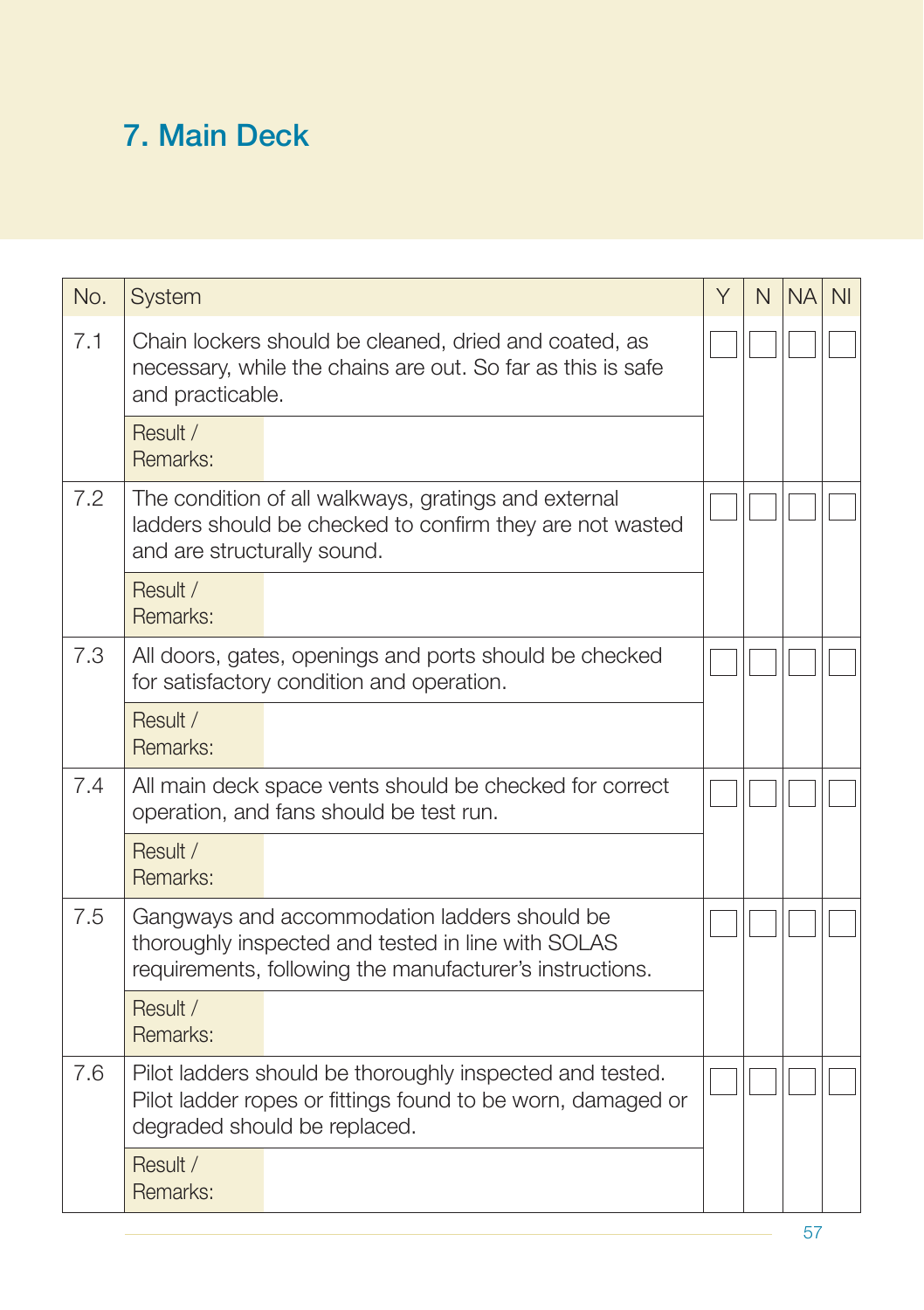# 7. Main Deck (continued)

| No.  | System                                                                                                                                                                                                                                                                                                         | Υ | N | <b>NA</b> | N <sub>l</sub> |
|------|----------------------------------------------------------------------------------------------------------------------------------------------------------------------------------------------------------------------------------------------------------------------------------------------------------------|---|---|-----------|----------------|
| 7.7  | When tank or void space manhole covers have been<br>removed during lay-up, these should be refitted with joints<br>cleaned and fitted with new gaskets and all nuts fitted and<br>tightened. So far as practicable spaces should be<br>hydrostatically tested to check the integrity of the manhole<br>covers. |   |   |           |                |
|      | Result /<br>Remarks:                                                                                                                                                                                                                                                                                           |   |   |           |                |
| 7.8  | Hatch cover securing devices should be inspected and<br>replaced / adjusted as necessary.                                                                                                                                                                                                                      |   |   |           |                |
|      | Result /<br>Remarks:                                                                                                                                                                                                                                                                                           |   |   |           |                |
| 7.9  | Hatch cover rubber seals should be inspected and<br>replaced where missing or having excessive permanent<br>imprint.                                                                                                                                                                                           |   |   |           |                |
|      | Result /<br>Remarks:                                                                                                                                                                                                                                                                                           |   |   |           |                |
| 7.10 | Hatch coaming drains should be checked to ensure they<br>are clear, with fire caps connected.                                                                                                                                                                                                                  |   |   |           |                |
|      | Result /<br>Remarks:                                                                                                                                                                                                                                                                                           |   |   |           |                |
| 7.11 | Hatch covers, hold access booby hatches and hold vents<br>should all be checked for weathertightness, ideally using<br>ultrasonic equipment.                                                                                                                                                                   |   |   |           |                |
|      | Result /<br>Remarks:                                                                                                                                                                                                                                                                                           |   |   |           |                |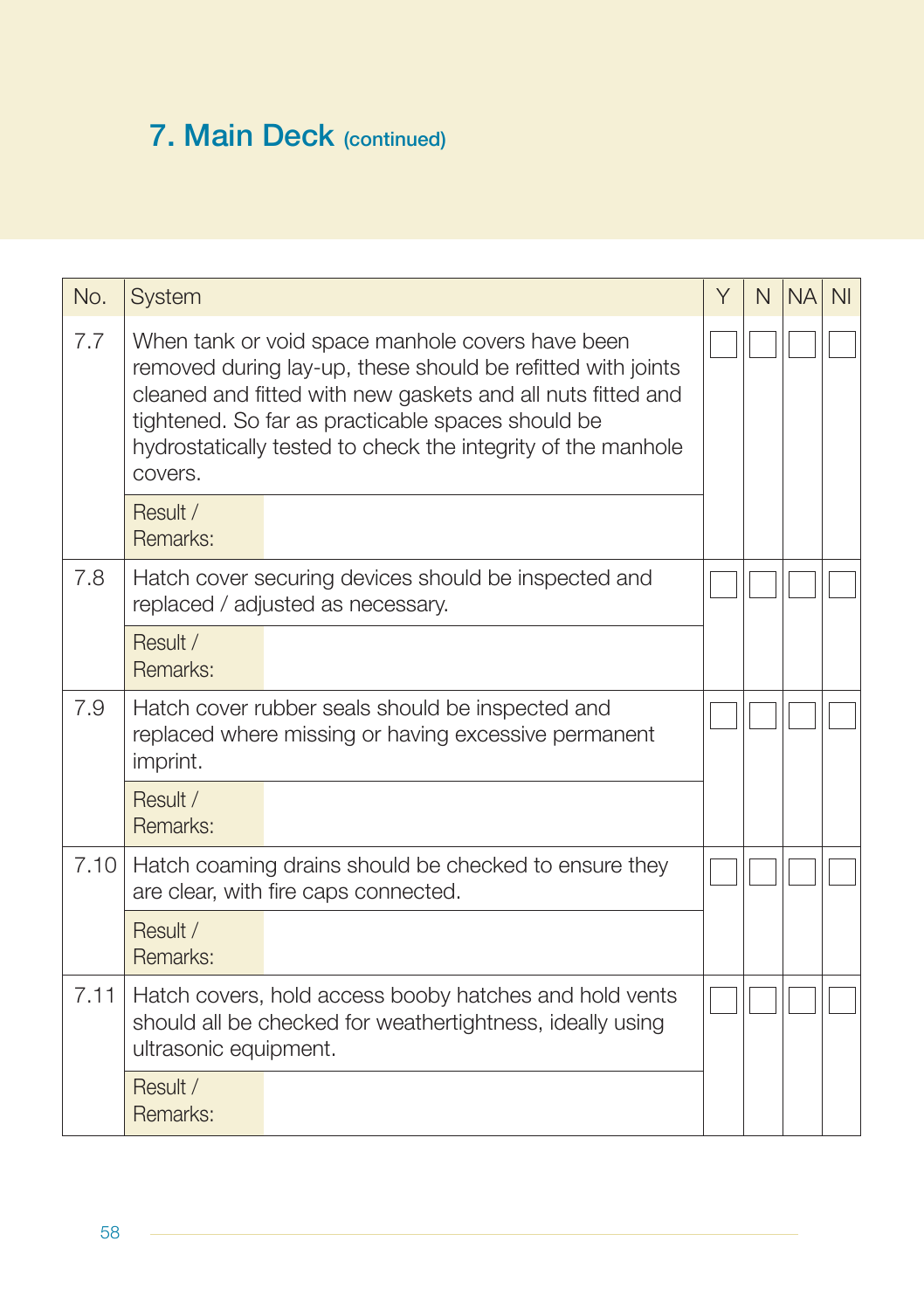| No.  | <b>System</b>                                                                                                                                                     | Υ | N | <b>NA</b> | N <sub>l</sub> |
|------|-------------------------------------------------------------------------------------------------------------------------------------------------------------------|---|---|-----------|----------------|
| 7.12 | Tank closing arrangements, P/V valves, and flame screens<br>should all be checked for operation and integrity.                                                    |   |   |           |                |
|      | Result /<br>Remarks:                                                                                                                                              |   |   |           |                |
| 7.13 | Ballast tank vents should be inspected, ensuring they are<br>clear of debris and that self-closing devices are<br>operational.                                    |   |   |           |                |
|      | Result /<br>Remarks:                                                                                                                                              |   |   |           |                |
| 7.14 | Sounding pipes should be inspected, and it should be<br>ensured that all caps are available and fitted.                                                           |   |   |           |                |
|      | Result /<br>Remarks:                                                                                                                                              |   |   |           |                |
| 7.15 | The location of the scupper plugs and save-all plugs<br>should be verified and save-all plugs fitted as necessary.                                                |   |   |           |                |
|      | Result /<br>Remarks:                                                                                                                                              |   |   |           |                |
| 7.16 | If due, thorough visual inspections, or proof load testing<br>followed by a thorough visual inspection of cargo cranes<br>and lifting gear should be carried out. |   |   |           |                |
|      | Result /<br>Remarks:                                                                                                                                              |   |   |           |                |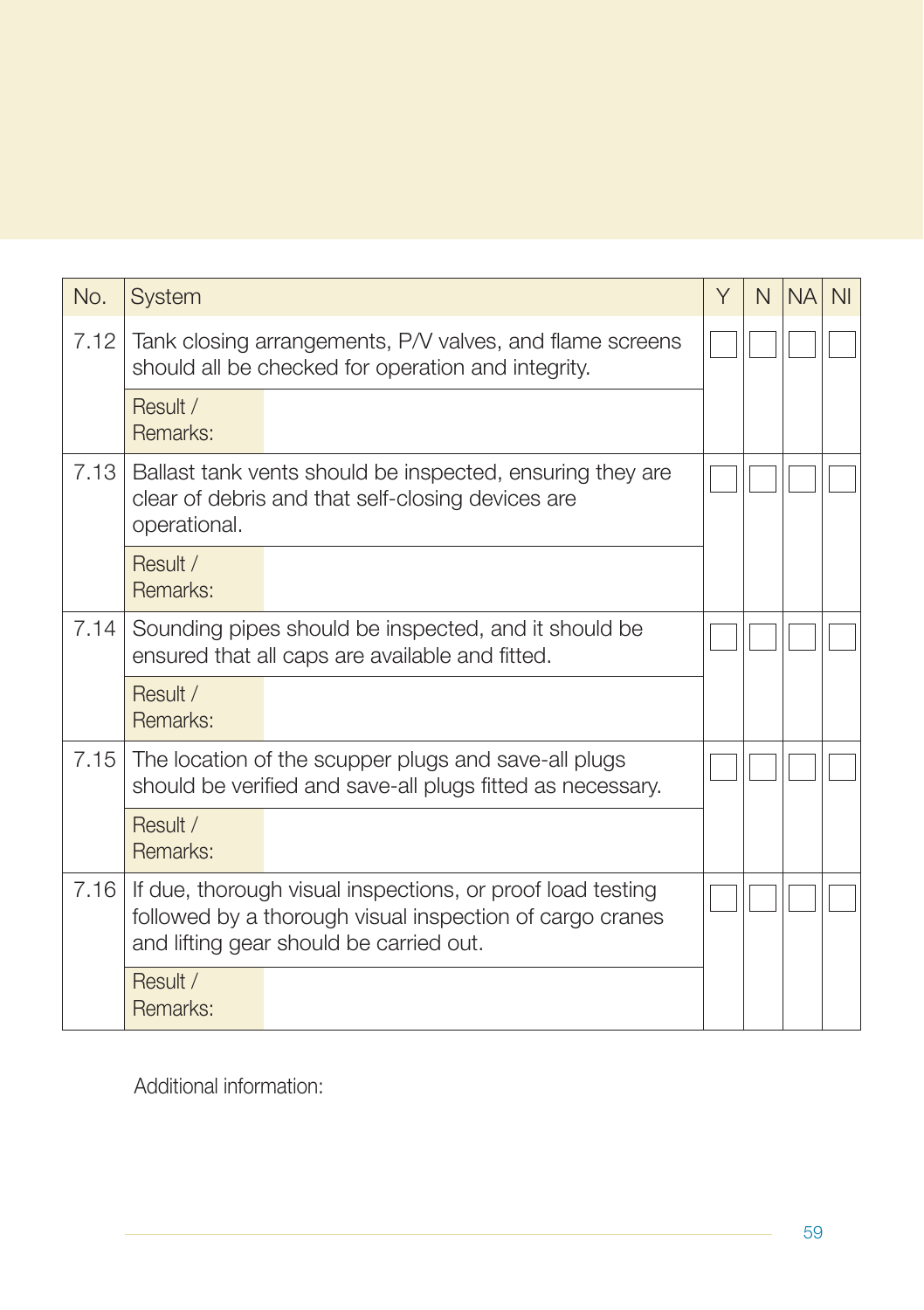# 8. Cargo Spaces – Dry Cargo

| No. | System                                                                                                                                                                                                   | Y | N | <b>NA</b> | N <sub>l</sub> |
|-----|----------------------------------------------------------------------------------------------------------------------------------------------------------------------------------------------------------|---|---|-----------|----------------|
| 8.1 | Cargo holds should be visually inspected for damage to<br>the structure and access arrangements, with repairs<br>carried out as necessary.                                                               |   |   |           |                |
|     | Result /<br>Remarks:                                                                                                                                                                                     |   |   |           |                |
| 8.2 | Cargo hold coatings should be inspected for corrosion,<br>blistering and loose flaking paint. Coatings should be<br>rectified to a standard in accordance with the planned<br>employment of the vessel.  |   |   |           |                |
|     | Result /<br>Remarks:                                                                                                                                                                                     |   |   |           |                |
| 8.3 | Pipework running through the hold should be checked for<br>integrity; often holes develop on the blind side of tank vent<br>pipes and sounding pipes in hard to access areas.                            |   |   |           |                |
|     | Result /<br>Remarks:                                                                                                                                                                                     |   |   |           |                |
| 8.4 | Ballast tanks surrounding the cargo holds should be<br>hydrostatically tested to check the integrity of the tanks.                                                                                       |   |   |           |                |
|     | Result /<br>Remarks:                                                                                                                                                                                     |   |   |           |                |
| 8.5 | Hold bilge wells should be clean and the suction tested.<br>Strum boxes and bilge plates should be cleaned of debris<br>and securely fitted. Non-return valves should be opened,<br>serviced and tested. |   |   |           |                |
|     | Result /<br>Remarks:                                                                                                                                                                                     |   |   |           |                |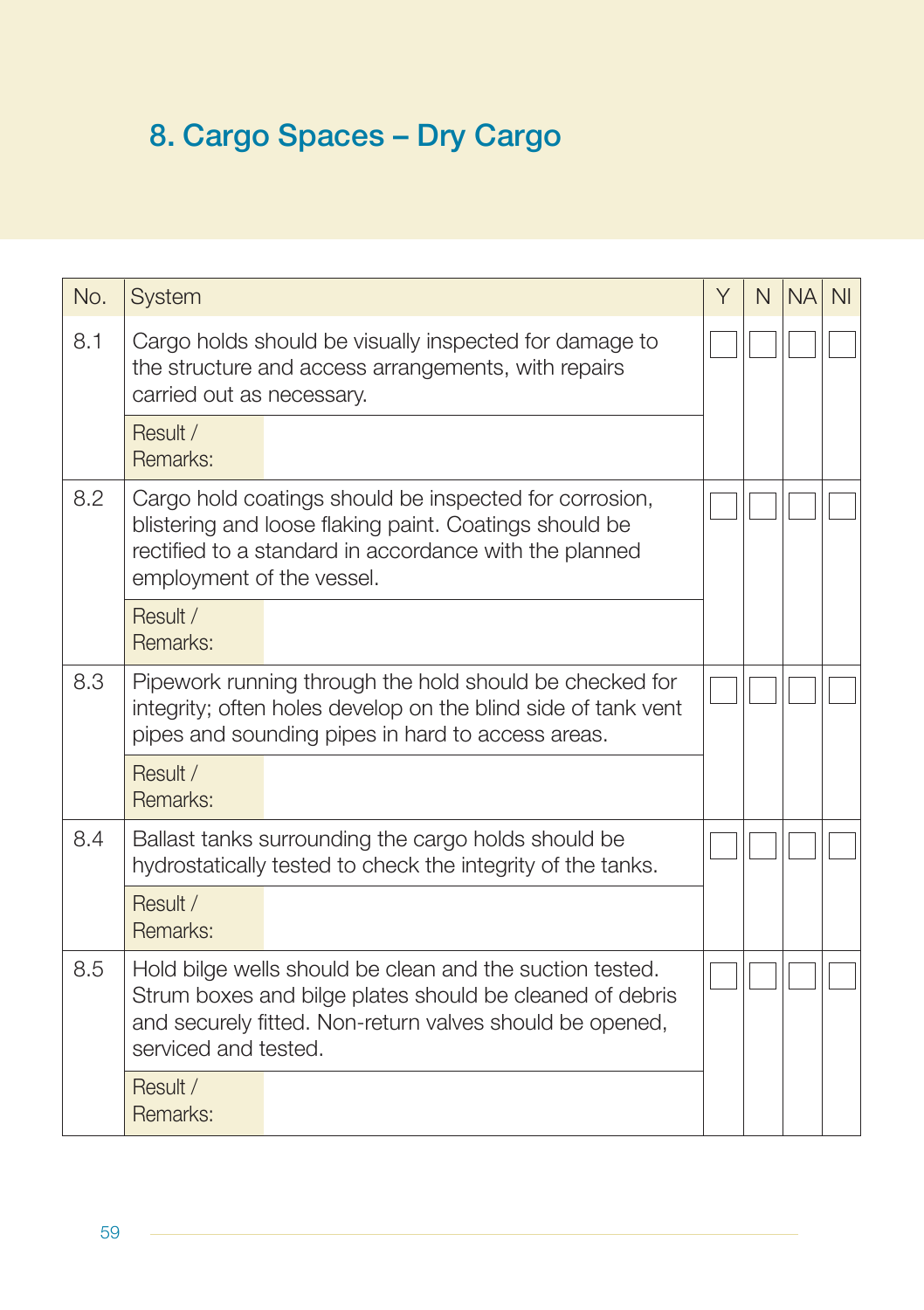| No. | System                                                                                                                                          | Y | N | <b>NA</b> | NI. |
|-----|-------------------------------------------------------------------------------------------------------------------------------------------------|---|---|-----------|-----|
| 8.6 | Hold vent closure devices should be checked and fans test<br>run where fitted.                                                                  |   |   |           |     |
|     | Result /<br>Remarks:                                                                                                                            |   |   |           |     |
| 8.7 | Refrigerated machinery should be re-activated, serviced<br>and tested prior to use in line with the manufacturer's<br>instructions.             |   |   |           |     |
|     | Result /<br>Remarks:                                                                                                                            |   |   |           |     |
| 8.8 | Cargo hold inert gas systems should be checked and<br>tested in line with the manufacturer's instructions.                                      |   |   |           |     |
|     | Result /<br>Remarks:                                                                                                                            |   |   |           |     |
| 8.9 | Cargo lashing equipment should be checked for condition<br>and quantity. Where deemed necessary material should be<br>replaced or supplemented. |   |   |           |     |
|     | Result /<br>Remarks:                                                                                                                            |   |   |           |     |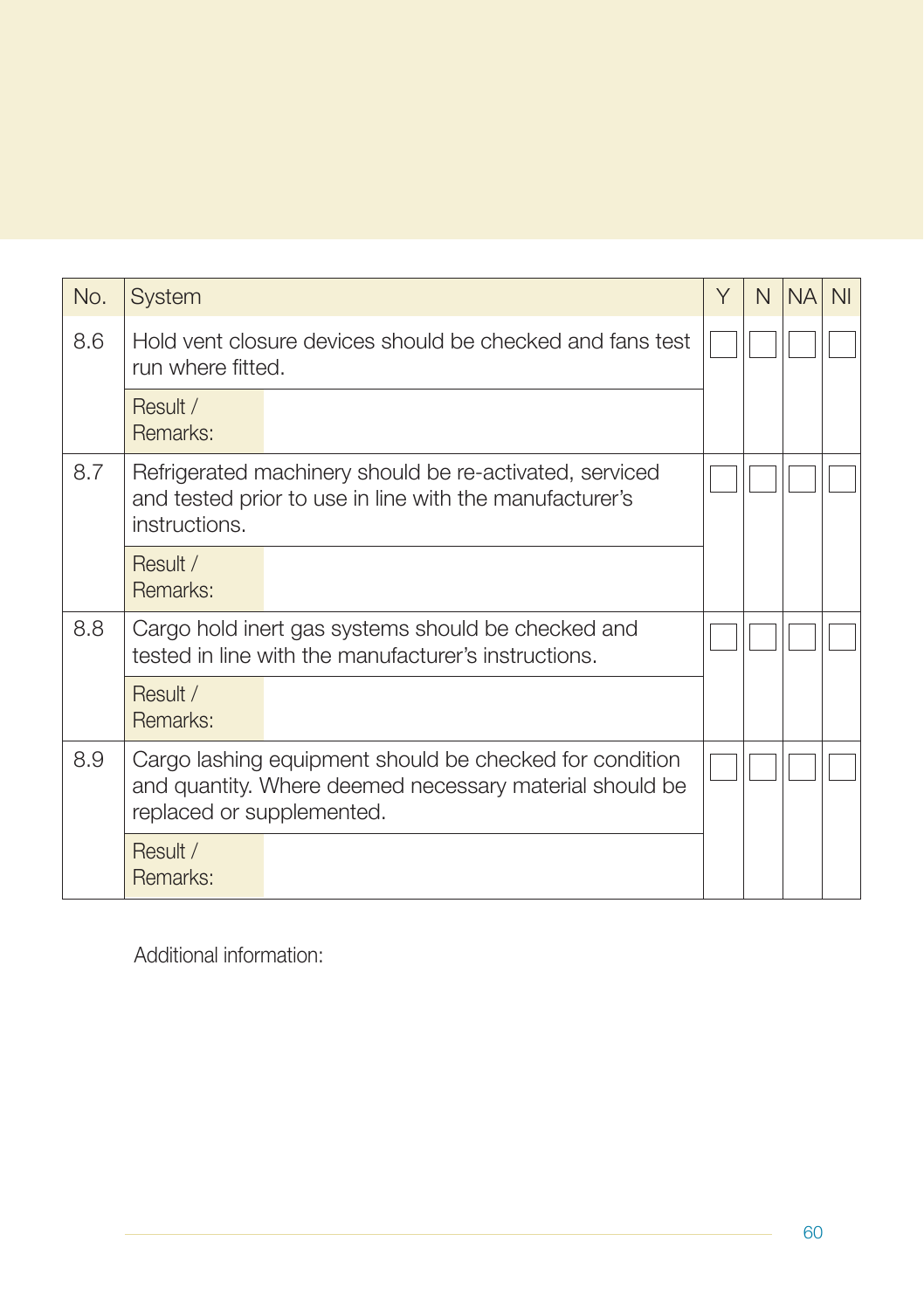# 9. Cargo Spaces – Liquid Cargo

| No. | System                                                                                                                                                                                                  | Υ | N | <b>NA</b> | N <sub>l</sub> |
|-----|---------------------------------------------------------------------------------------------------------------------------------------------------------------------------------------------------------|---|---|-----------|----------------|
| 9.1 | Cargo tanks should be visually inspected for damage to<br>the structure and access arrangements, with repairs<br>carried out as necessary.                                                              |   |   |           |                |
|     | Result /<br>Remarks:                                                                                                                                                                                    |   |   |           |                |
| 9.2 | Cargo tank coatings should be inspected for corrosion,<br>blistering and loose flaking paint. Coatings should be<br>rectified to a standard in accordance with the planned<br>employment of the vessel. |   |   |           |                |
|     | Result /<br>Remarks:                                                                                                                                                                                    |   |   |           |                |
| 9.3 | So far as is practicable, ballast tanks surrounding the<br>cargo tanks should be hydrostatically tested to ensure their<br>integrity.                                                                   |   |   |           |                |
|     | Result /<br>Remarks:                                                                                                                                                                                    |   |   |           |                |
| 9.4 | So far as is practical, cargo tanks should be hydrostatically<br>tested to ensure their integrity.                                                                                                      |   |   |           |                |
|     | Result /<br>Remarks:                                                                                                                                                                                    |   |   |           |                |
| 9.5 | Heating coils should be blown through with steam or air<br>with their drains open. They should then be examined<br>under test to full working pressure and temperature.                                 |   |   |           |                |
|     | Result /<br>Remarks:                                                                                                                                                                                    |   |   |           |                |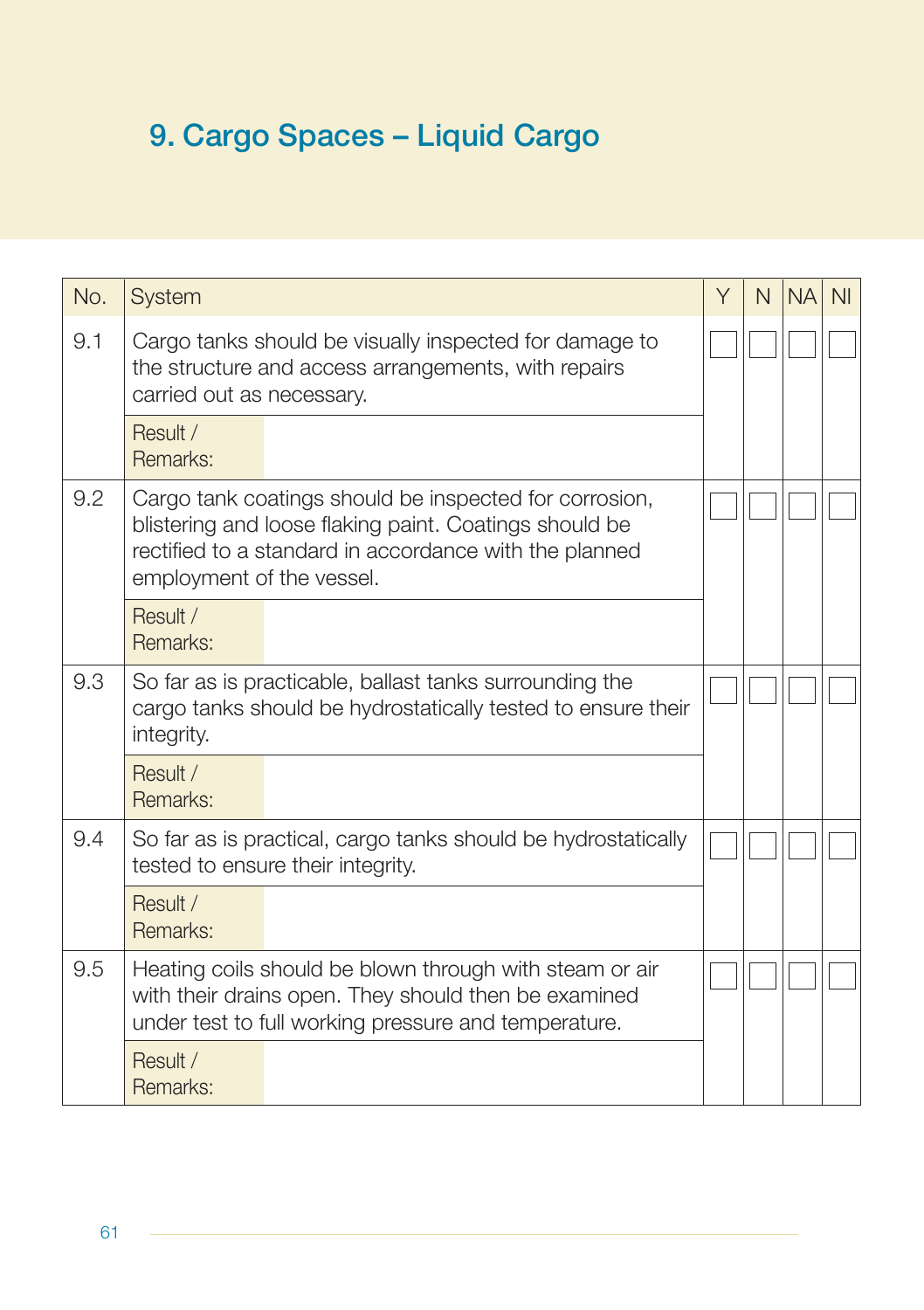| No.  | System                                                                                                           | Y | N | <b>NA</b> | N <sub>l</sub> |
|------|------------------------------------------------------------------------------------------------------------------|---|---|-----------|----------------|
| 9.6  | Fixed tank cleaning machines should be function tested.                                                          |   |   |           |                |
|      | Result /<br>Remarks:                                                                                             |   |   |           |                |
| 9.7  | The inert gas or nitrogen system should be inspected and<br>tested in line with the manufacturer's instructions. |   |   |           |                |
|      | Result /<br>Remarks:                                                                                             |   |   |           |                |
| 9.8  | Cargo pump room vent closure devices should be<br>checked for operation and fans test run.                       |   |   |           |                |
|      | Result /<br>Remarks:                                                                                             |   |   |           |                |
| 9.9  | Cargo pump rooms should be internally inspected with<br>piping, valves and pumps examined.                       |   |   |           |                |
|      | Result /<br>Remarks:                                                                                             |   |   |           |                |
| 9.10 | Cargo, stripping and ballast pumps should be proved<br>operational.                                              |   |   |           |                |
|      | Result /<br>Remarks:                                                                                             |   |   |           |                |
| 9.11 | Cargo piping valves should be function tested prior to use.                                                      |   |   |           |                |
|      | Result /<br>Remarks:                                                                                             |   |   |           |                |
| 9.12 | Cargo piping should be pressure tested and marked<br>accordingly prior to use.                                   |   |   |           |                |
|      | Result /<br>Remarks:                                                                                             |   |   |           |                |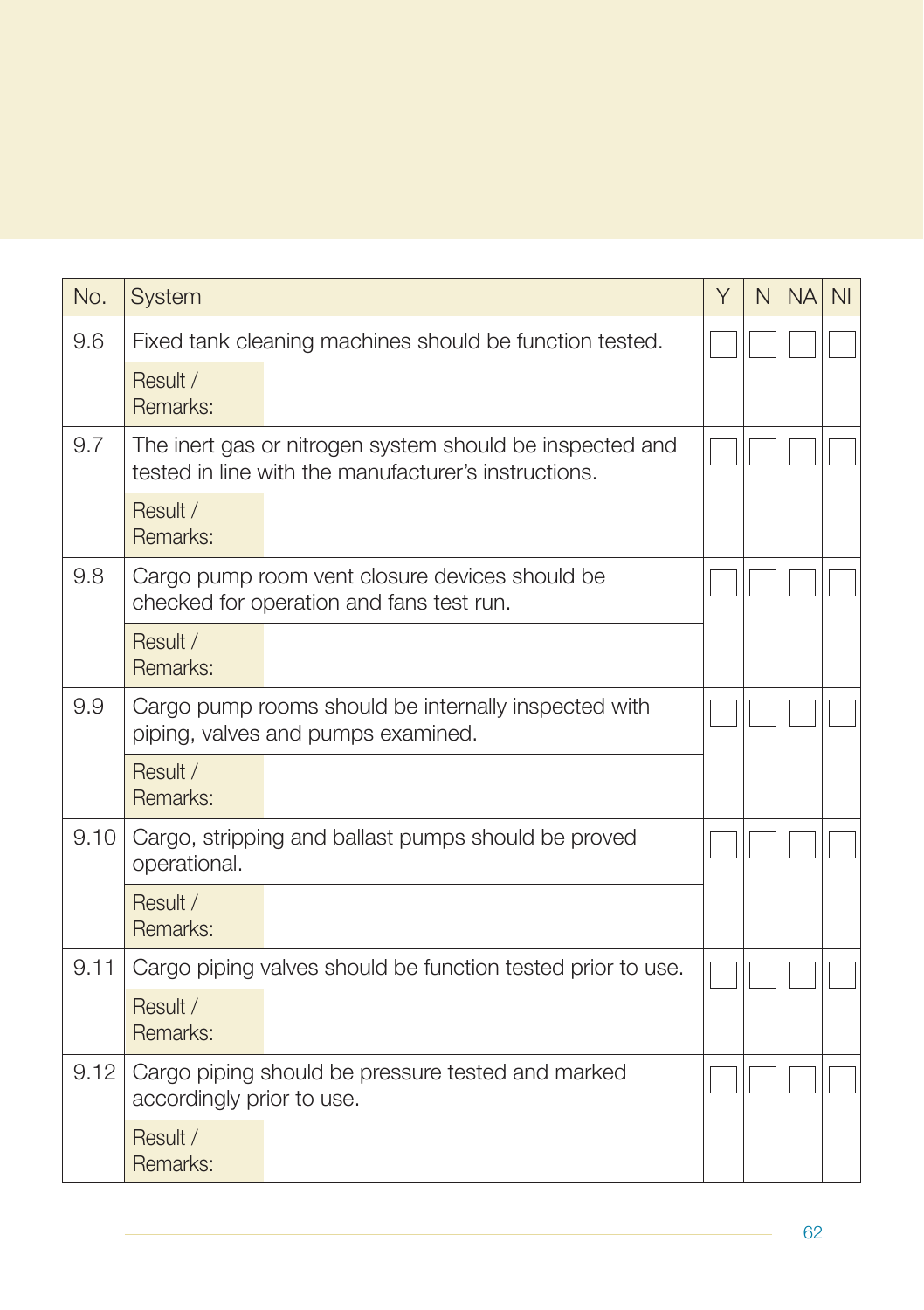# 9. Cargo Spaces - Liquid Cargo (continued)

| No.  | <b>System</b>                                                                              | N | <b>NA</b> | N <sub>II</sub> |
|------|--------------------------------------------------------------------------------------------|---|-----------|-----------------|
| 9.13 | All automation and remote control systems should be fully<br>function tested prior to use. |   |           |                 |
|      | Result /<br>Remarks:                                                                       |   |           |                 |
| 9.14 | Oil Discharge Monitoring Equipment (ODME) should be<br>checked and proved operational.     |   |           |                 |
|      | Result /<br>Remarks:                                                                       |   |           |                 |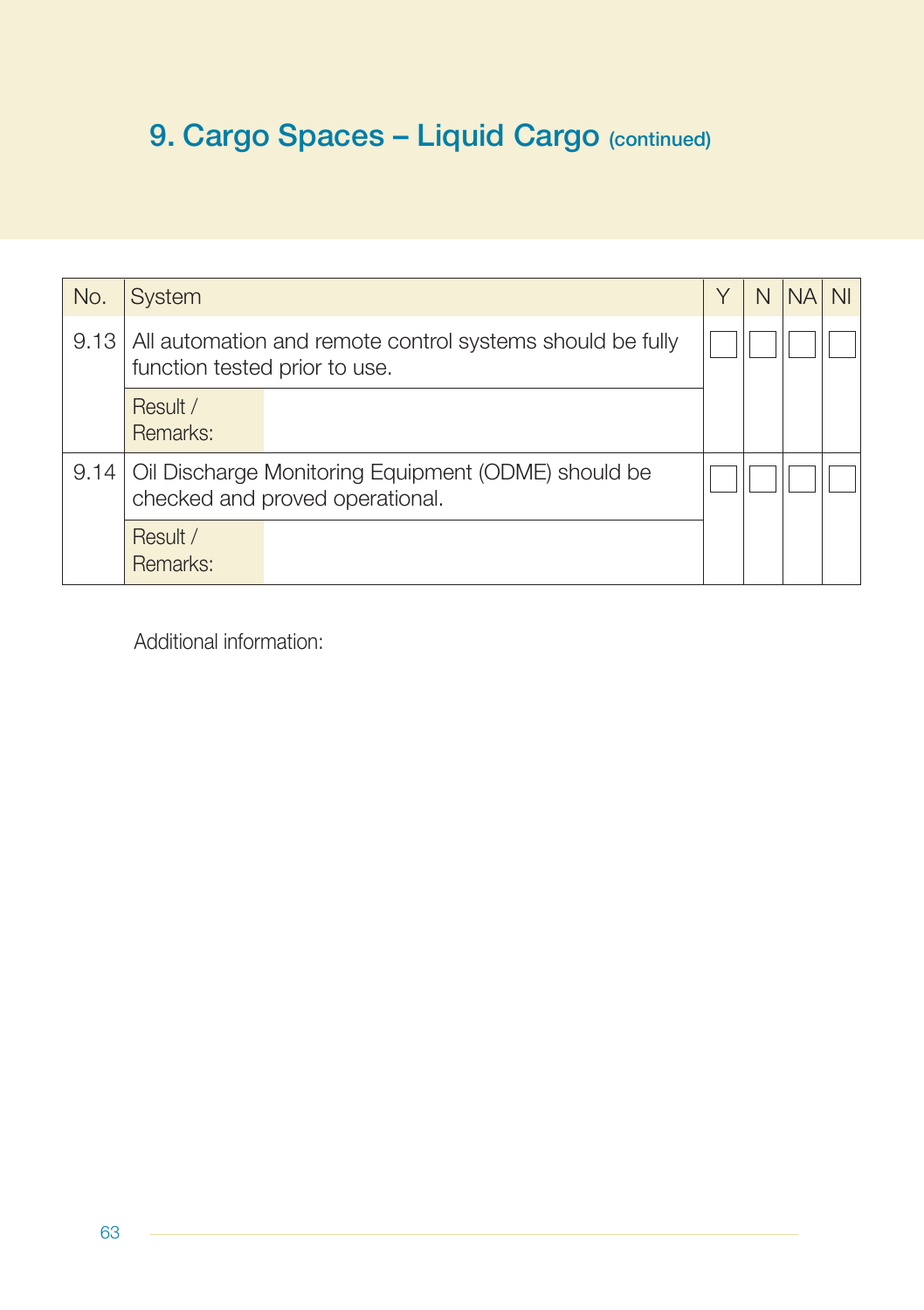# 10. Hull and Openings

| No.  | System                                                                                                                                                                                                               | Y | N | <b>NA</b> | N <sub>l</sub> |
|------|----------------------------------------------------------------------------------------------------------------------------------------------------------------------------------------------------------------------|---|---|-----------|----------------|
| 10.1 | Any blanks fitted over sea suctions should be removed by<br>divers.                                                                                                                                                  |   |   |           |                |
|      | Result /<br>Remarks:                                                                                                                                                                                                 |   |   |           |                |
| 10.2 | Sea chests and thruster gratings should be inspected and<br>marine growth removed as necessary.                                                                                                                      |   |   |           |                |
|      | Result /<br>Remarks:                                                                                                                                                                                                 |   |   |           |                |
| 10.3 | All underwater areas of the hull should be checked as a<br>pre-cursor for possible drydocking of the vessel.                                                                                                         |   |   |           |                |
|      | Result /<br>Remarks:                                                                                                                                                                                                 |   |   |           |                |
| 10.4 | The condition of the topside and vertical bottom paint<br>system should be checked when the vessel is suitably de-<br>ballasted.                                                                                     |   |   |           |                |
|      | Result /<br>Remarks:                                                                                                                                                                                                 |   |   |           |                |
| 10.5 | If marine growth is prevalent on the underwater section of<br>the hull, rudder and propeller; these should be cleaned.                                                                                               |   |   |           |                |
|      | Result /<br>Remarks:                                                                                                                                                                                                 |   |   |           |                |
| 10.6 | The stern seal should be checked for the presence of nets,<br>fishing lines and ropes, and removed when found, whilst<br>ensuring that rope guards remain in place and rope<br>cutters, if fitted, remain effective. |   |   |           |                |
|      | Result /<br>Remarks:                                                                                                                                                                                                 |   |   |           |                |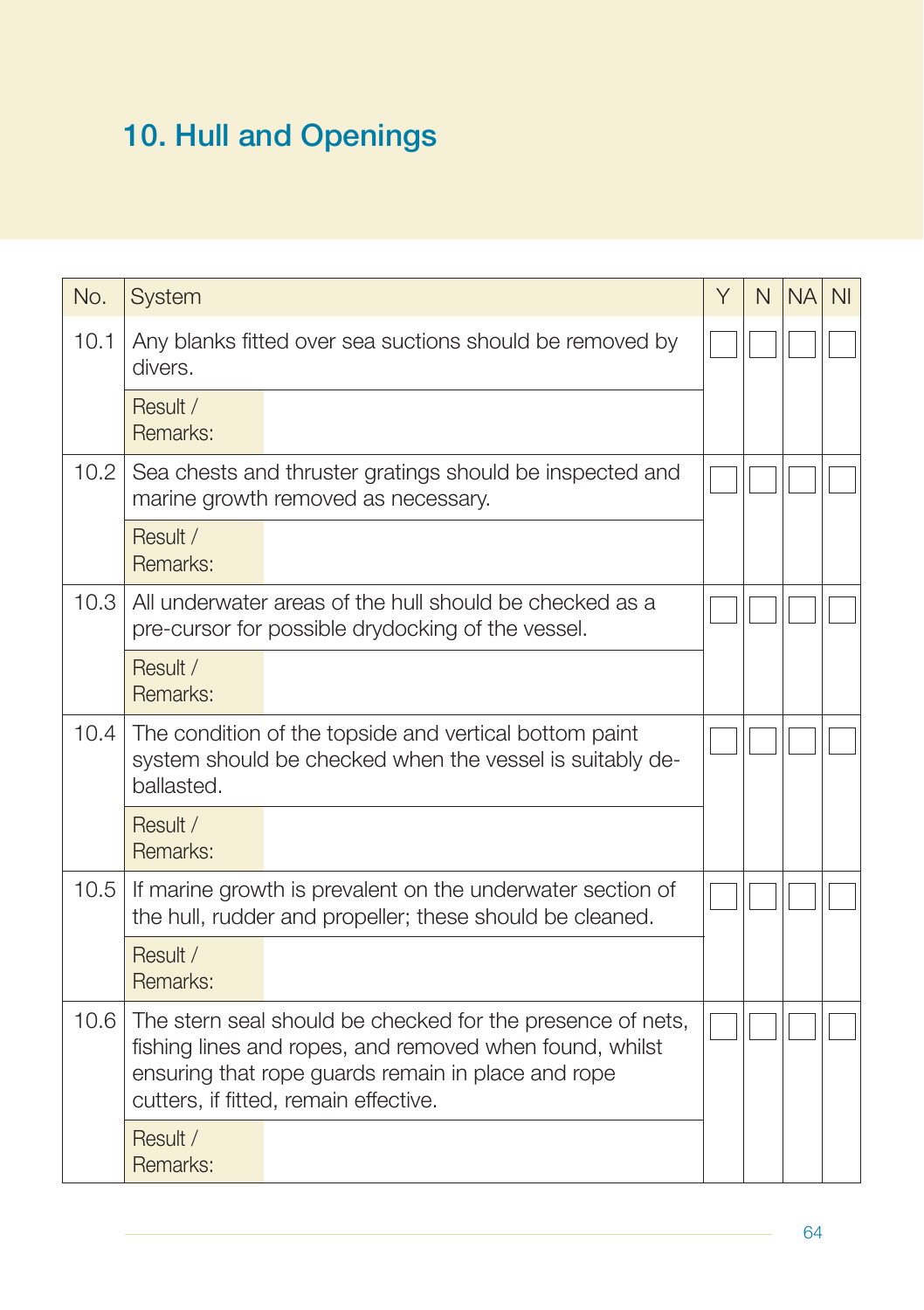# 10. Hull and Openings (continued)

| No.  | System                                                                                                                                                                                                      | Υ | N | <b>NA</b> | N <sub>l</sub> |
|------|-------------------------------------------------------------------------------------------------------------------------------------------------------------------------------------------------------------|---|---|-----------|----------------|
| 10.7 | Draught, loadline or other marks painted on the hull should<br>be clear of marine growth and easily readable; if necessary<br>the marks should be repainted.                                                |   |   |           |                |
|      | Result /<br>Remarks:                                                                                                                                                                                        |   |   |           |                |
| 10.8 | The condition of the cathodic protection of the hull should<br>be checked to verify an impressed current system is<br>working or if there is sufficient cross section of sacrificial<br>anodes on the hull. |   |   |           |                |
|      | Result /<br>Remarks:                                                                                                                                                                                        |   |   |           |                |
| 10.9 | If waterline guide marks were painted on the hull at the<br>commencement of lay-up these should be painted over.                                                                                            |   |   |           |                |
|      | Result /<br>Remarks:                                                                                                                                                                                        |   |   |           |                |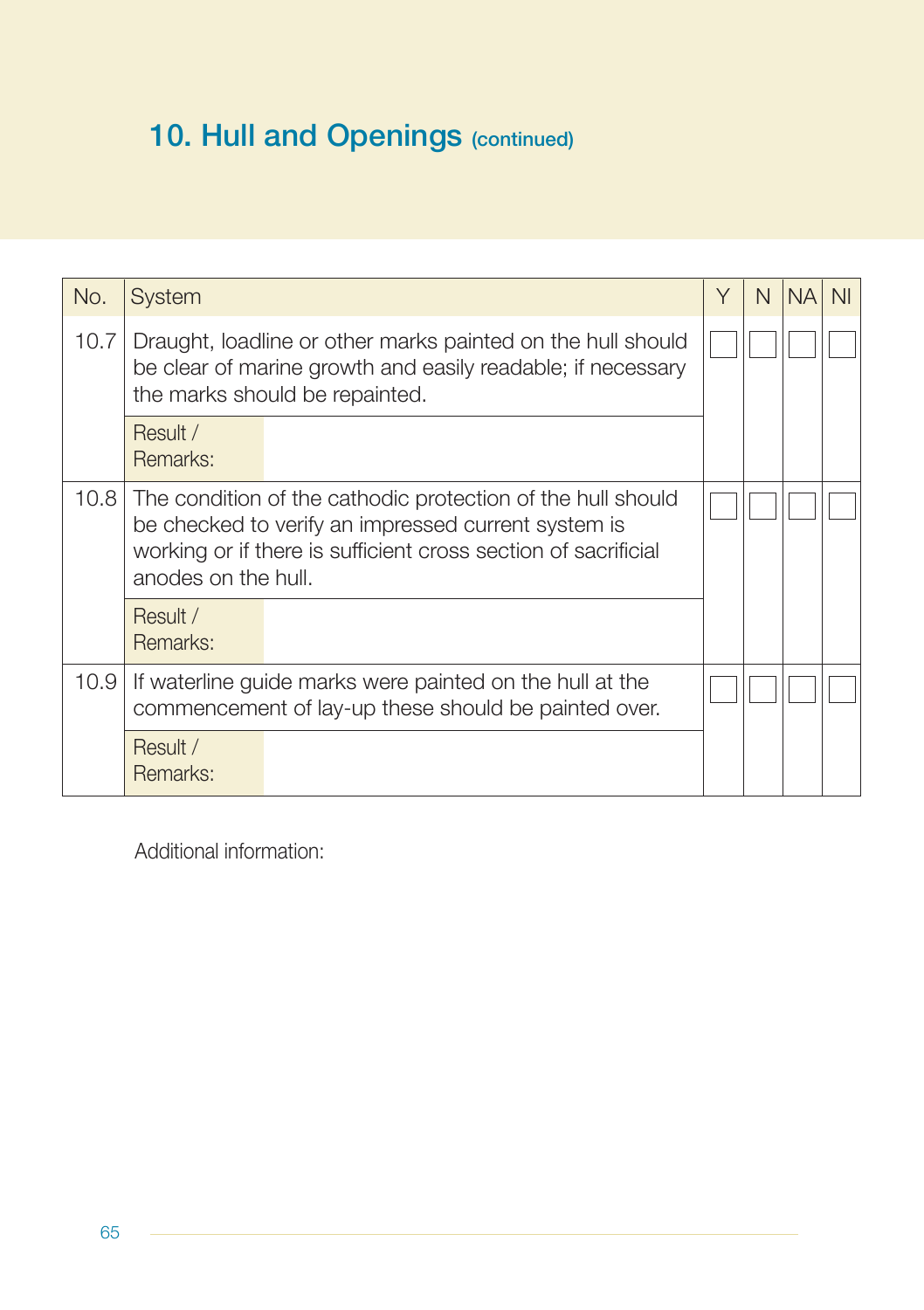### 11. Ballast Tanks and Enclosed Spaces

It should be re-iterated that in spite of continued attention being focused on the dangers of enclosed spaces, seafarers continue to die and suffer serious injury as a result of not following correct procedures when entering an enclosed space. The procedures detailed in the vessel's Safety Management System should be followed when entering enclosed spaces and spaces should not be entered until they have been proved to be safe.

| No.  | System                                                                                                                                                                                                                                                                                                                                                                  | Υ | N | <b>NA</b> | NI |
|------|-------------------------------------------------------------------------------------------------------------------------------------------------------------------------------------------------------------------------------------------------------------------------------------------------------------------------------------------------------------------------|---|---|-----------|----|
| 11.1 | Where full ballast tanks have been treated with a corrosion<br>inhibitor, the manufacturer's instructions for flushing the<br>tank should be followed. All discharges should be in<br>accordance with regulatory requirements.                                                                                                                                          |   |   |           |    |
|      | Result /<br>Remarks:                                                                                                                                                                                                                                                                                                                                                    |   |   |           |    |
| 11.2 | Tanks that have been kept empty during the lay-up period<br>should be inspected for leaks from adjacent full tanks, in<br>particular from adjacent full fuel tanks.                                                                                                                                                                                                     |   |   |           |    |
|      | Result /<br>Remarks:                                                                                                                                                                                                                                                                                                                                                    |   |   |           |    |
| 11.3 | Potable water tanks should be inspected and confirmed<br>clean and the paint coating touched up where necessary.<br>The tanks should be disinfected and the entire distribution<br>system super-chlorinated prior to being filled with clean<br>potable water and brought back into service. Shower heads<br>and fresh water hoses may also require super-chlorination. |   |   |           |    |
|      | Result /<br>Remarks:                                                                                                                                                                                                                                                                                                                                                    |   |   |           |    |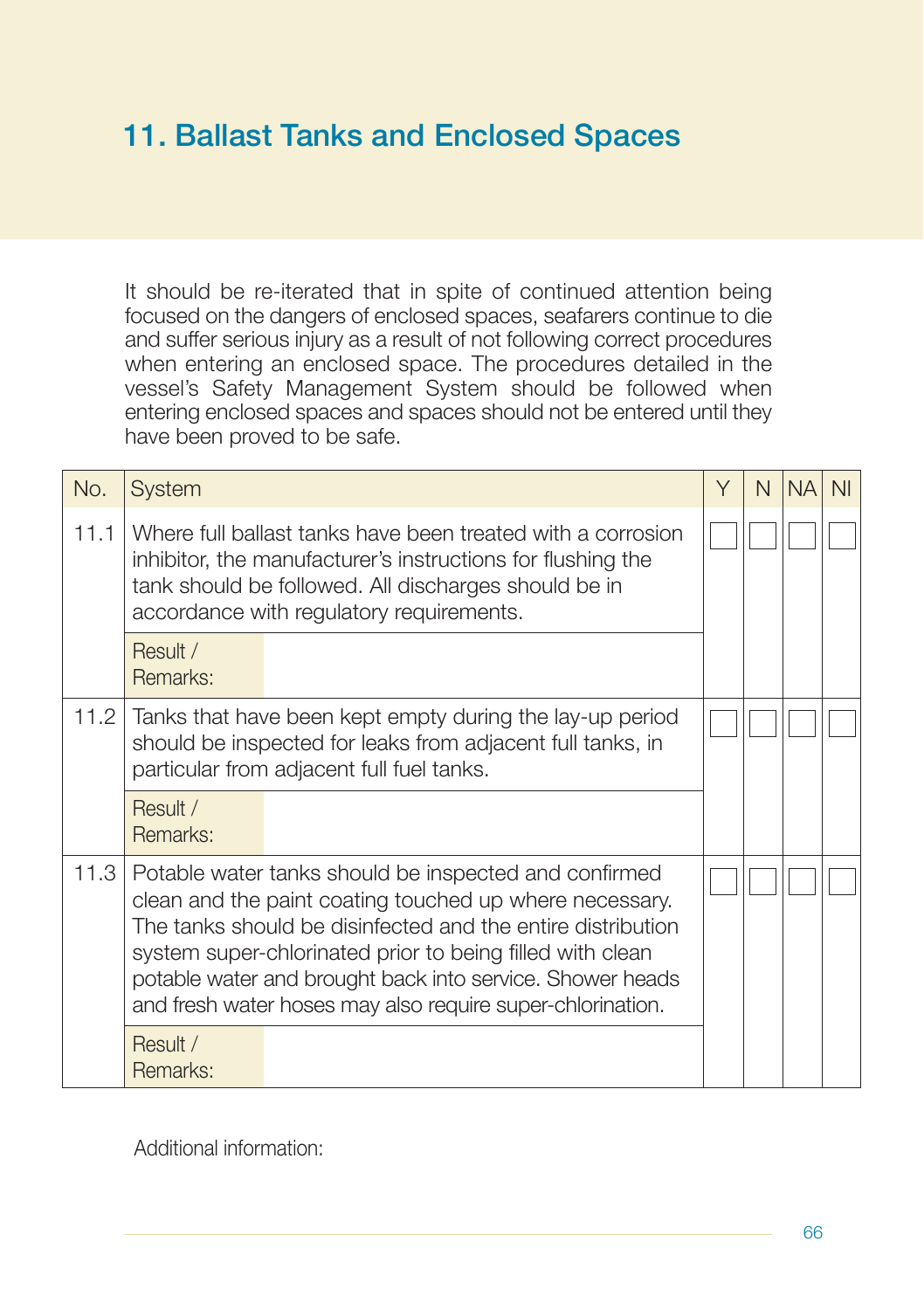# 12. Bunker Tanks and Pumping Systems

| No.  | System                                                                                                                                                              | Υ | N | <b>NA</b> | NI. |
|------|---------------------------------------------------------------------------------------------------------------------------------------------------------------------|---|---|-----------|-----|
| 12.1 | Prior to commencing any bunkering operations during<br>reactivation, all of the bunker tanks should be sounded<br>and the pipe line up should be carefully checked. |   |   |           |     |
|      | Result /<br>Remarks:                                                                                                                                                |   |   |           |     |
| 12.2 | Prior to commencing any bunkering operations during<br>reactivation it should be confirmed that the overflow tank is<br>empty.                                      |   |   |           |     |
|      | Result /<br>Remarks:                                                                                                                                                |   |   |           |     |
| 12.3 | Fuel oil transfer pump filters should be dismantled and<br>cleaned.                                                                                                 |   |   |           |     |
|      | Result /<br>Remarks:                                                                                                                                                |   |   |           |     |
| 12.4 | Where heavy fuel oil remains onboard in storage tanks,<br>samples should be drawn and sent for independent<br>analysis by a reputable laboratory.                   |   |   |           |     |
|      | Result /<br>Remarks:                                                                                                                                                |   |   |           |     |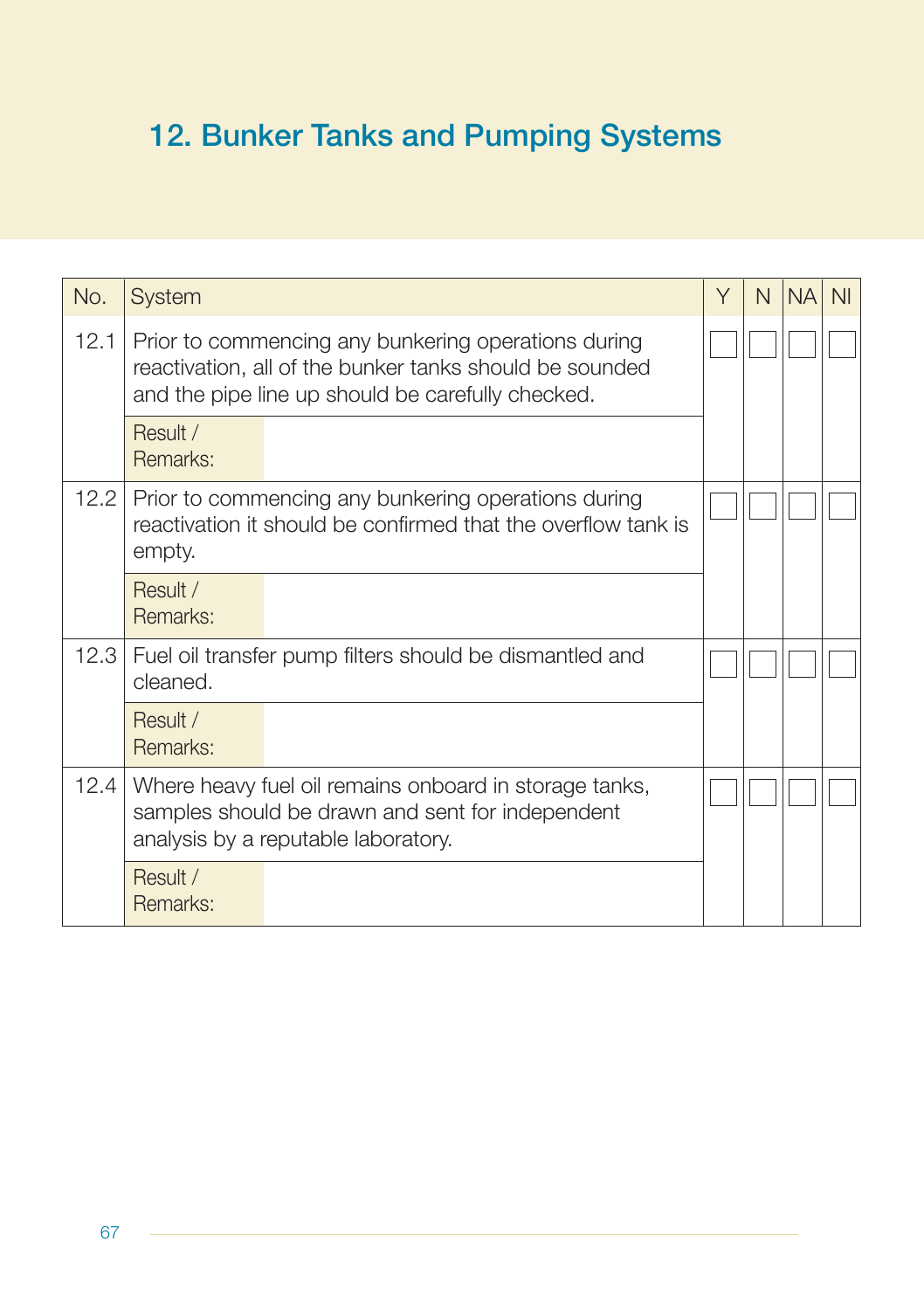| No. | System                                                                                                                                                                                                                         | N | NII |
|-----|--------------------------------------------------------------------------------------------------------------------------------------------------------------------------------------------------------------------------------|---|-----|
|     | 12.5   If fuel has been left in the settling and service tanks during<br>lay-up, this should be drained into a double bottom bunker<br>tank and the service and settling tanks opened and<br>cleaned of any sludge or residue. |   |     |
|     | Result /<br>Remarks:                                                                                                                                                                                                           |   |     |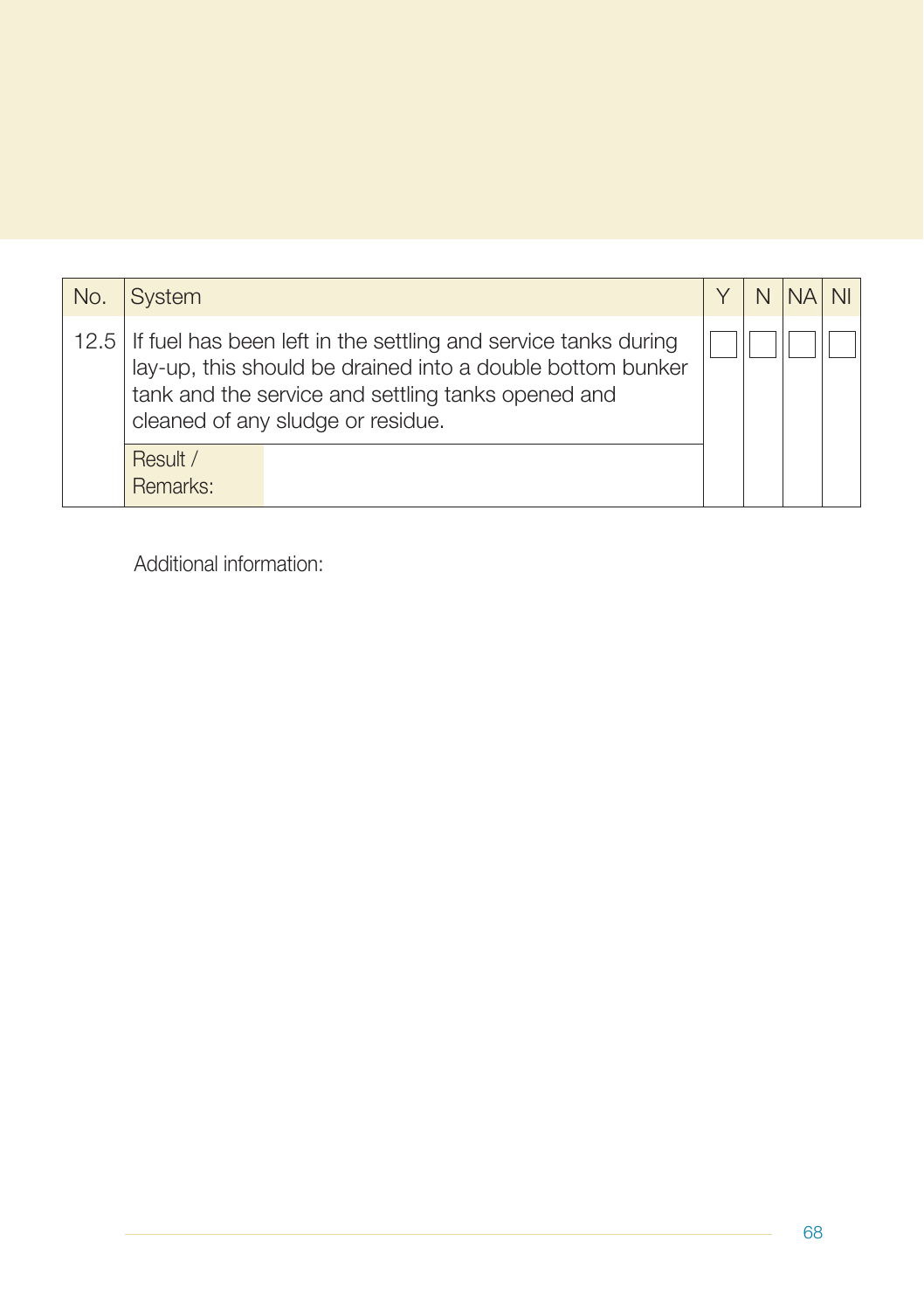### 13. Electrical and Electronic

On older vessels, the sourcing and delivery of spare parts, in particular replacement circuit boards, can sometimes take time, therefore it is advised that systems are confirmed as operational well in advance of the resumption of trading.

| No.  | System                                                                                                                                                                                                                                                                                                            | Υ | N | <b>NA</b> | N <sub>l</sub> |
|------|-------------------------------------------------------------------------------------------------------------------------------------------------------------------------------------------------------------------------------------------------------------------------------------------------------------------|---|---|-----------|----------------|
| 13.1 | As heat is gradually returned to the accommodation and<br>machinery spaces, desiccants and space heaters should<br>be removed from all electronic panels, boxes and<br>equipment.                                                                                                                                 |   |   |           |                |
|      | Result /<br>Remarks:                                                                                                                                                                                                                                                                                              |   |   |           |                |
| 13.2 | Circuits connected to the main and emergency<br>switchboards should be isolated in turn and have their<br>insulation resistance to earth measured and recorded. Low<br>earth readings and any reading substantially lower than<br>those recorded at commencement of lay-up should be<br>investigated and cleared. |   |   |           |                |
|      | Result /<br>Remarks:                                                                                                                                                                                                                                                                                              |   |   |           |                |
|      | 13.3 Prior to using any of the electric motors fitted to vents,<br>pumps, winches etc. these should be megger tested.                                                                                                                                                                                             |   |   |           |                |
|      | Result /<br>Remarks:                                                                                                                                                                                                                                                                                              |   |   |           |                |
| 13.4 | Electrical equipment removed from deck during the lay-up<br>period due to low megger readings should be reinstated<br>and repaired.                                                                                                                                                                               |   |   |           |                |
|      | Result /<br>Remarks:                                                                                                                                                                                                                                                                                              |   |   |           |                |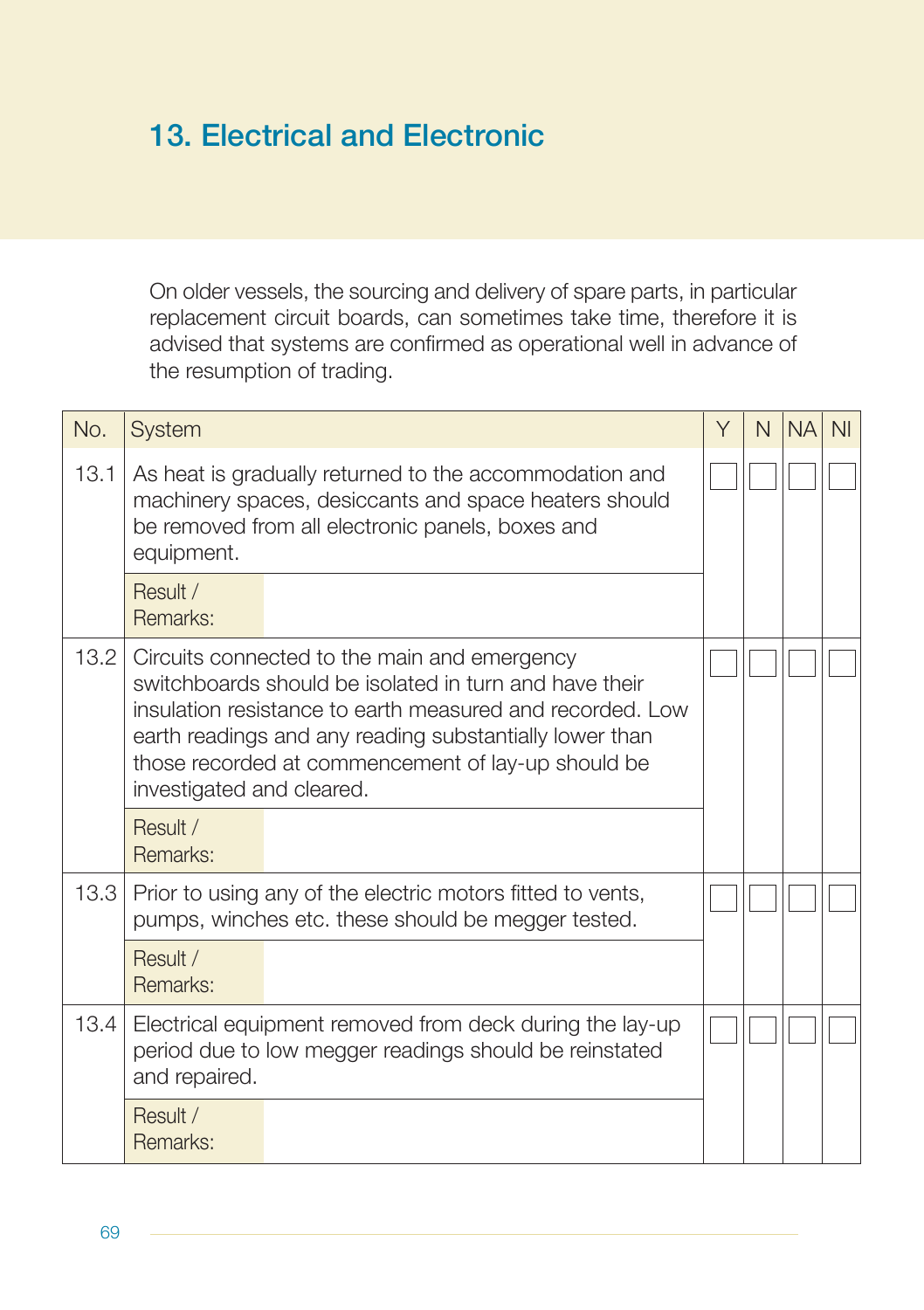| No.  | System                                                                                                                                          | Υ | N. | <b>NA</b> | N <sub>l</sub> |
|------|-------------------------------------------------------------------------------------------------------------------------------------------------|---|----|-----------|----------------|
| 13.5 | Electric circuits, starters, motor windings and electronic<br>control systems should be proven prior to running up any<br>mechanical equipment. |   |    |           |                |
|      | Result /<br>Remarks:                                                                                                                            |   |    |           |                |
| 13.6 | All main engine, auxiliary and steering gear alarms, trips<br>and automatic pump change over switches should be<br>tested and calibrated.       |   |    |           |                |
|      | Result /<br>Remarks:                                                                                                                            |   |    |           |                |
| 13.7 | Electrical equipment in hazardous areas, in particular pump<br>rooms, should be specifically examined to ensure they<br>remain efficient.       |   |    |           |                |
|      | Result /<br>Remarks:                                                                                                                            |   |    |           |                |
| 13.8 | The operation of the overload trips of all generator circuit<br>breakers should be checked for satisfactory operation.                          |   |    |           |                |
|      | Result /<br>Remarks:                                                                                                                            |   |    |           |                |
| 13.9 | All emergency batteries should be load tested, and<br>charged or replaced as necessary.                                                         |   |    |           |                |
|      | Result /<br>Remarks:                                                                                                                            |   |    |           |                |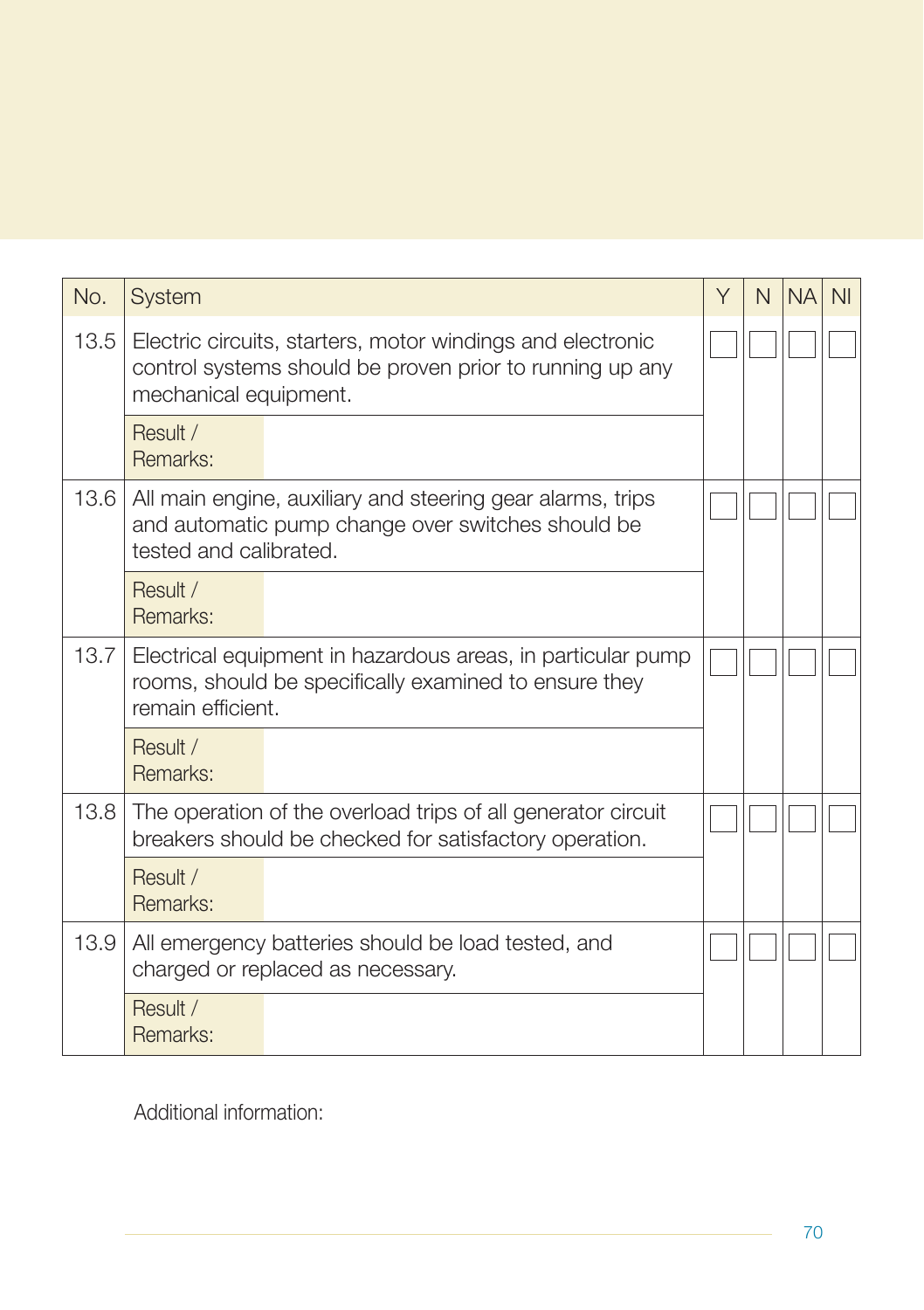# 14. Engine room

| No.  | <b>System</b>                                                                                                                                                                                  | Υ | N | <b>NA</b> | NI. |
|------|------------------------------------------------------------------------------------------------------------------------------------------------------------------------------------------------|---|---|-----------|-----|
| 14.1 | All covers on exhausts at the top of the funnel and<br>elsewhere should be removed at the beginning of the<br>reactivation process.                                                            |   |   |           |     |
|      | Result /<br>Remarks:                                                                                                                                                                           |   |   |           |     |
| 14.2 | Prior to reactivating any machinery it should be confirmed<br>that there is capacity available in the bilge tank and that the<br>engine room bilge system and the bilge alarms are<br>working. |   |   |           |     |
|      | Result /<br>Remarks:                                                                                                                                                                           |   |   |           |     |
| 14.3 | It is recommended that when the residual oil storage tank<br>contents have not been emptied for some time, that the<br>tank is emptied prior to resuming service.                              |   |   |           |     |
|      | Result /<br>Remarks:                                                                                                                                                                           |   |   |           |     |
| 14.4 | The Oily Water Separator and Oil Discharge Monitoring<br>Equipment should be checked and their correct operation<br>verified.                                                                  |   |   |           |     |
|      | Result /<br>Remarks:                                                                                                                                                                           |   |   |           |     |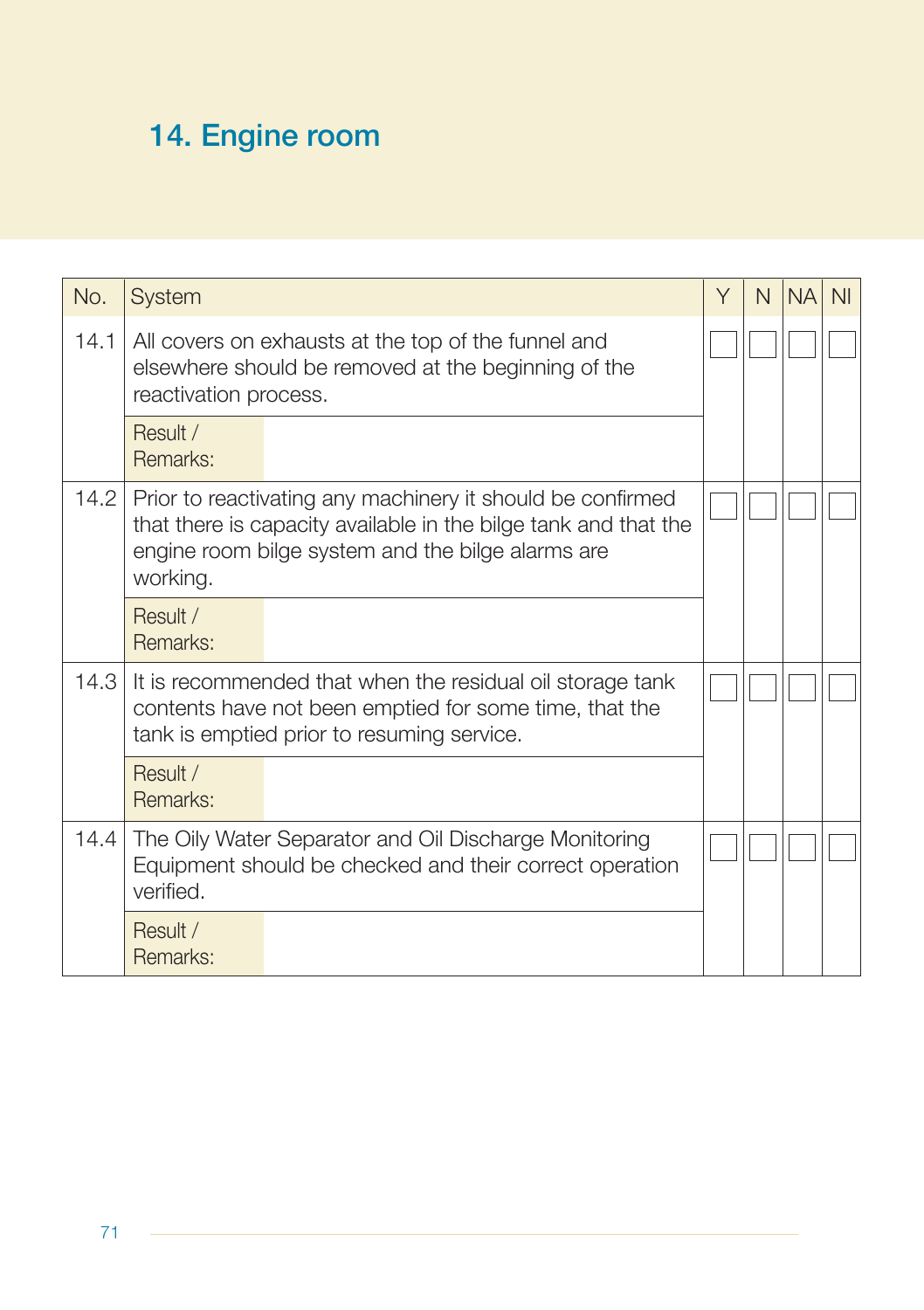| No.  | System                                                                                                                                                                                                                                                                                                                                                                                  | Y | N. | <b>NA</b> | N <sub>l</sub> |
|------|-----------------------------------------------------------------------------------------------------------------------------------------------------------------------------------------------------------------------------------------------------------------------------------------------------------------------------------------------------------------------------------------|---|----|-----------|----------------|
| 14.5 | Lubricating and hydraulic oil samples should be drawn<br>from all applicable machinery and sent for independent<br>analysis by a reputable laboratory, it is recommended that<br>machinery is not used until results have been received and<br>found to be in order. Oil should be drained and replaced<br>when the samples have been found to be outside the<br>acceptable parameters. |   |    |           |                |
|      | Result /<br>Remarks:                                                                                                                                                                                                                                                                                                                                                                    |   |    |           |                |
| 14.6 | When manhole doors have been removed from coolers for<br>the duration of the lay-up these should be refitted, with<br>new anodes fitted as required. The door seal should be<br>proven before any further work is carried out.                                                                                                                                                          |   |    |           |                |
|      | Result /<br>Remarks:                                                                                                                                                                                                                                                                                                                                                                    |   |    |           |                |
| 14.7 | Where blanks have been fitted to pipework, these should<br>be removed.                                                                                                                                                                                                                                                                                                                  |   |    |           |                |
|      | Result /<br>Remarks:                                                                                                                                                                                                                                                                                                                                                                    |   |    |           |                |
| 14.8 | Where valves have been removed from pipework, these<br>should be replaced.                                                                                                                                                                                                                                                                                                              |   |    |           |                |
|      | Result /<br>Remarks:                                                                                                                                                                                                                                                                                                                                                                    |   |    |           |                |
| 14.9 | Pipework that was drained for the duration of the lay-up<br>should be refilled and air bled from the system.                                                                                                                                                                                                                                                                            |   |    |           |                |
|      | Result /<br>Remarks:                                                                                                                                                                                                                                                                                                                                                                    |   |    |           |                |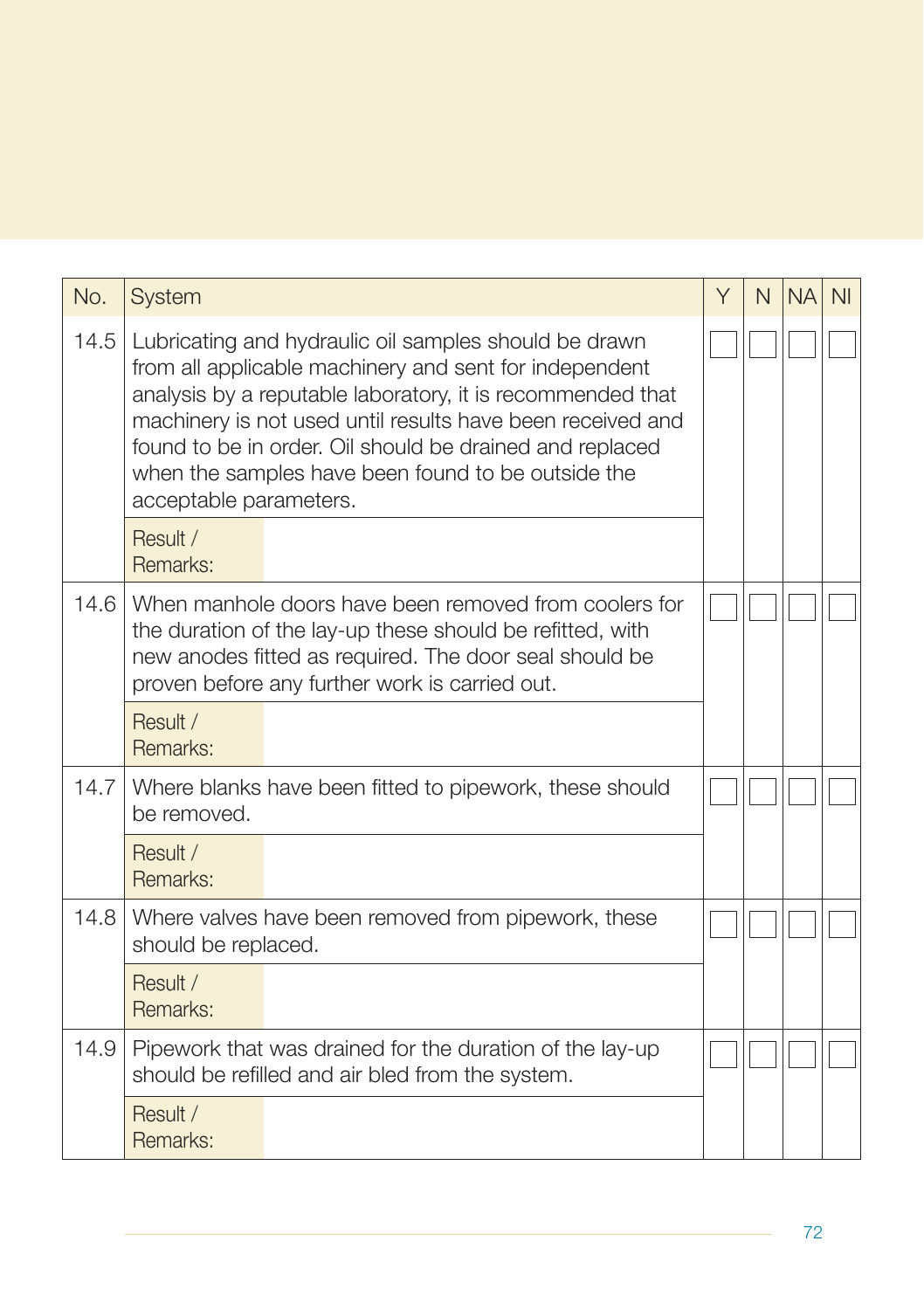# 14. Engine room (continued)

| No.   | System                                                                                                                | Υ | N | <b>NA</b> | N <sub>l</sub> |
|-------|-----------------------------------------------------------------------------------------------------------------------|---|---|-----------|----------------|
|       | 14.10 Pumping and piping systems should be tested and<br>checked for leaks.                                           |   |   |           |                |
|       | Result /<br>Remarks:                                                                                                  |   |   |           |                |
|       | 14.11 Remote systems for the operation of ballast, fuel oil and<br>lubricating oil pumps and valves should be tested. |   |   |           |                |
|       | Result /<br>Remarks:                                                                                                  |   |   |           |                |
| 14.12 | Remote fuel oil shut off valves should be inspected and<br>function tested.                                           |   |   |           |                |
|       | Result /<br>Remarks:                                                                                                  |   |   |           |                |
|       | 14.13 Fuel tanks for emergency generators should be topped up.                                                        |   |   |           |                |
|       | Result /<br>Remarks:                                                                                                  |   |   |           |                |
| 14.14 | Emergency generators should be test run on load for a<br>suitable period to verify their operation.                   |   |   |           |                |
|       | Result /<br>Remarks:                                                                                                  |   |   |           |                |
| 14.15 | Domestic hot and cold water systems should be tested<br>and confirmed working satisfactorily.                         |   |   |           |                |
|       | Result /<br>Remarks:                                                                                                  |   |   |           |                |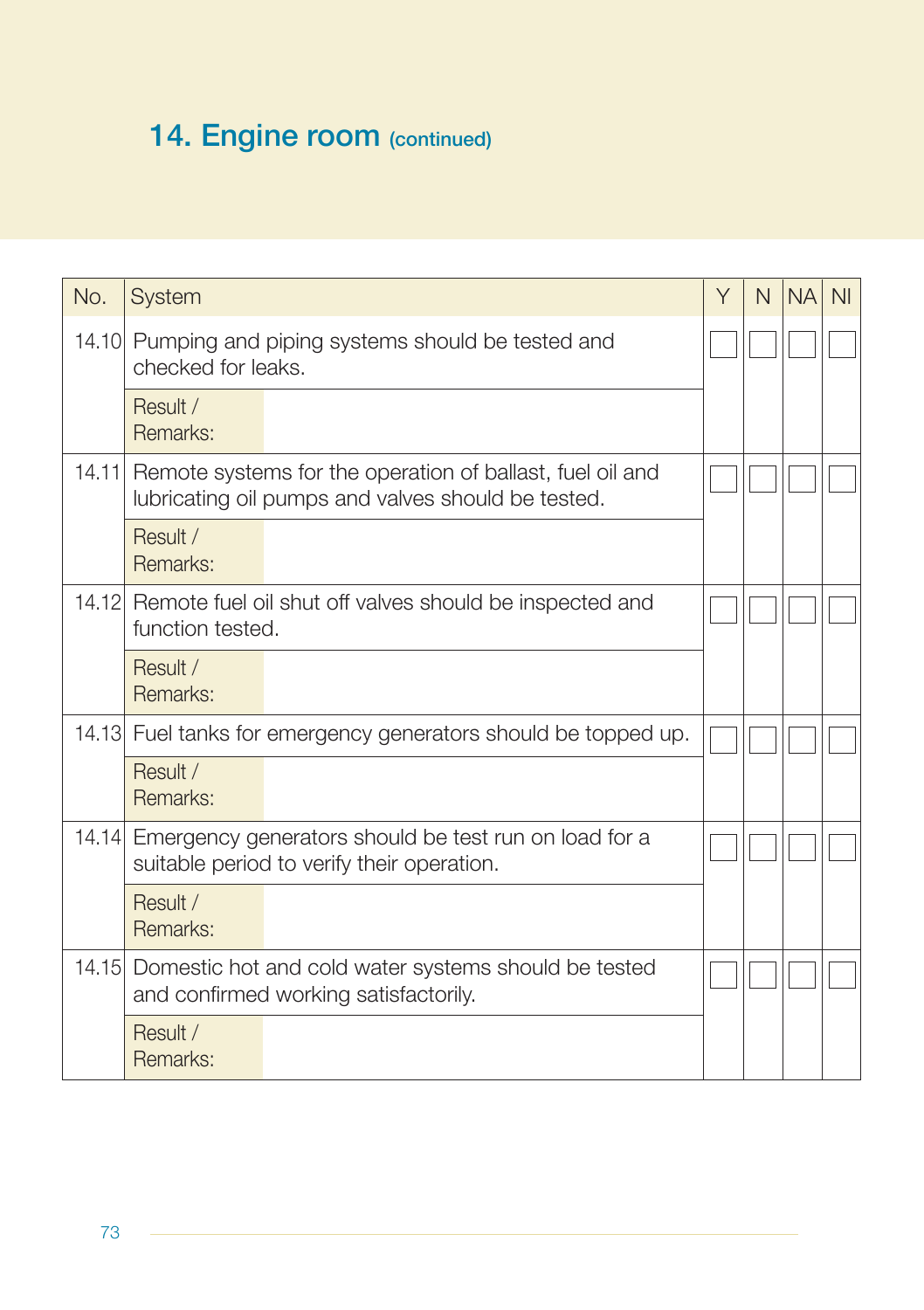| No. | System                                                                                                     |  | $N$ $NA$ $N$ |  |
|-----|------------------------------------------------------------------------------------------------------------|--|--------------|--|
|     | 14.16 Air conditioning and heating systems should be tested and<br>confirmed to be working satisfactorily. |  |              |  |
|     | Result /<br>Remarks:                                                                                       |  |              |  |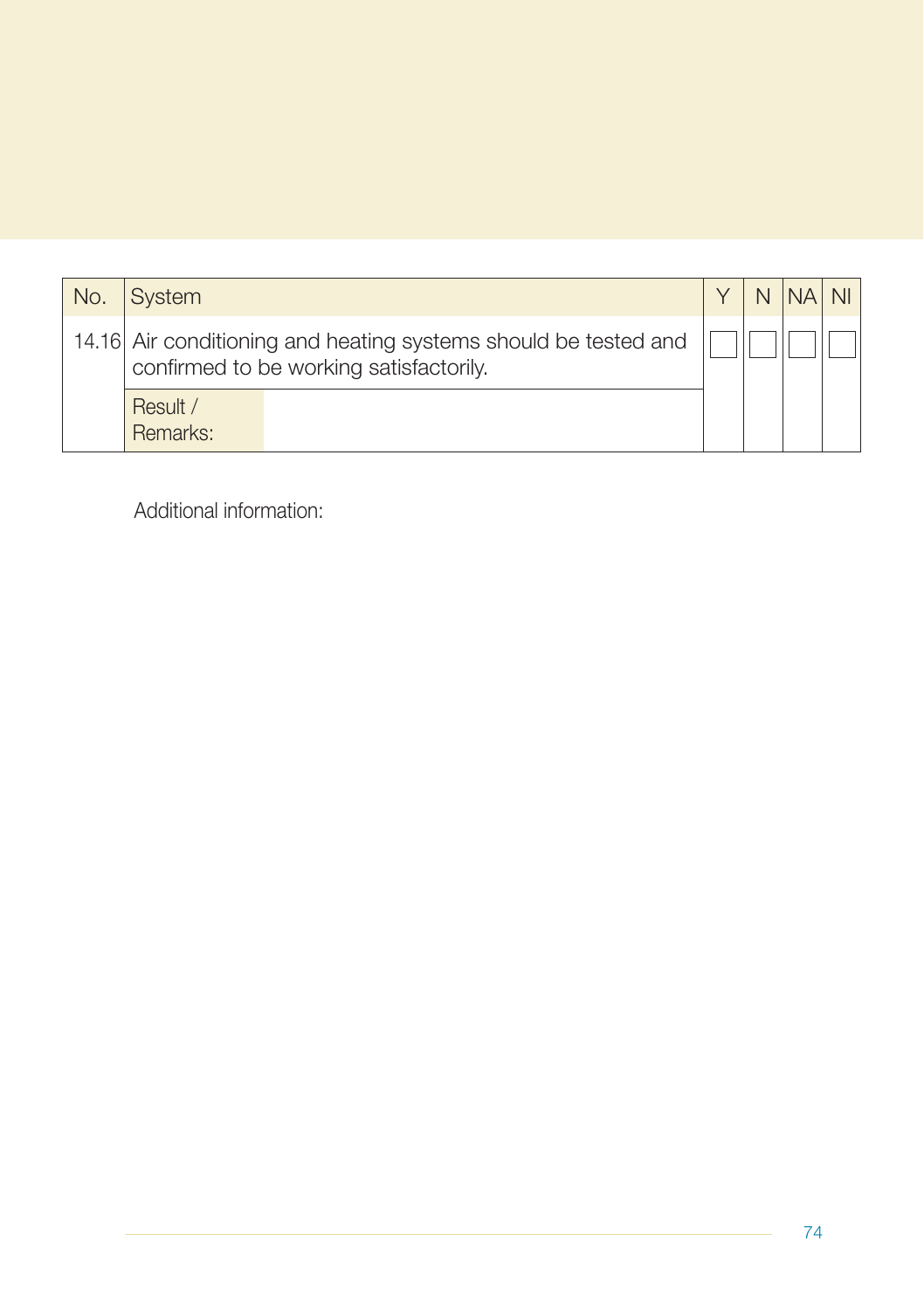# 15. Diesel Main Engines

| No.  | System                                                                                                                                                                                                                           | Υ | N | <b>NA</b> | N <sub>l</sub> |
|------|----------------------------------------------------------------------------------------------------------------------------------------------------------------------------------------------------------------------------------|---|---|-----------|----------------|
| 15.1 | Early in the reactivation process the lubricating oil purifier<br>should be started.                                                                                                                                             |   |   |           |                |
|      | Result /<br>Remarks:                                                                                                                                                                                                             |   |   |           |                |
| 15.2 | Where the crankcase doors have been removed for the<br>duration of the lay-up, the crankcase should be visually<br>inspected for foreign objects and condensation damage<br>within the engine prior to the doors being refitted. |   |   |           |                |
|      | Result /<br>Remarks:                                                                                                                                                                                                             |   |   |           |                |
| 15.3 | Cooling water should be circulated through the main<br>engines and a close examination carried out to ensure that<br>there is no leakage due to the deterioration of rubber seals.                                               |   |   |           |                |
|      | Result /<br>Remarks:                                                                                                                                                                                                             |   |   |           |                |
| 15.4 | Fuel injection valves should be cleaned, adjusted and<br>replaced. Fuel should then be circulated around the<br>system to ensure there is no leakage.                                                                            |   |   |           |                |
|      | Result /<br>Remarks:                                                                                                                                                                                                             |   |   |           |                |
| 15.5 | Starting air valves should be removed and tested.                                                                                                                                                                                |   |   |           |                |
|      | Result /<br>Remarks:                                                                                                                                                                                                             |   |   |           |                |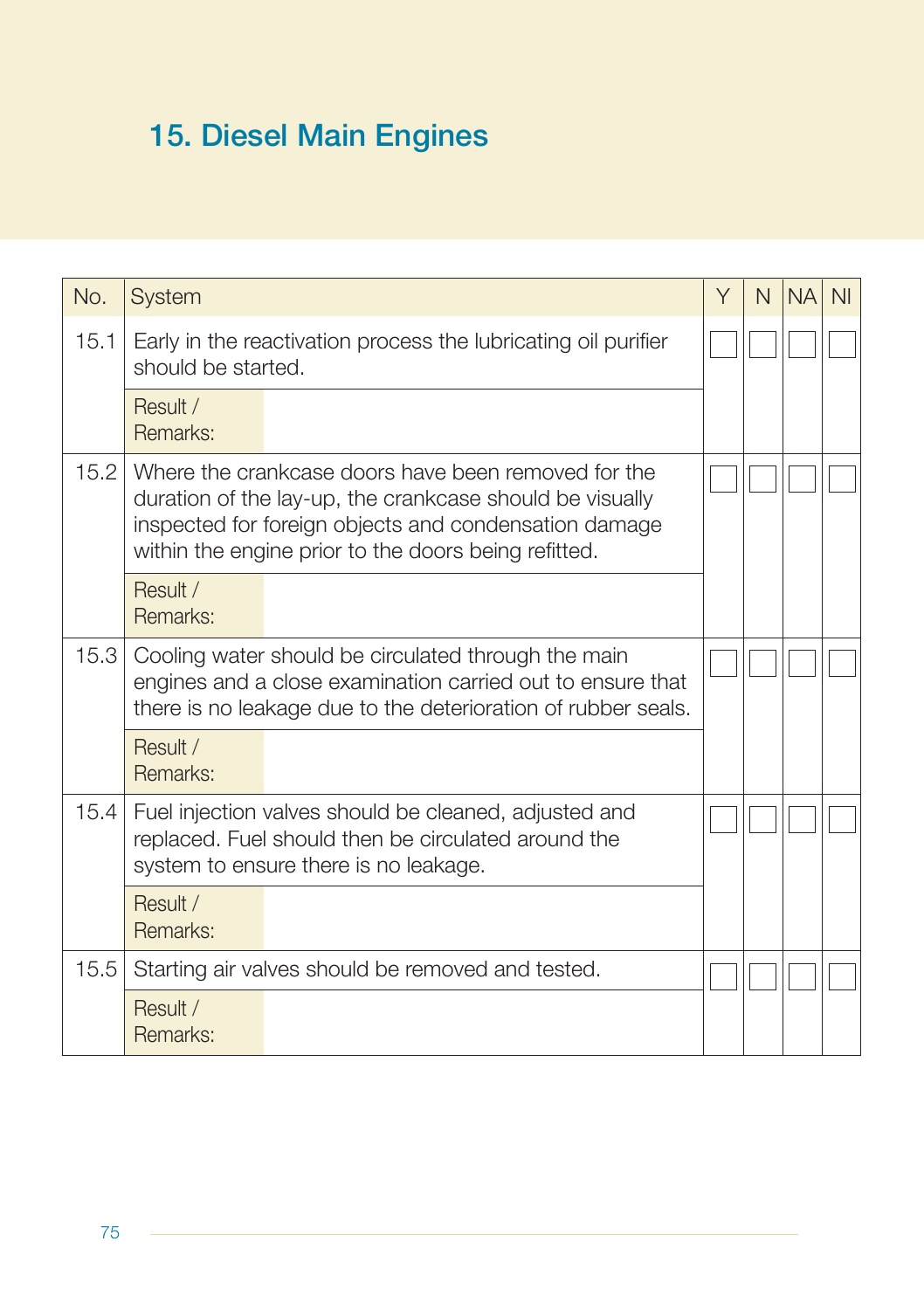| <b>No</b> | <b>System</b>        |                                                                                                                  |  | N INAI | N <sub>II</sub> |
|-----------|----------------------|------------------------------------------------------------------------------------------------------------------|--|--------|-----------------|
|           |                      | 15.6   All automation, safety systems, trips and emergency shut<br>offs should be tested and proved operational. |  |        |                 |
|           | Result /<br>Remarks: |                                                                                                                  |  |        |                 |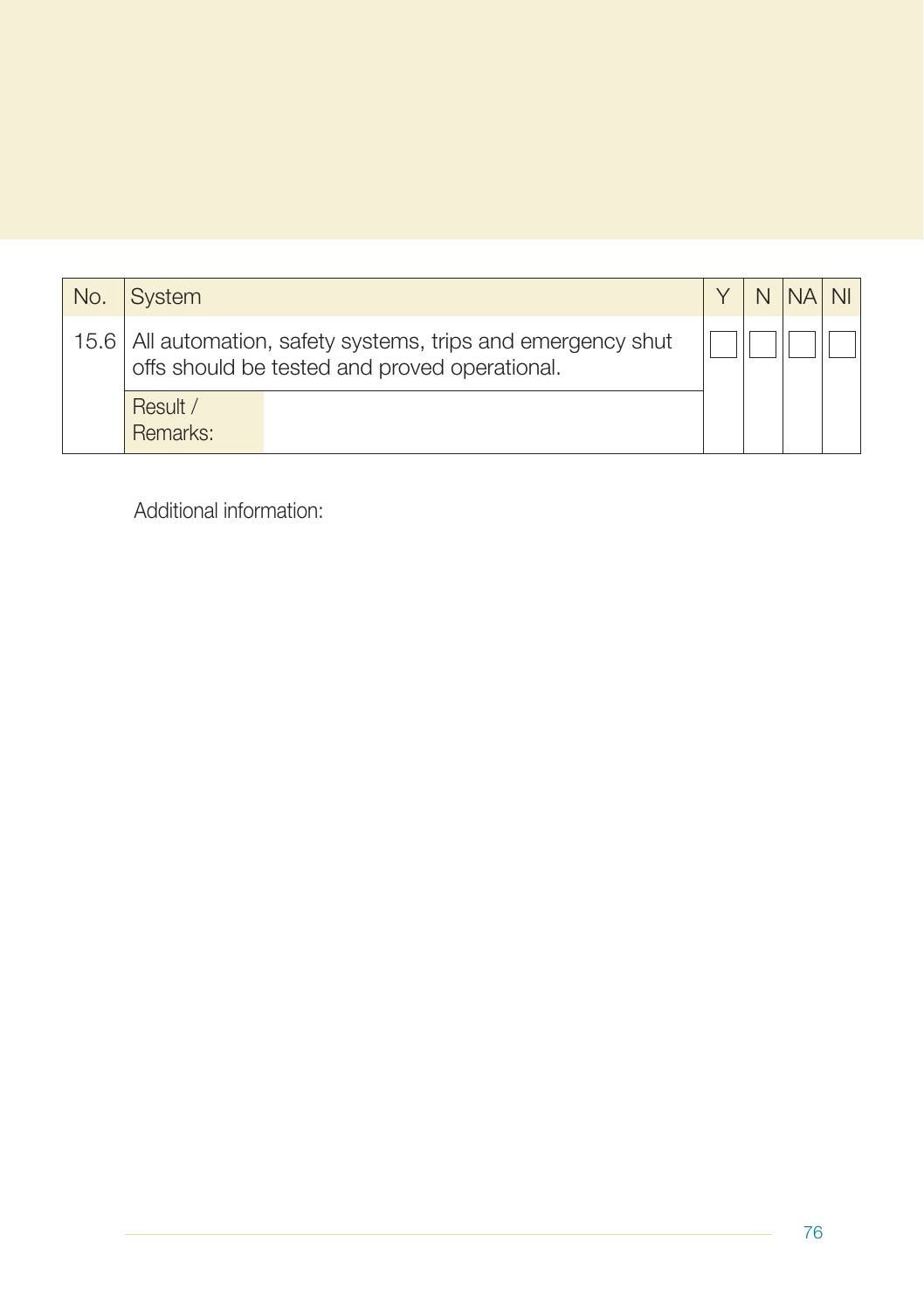# 16. Auxiliary Diesel Engines

| No.  | System                 |                                                                                                                                                                                                                                                                                                     | Y | N. | <b>NA</b> | N <sub>l</sub> |
|------|------------------------|-----------------------------------------------------------------------------------------------------------------------------------------------------------------------------------------------------------------------------------------------------------------------------------------------------|---|----|-----------|----------------|
| 16.1 | condition found.       | If the auxiliary engines have not been used during the lay-<br>up period, then a sample of main bearings and connecting<br>rod bottom end bearings should be opened up for<br>examination. Further examination will be dependent on the                                                             |   |    |           |                |
|      | Result /<br>Remarks:   |                                                                                                                                                                                                                                                                                                     |   |    |           |                |
| 16.2 |                        | Where auxiliary engines have been run on low load for<br>some time during a period of hot lay-up there is the<br>possibility that appropriate maintenance has not been<br>carried out or proper running hour logs kept. In which case<br>these items need to be carefully examined on reactivation. |   |    |           |                |
|      | Result /<br>Remarks:   |                                                                                                                                                                                                                                                                                                     |   |    |           |                |
| 16.3 | operating temperature. | All auxiliary engines should be run-up and warmed through<br>prior to running for a period of at least one hour, at or as<br>near as possible to rated capacity, during which time the<br>automation and shut downs should be tested at normal                                                      |   |    |           |                |
|      | Result /<br>Remarks:   |                                                                                                                                                                                                                                                                                                     |   |    |           |                |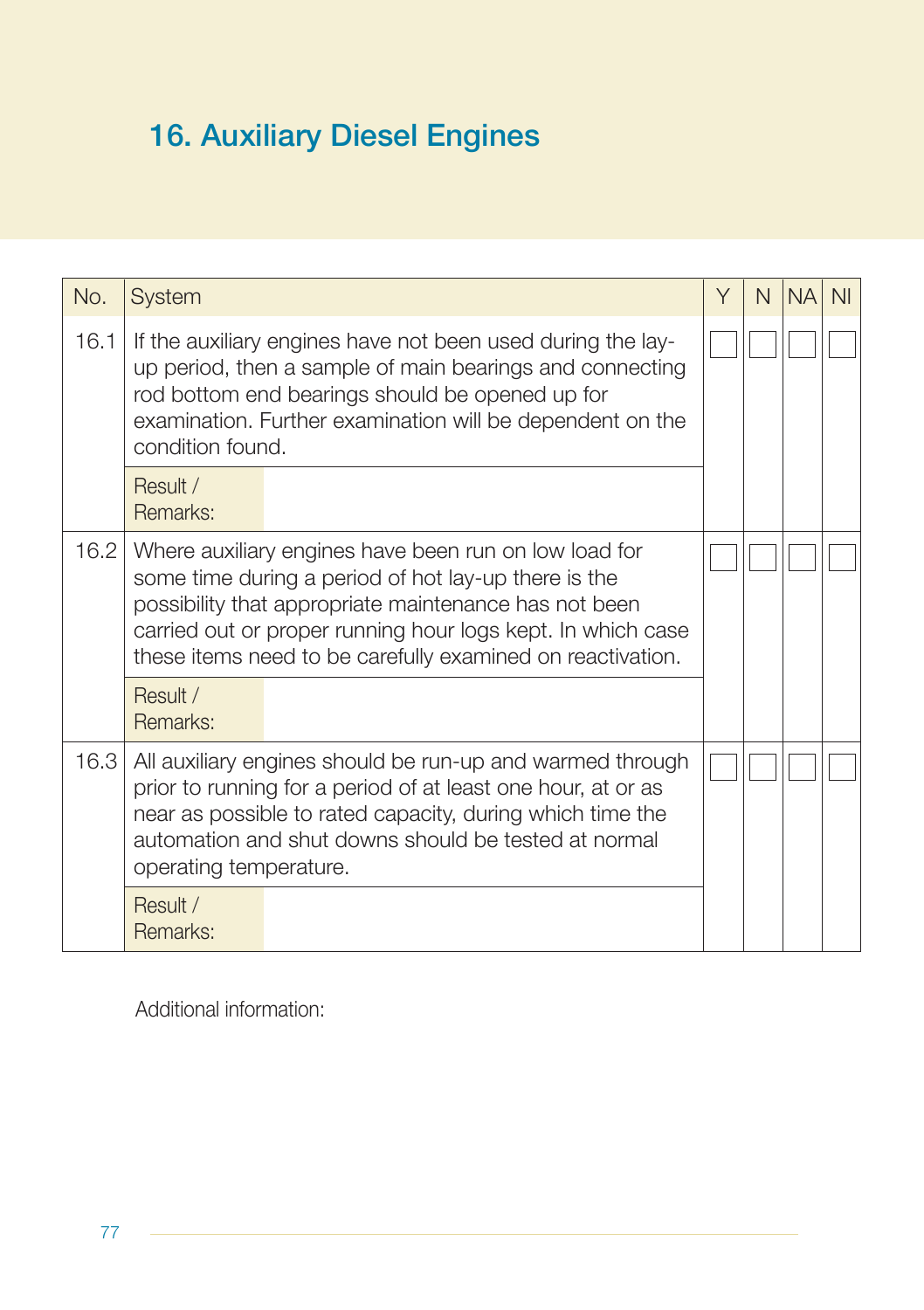### 17. Steam Plant

| No.  | <b>System</b>                                                                                                                                                                                                        | Υ | N | <b>NA</b> | ΝI |
|------|----------------------------------------------------------------------------------------------------------------------------------------------------------------------------------------------------------------------|---|---|-----------|----|
| 17.1 | When re-activating service steam systems it should be<br>ensured that lines are correctly vented of air and pressures<br>increased slowly to minimise water hammer.                                                  |   |   |           |    |
|      | Result /<br>Remarks:                                                                                                                                                                                                 |   |   |           |    |
| 17.2 | When condensers have tube ends fitted with fibre packing<br>these should be checked upon reactivation to ensure they<br>remain leak free. This is particularly important after a long<br>period of dehumidification. |   |   |           |    |
|      | Result /<br>Remarks:                                                                                                                                                                                                 |   |   |           |    |
| 17.3 | Distilled water and feed water should be sampled and<br>tested to ensure it is in satisfactory condition prior to use.                                                                                               |   |   |           |    |
|      | Result /<br>Remarks:                                                                                                                                                                                                 |   |   |           |    |
| 17.4 | Feed water test and treatment chemicals have a relatively<br>short storage life. These should therefore be tested and<br>proved free of deterioration prior to use.                                                  |   |   |           |    |
|      | Result /<br>Remarks:                                                                                                                                                                                                 |   |   |           |    |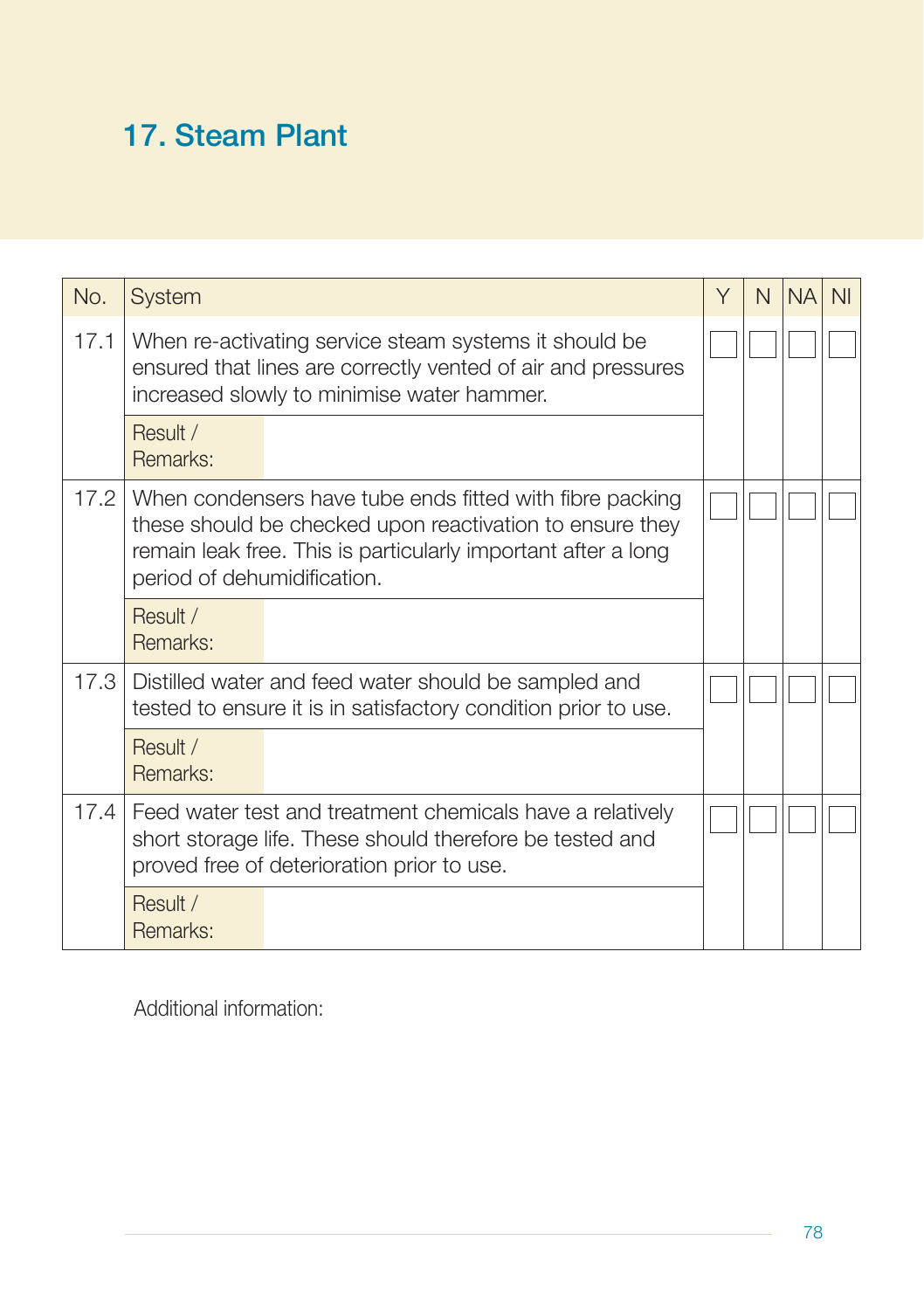### 18. Boilers

| No.  | System                                                                                                                                                                  | Y | N | <b>NA</b> | N <sub>l</sub> |
|------|-------------------------------------------------------------------------------------------------------------------------------------------------------------------------|---|---|-----------|----------------|
| 18.1 | Where desiccants have been placed in water spaces these<br>should be removed and a thorough visual inspection<br>carried out prior to closing up the drums and headers. |   |   |           |                |
|      | Result /<br>Remarks:                                                                                                                                                    |   |   |           |                |
| 18.2 | The fire side of the boiler should be visually examined prior<br>to reactivation.                                                                                       |   |   |           |                |
|      | Result /<br>Remarks:                                                                                                                                                    |   |   |           |                |
| 18.3 | All burners should be dismantled and cleaned.                                                                                                                           |   |   |           |                |
|      | Result /<br>Remarks:                                                                                                                                                    |   |   |           |                |
| 18.4 | Fuel oil should be circulated through the oil burning<br>systems with the glands and joints checked for leakage.                                                        |   |   |           |                |
|      | Result /<br>Remarks:                                                                                                                                                    |   |   |           |                |
| 18.5 | All safety systems and emergency shut offs should be<br>tested and proved operational.                                                                                  |   |   |           |                |
|      | Result /<br>Remarks:                                                                                                                                                    |   |   |           |                |
| 18.6 | All air sealing of uptakes and fan inlets should be removed.                                                                                                            |   |   |           |                |
|      | Result /<br>Remarks:                                                                                                                                                    |   |   |           |                |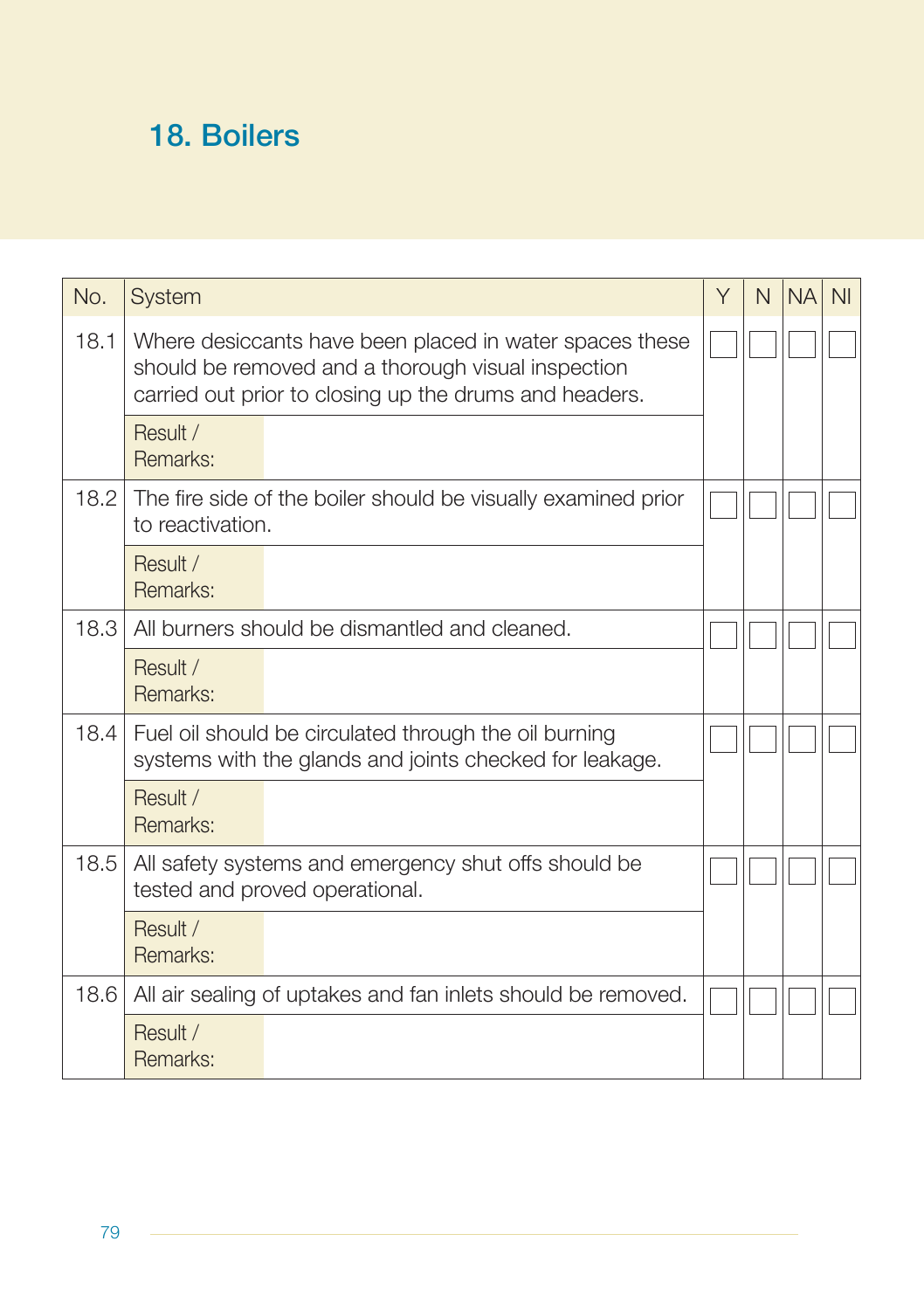| No.  | <b>System</b>        |                                                                                                                                                                             | Υ | N |  |
|------|----------------------|-----------------------------------------------------------------------------------------------------------------------------------------------------------------------------|---|---|--|
| 18.7 | increase.            | When first raising steam in boilers, this should be done<br>slowly with the tightness of manhole doors, handhold<br>doors, glands and bolted joints checked as temperatures |   |   |  |
|      | Result /<br>Remarks: |                                                                                                                                                                             |   |   |  |
| 18.8 | pressure.            | All external steam lines should be adequately drained and<br>warmed through prior to subjecting them to full steam                                                          |   |   |  |
|      | Result /<br>Remarks: |                                                                                                                                                                             |   |   |  |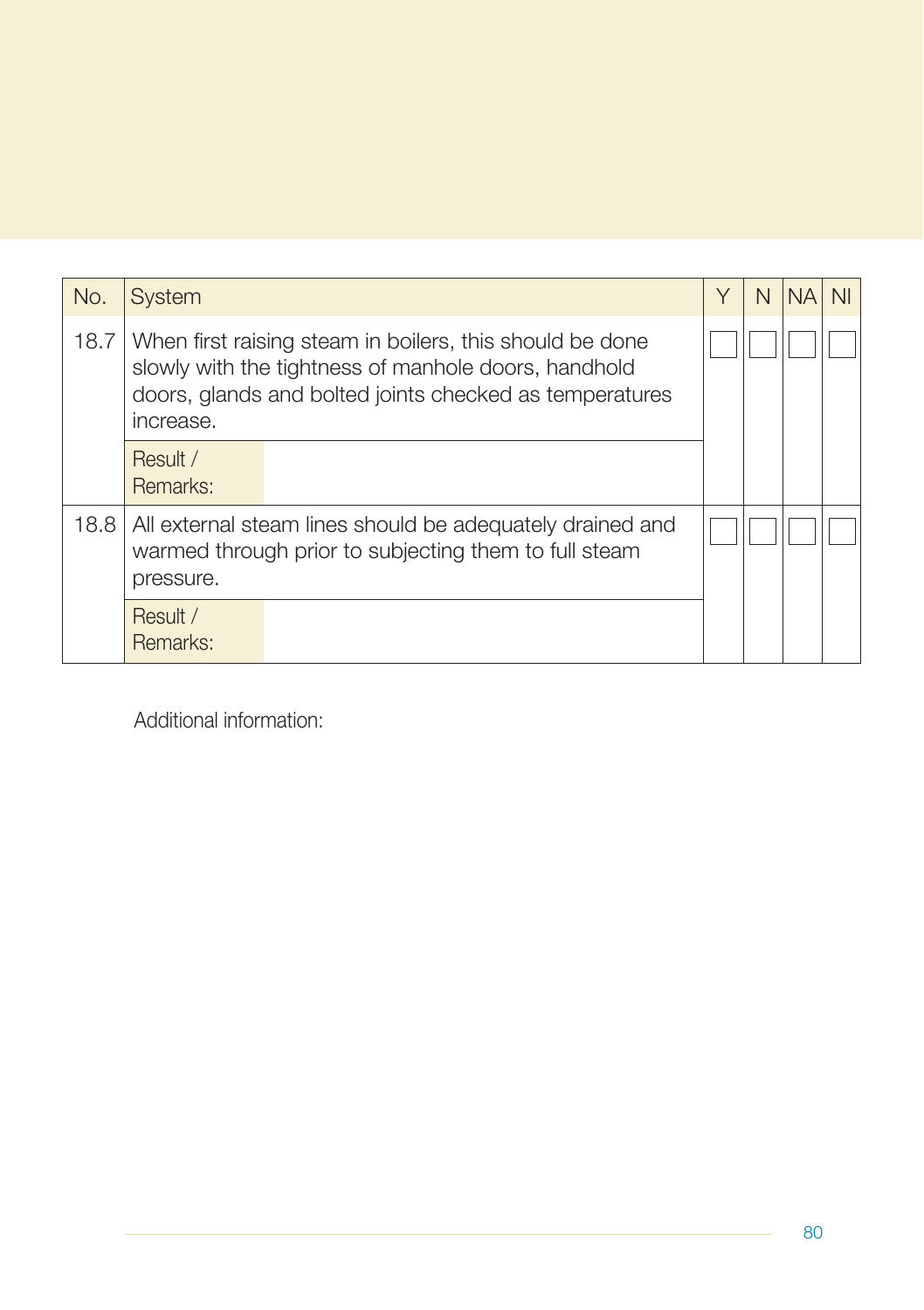### 19. Steam Turbines

| No.  | <b>System</b>                                                            |                                                                                                                                                                                                               | Υ | N | <b>NA</b> | N <sub>l</sub> |
|------|--------------------------------------------------------------------------|---------------------------------------------------------------------------------------------------------------------------------------------------------------------------------------------------------------|---|---|-----------|----------------|
| 19.1 | The bearing journals should be examined and oil change to<br>be checked. |                                                                                                                                                                                                               |   |   |           |                |
|      | Result /<br>Remarks:                                                     |                                                                                                                                                                                                               |   |   |           |                |
| 19.2 |                                                                          | Continuous purification of the main engine lubricating oil<br>should be carried out; however, oil is not to be circulated<br>through the main system until a favourable analysis report<br>has been received. |   |   |           |                |
|      | Result /<br>Remarks:                                                     |                                                                                                                                                                                                               |   |   |           |                |
| 19.3 | to being placed in service.                                              | Steam driven turbo alternators, feed, cargo and ballast<br>pumps etc. should be function tested together with their<br>overspeed trips, governors, and other safety devices, prior                            |   |   |           |                |
|      | Result /<br>Remarks:                                                     |                                                                                                                                                                                                               |   |   |           |                |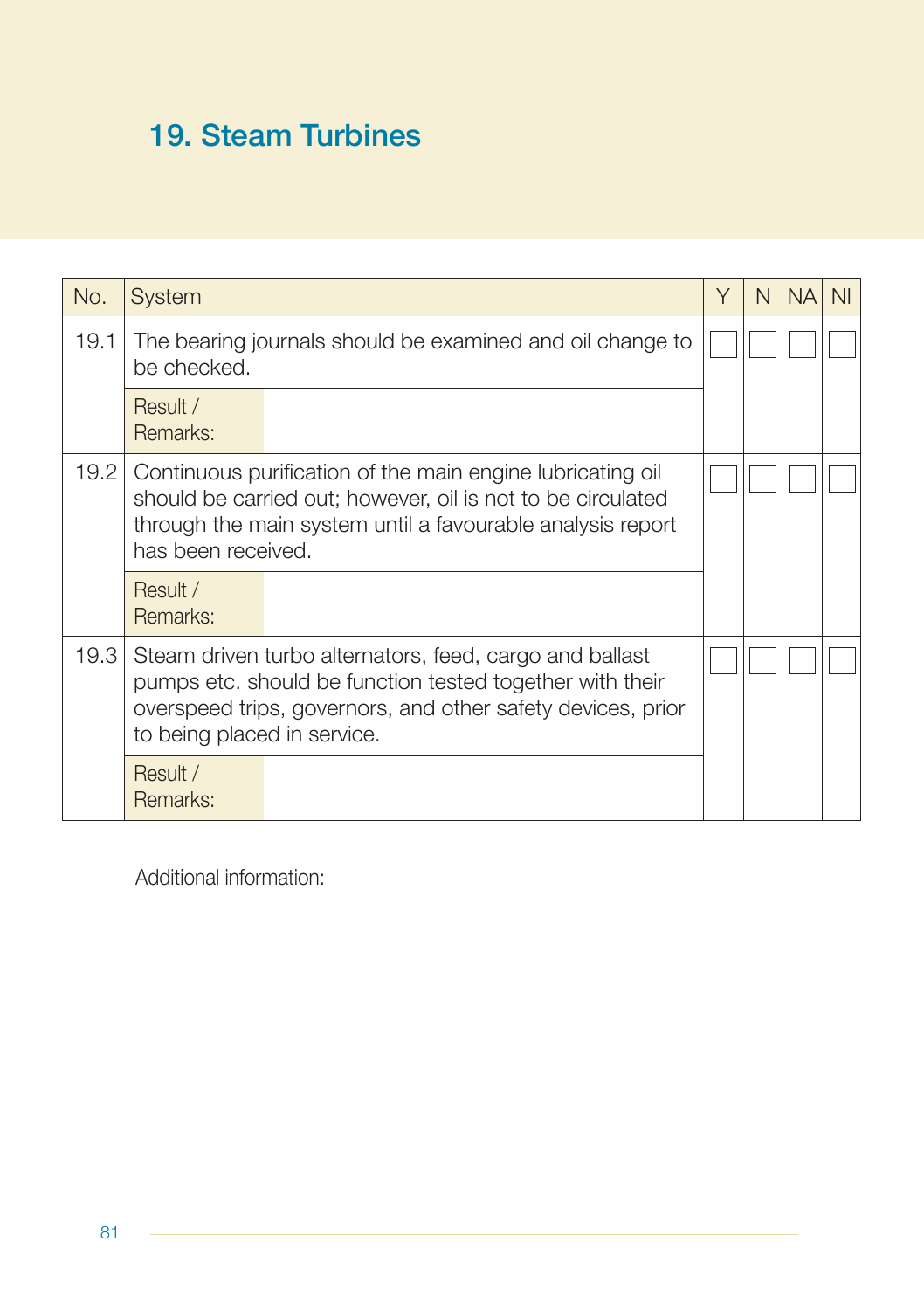# 20. Commissioning

| No.  | System                                                                                                                                                                                                                                       | Υ | N | <b>NA</b> | N <sub>l</sub> |
|------|----------------------------------------------------------------------------------------------------------------------------------------------------------------------------------------------------------------------------------------------|---|---|-----------|----------------|
| 20.1 | When a vessel has been laid-up for a prolonged period it is<br>recommended that sea trials are conducted prior to the<br>vessel resuming service.                                                                                            |   |   |           |                |
|      | Result /<br>Remarks:                                                                                                                                                                                                                         |   |   |           |                |
| 20.2 | Communications systems, sound powered telephones,<br>talkback systems and public address systems should all<br>be tested and proved operational prior to departing on sea<br>trials.                                                         |   |   |           |                |
|      | Result /<br>Remarks:                                                                                                                                                                                                                         |   |   |           |                |
| 20.3 | Emergency stops for main engines, steering gear motors<br>and thrusters should all be tested and proved operational.                                                                                                                         |   |   |           |                |
|      | Result /<br>Remarks:                                                                                                                                                                                                                         |   |   |           |                |
| 20.4 | Emergency stops for fans should be tested and vent flaps<br>and fire dampers function tested.                                                                                                                                                |   |   |           |                |
|      | Result /<br>Remarks:                                                                                                                                                                                                                         |   |   |           |                |
| 20.5 | Prior to departing the lay-up berth, if possible the main<br>engine should be tested ahead and astern at low speed<br>and warmed through prior to departure. Adequate tight<br>moorings should be set prior to commencing this<br>operation. |   |   |           |                |
|      | Result /<br>Remarks:                                                                                                                                                                                                                         |   |   |           |                |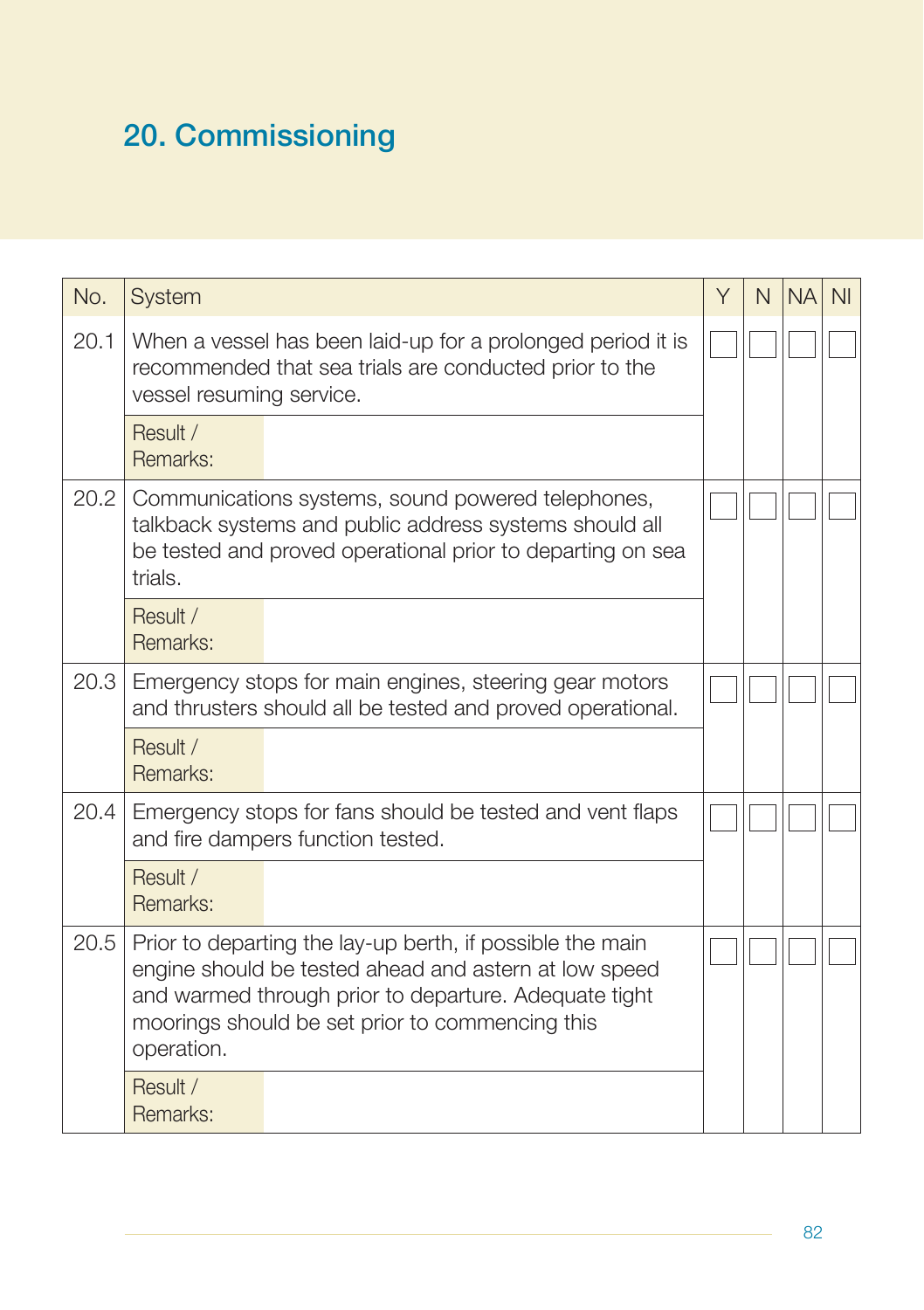# 20. Commissioning (continued)

| No.  | System                                                                                                                                           | Υ | N | NA. | <sup>NI</sup> |
|------|--------------------------------------------------------------------------------------------------------------------------------------------------|---|---|-----|---------------|
| 20.6 | Emergency steering systems should be tested prior to<br>departing the lay-up location, and also during sea trials.                               |   |   |     |               |
|      | Result /<br>Remarks:                                                                                                                             |   |   |     |               |
| 20.7 | During sea trials all machinery should be thoroughly tested,<br>including operation from main and secondary control<br>locations, as applicable. |   |   |     |               |
|      | Result /<br>Remarks:                                                                                                                             |   |   |     |               |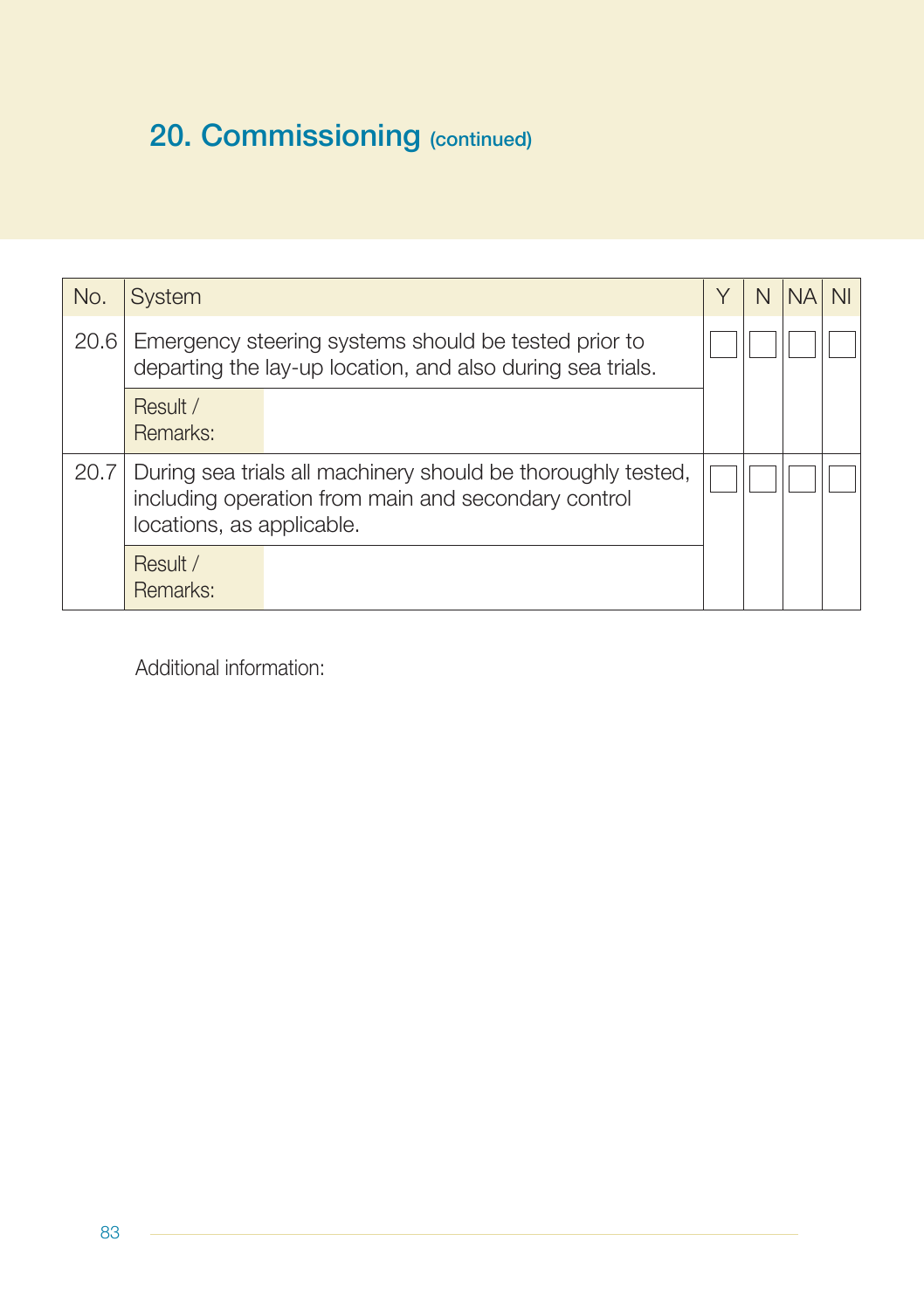Surveyor's name:

| Signature: |  |
|------------|--|
|            |  |
|            |  |
| Date:      |  |